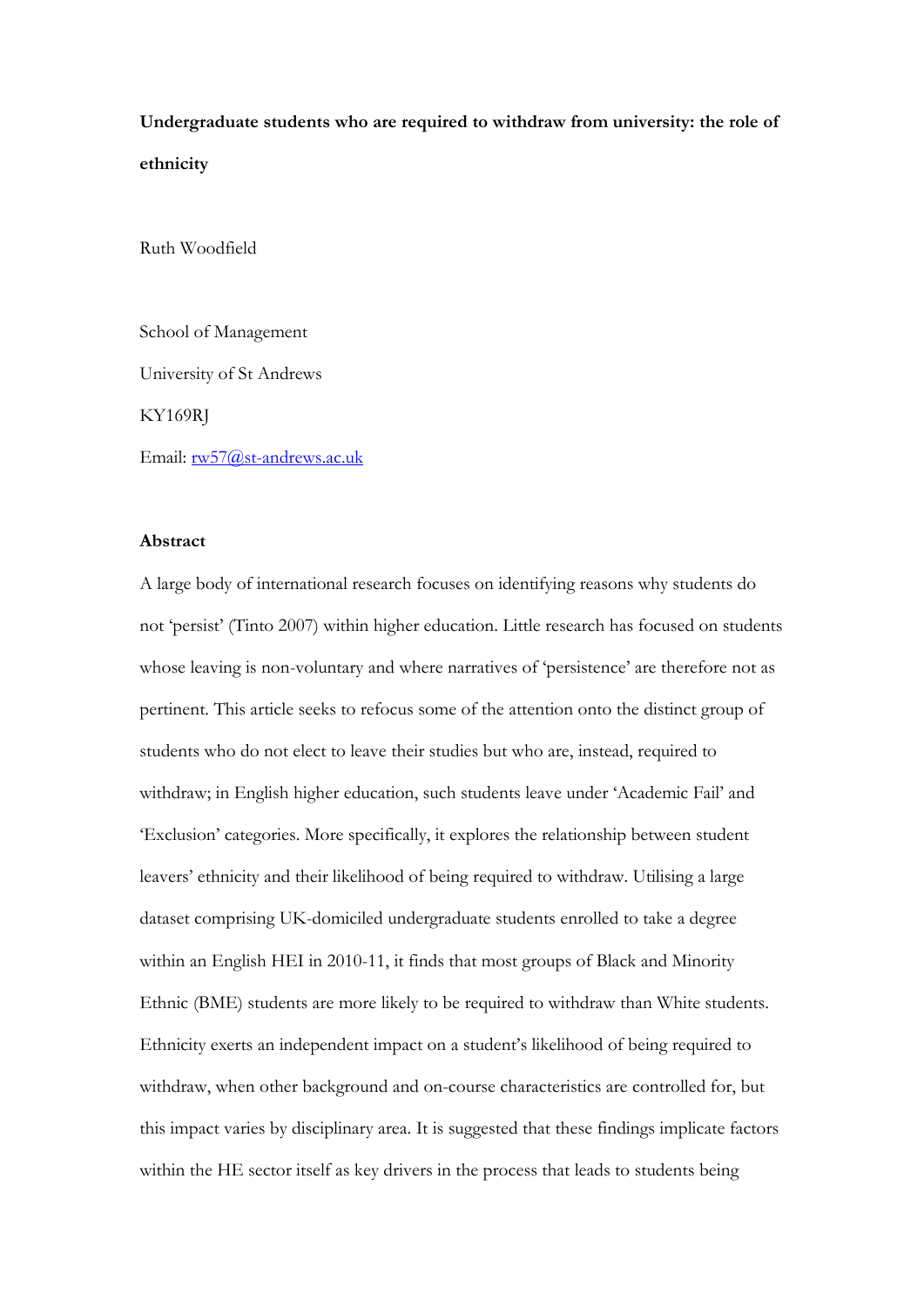required to withdraw. Lessons are drawn out for those tasked with managing the student experience within higher education.

Key words: Higher education, non-voluntary withdrawal, ethnicity, discipline

### **Introduction and background**

A growing body of international research indicates that students from diverse backgrounds participate, persist and attain in Higher Education (HE) at different rates, and that such differences can be explained with reference to a range of students' background characteristics, as well as practices within HE itself. Several background and on-course characteristics have been identified as heightening the general vulnerability of students to not completing their courses. These include being: a man; from a lower socio-economic class; a mature student; a part-time student; a student attending a more local higher education institution (HEI); being from a Black and Minority Ethnic (BME) background (Hofman & van den Berg 2003; Christie, Munro & Fisher 2004; Scott & Smart 2005; Carter 2006; Engle & Tinto 2008; Tinto 2007; ECU/HEA 2008; Tumen, Shulruf & Hattie 2008; Severiens & Wolff 2008; Meeuwisse, Severiens & Born 2010; HEA 2011; Richardson 2008, 2015; Stevenson 2012; Thomas 2012; Woodfield 2014).

Tinto's corpus on student retention, based largely on the US system and data, has made a very significant contribution to academic and policy debates. It has also, however, led to the development of a dominant focus on student 'persistence' (Tinto 2007). Very little research has focused on students whose leaving is non-voluntary and where the narrative of 'persistence' is therefore not as pertinent as it is in relation to other categories of leaving. This article seeks to address this gap in the literature. It is based upon analysis of a dataset comprising all UK-domiciled students registered to study for a single-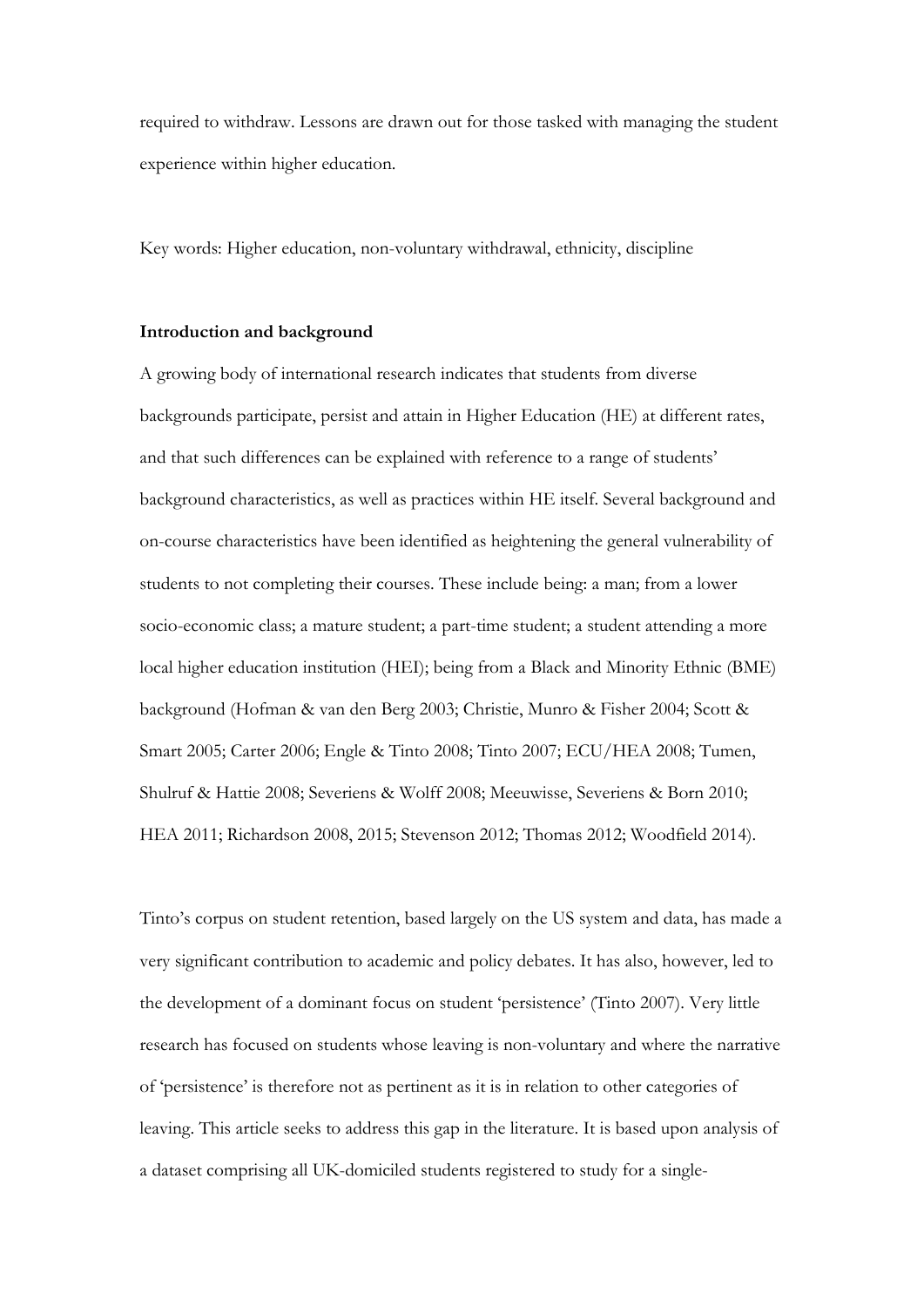discipline<sup>[1](#page-2-0)</sup>, undergraduate degree within any English<sup>[2](#page-2-1)</sup> higher education institution in the years 2010/11, and centres on the question of which factors predict the likelihood that student leavers will be required to withdraw rather than withdraw voluntarily, and whether, in particular, the ethnic background of leavers plays a part in influencing their likelihood of being required to withdraw rather than withdrawing voluntarily.

While the overwhelming majority (94% - see Woodfield 2014) of undergraduate students in England go on to complete their courses, and receive their degree qualification, a minority of them does not. When students withdraw, the event is reported to a central register by their institutions, and, where known, a 'reason for leaving' category is assigned to their case for monitoring and reporting purposes. Students most commonly withdraw under the reason categories of 'Academic fail/Progress disallowed' and 'Other Personal'. The former category accounts for the largest group of non-voluntary withdrawals. A smaller group of non-voluntary leavers are withdrawn under the 'Exclusion' category. Together, 'Academic fail/Progress disallowed', and 'Exclusion' account for all students whose withdrawal can be categorised as explicitly non-voluntary, and, for the purposes of this article, comprise a sub-group of leavers who are 'required to withdraw'. While students who are required to withdraw account for approximately only 2% per annum of all students within English HEIs, a case is nonetheless made here for more careful examination of this comparatively unusual, yet non-trivial, phenomenon.

<span id="page-2-0"></span> <sup>1</sup> Students who undertook joint degrees (approximately 15%) were excluded or the purposes of analysis because the data provided no indication of the primary discipline that such students were aligned to, and 'housed' within; in the context of this article such information was required in order to explore the disciplinary differences that can occur in relation to non-voluntary withdrawal patterns.

<span id="page-2-1"></span><sup>2</sup> Although ethnicity data are available on all UK students, only English students were included in this analysis as the percentages of BME students within Scotland, Northern Ireland and Wales remain comparatively small; for example, 97% of students reporting as 'Black', were studying in English universities. English students account for approximately 84% of UK higher education students (XXX).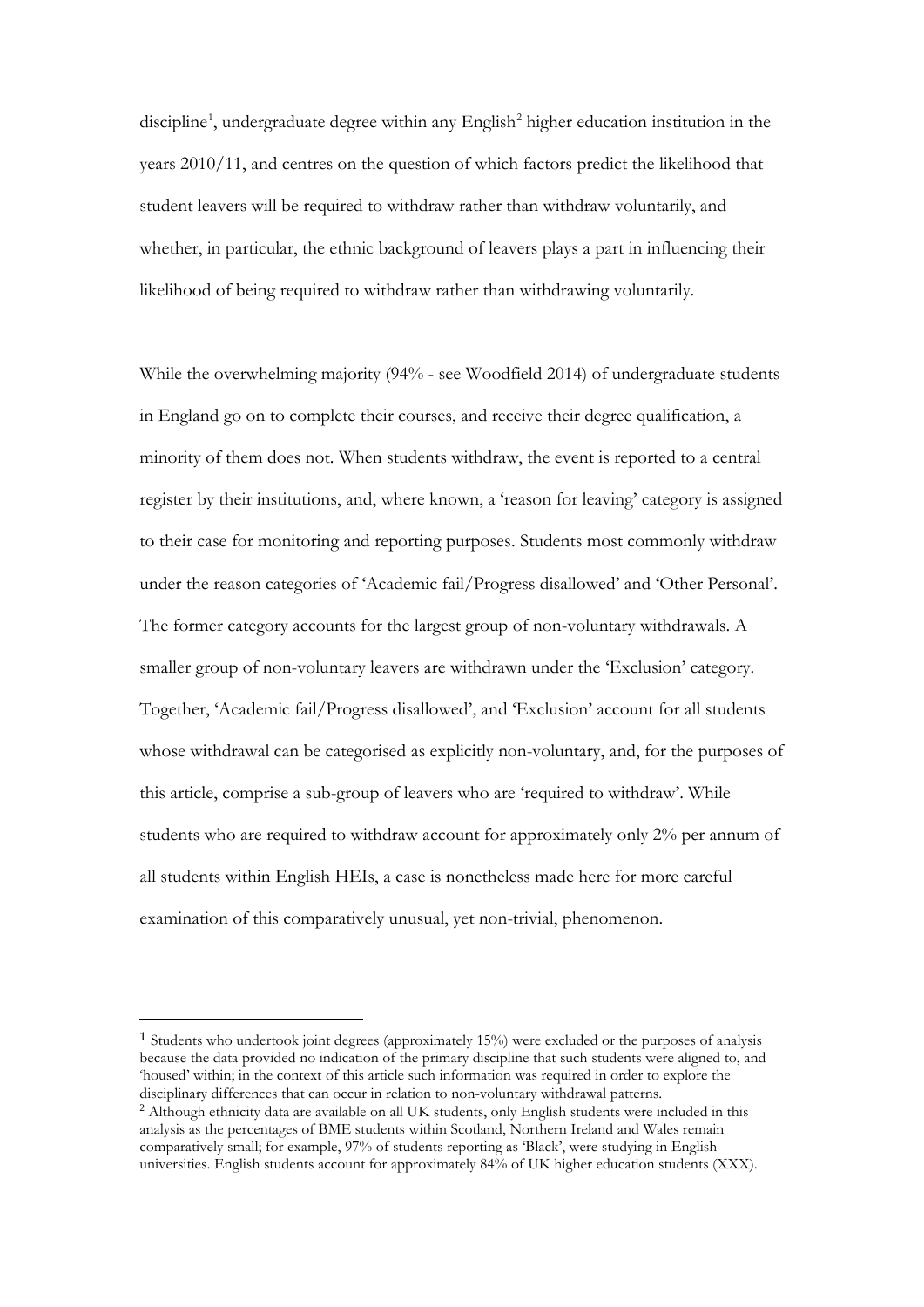This is the first academic article to focus upon those students who are required to withdraw, and the first to explore the relationship between ethnicity and the likelihood of being required to withdraw. The focus upon student ethnicity in relation to nonvoluntary withdrawal emerges from the context of national evidence linking ethnic minority status to a greater likelihood of non-voluntary withdrawal from primary and secondary education, and from international evidence linking ethnic minority status to a greater general likelihood of withdrawal from HE.

National evidence from primary and secondary education levels indicates that some BME groups are significantly more likely to be excluded from school than White pupils (Runnymede Trust 2002; EHRC 2010, 2015; DofE 2012; Office of the Children's Commissioner 2012); part of the rationale for this exploration, therefore, was to assess whether the same observable trend can be identified within tertiary education.

The role played by ethnicity in HE is perhaps among the least understood nationally and internationally, despite the burgeoning literature on student progress. It is important to note that the available international evidence should not be treated as homogenous due to the contingent nature of ethnicity category definitions across geographical regions (Morning 2008). It is also the case that there is wide variation in practice across countries specifically in relation to the collection of student data related to ethnic identification (Richardson 2008), with many countries collecting no data on students' ethnicity (Meeuwisse et al. 2010; European Commission/EACEA/Eurydice 2014). It is nevertheless the case, however, that, where international evidence does exist relating to the relationship between ethnicity and withdrawal from HE studies, the majority of such evidence suggests that ethnic minority status is associated with a greater likelihood of withdrawal. This finding has, for instance, been identified in the US (Eimers & Pike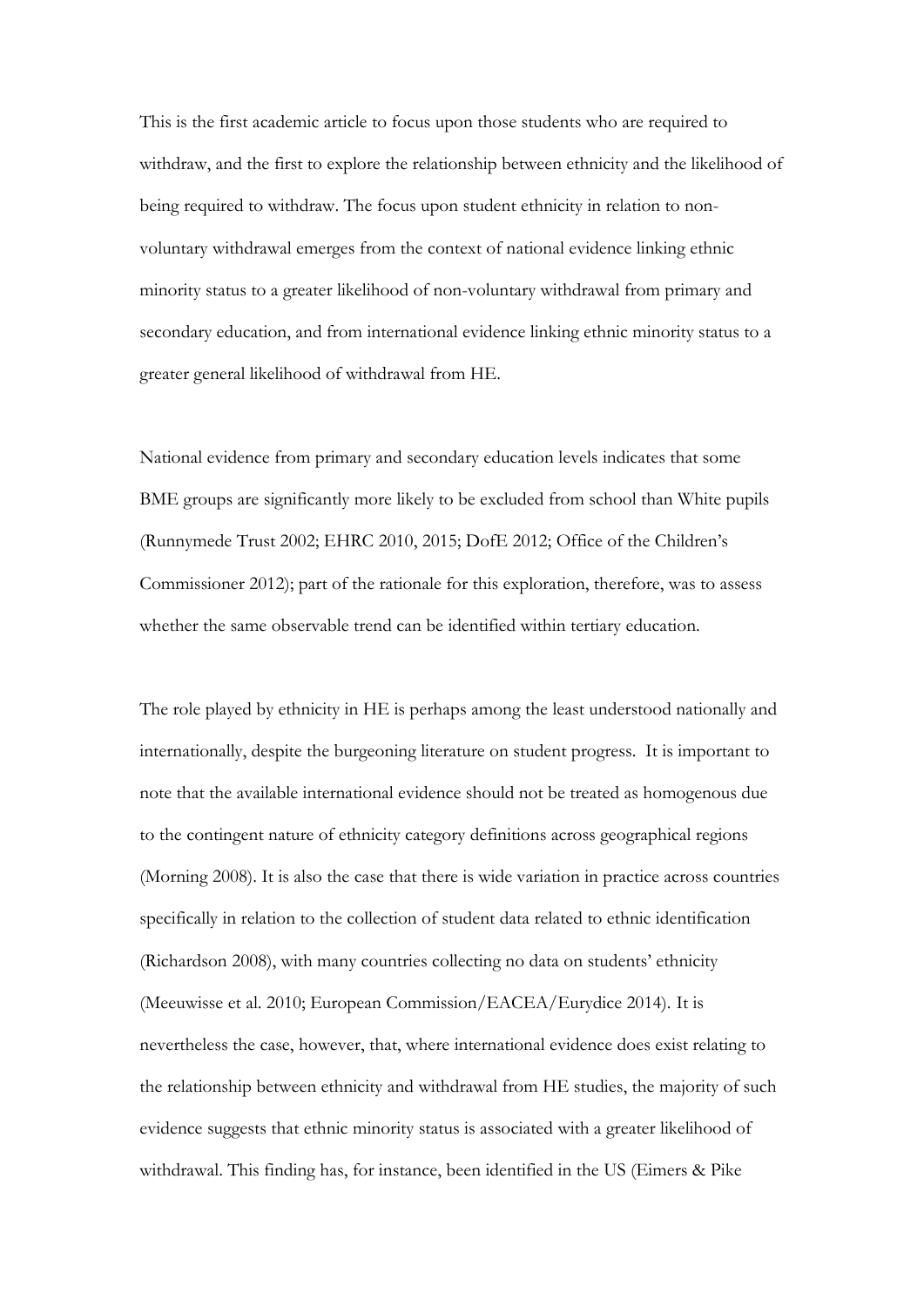1997; Hobson-Horton & Owens 2004; Carter 2006; Engle & Tinto 2008), New Zealand (Scott & Smart 2005; Ministry of Education, New Zealand 2015), the Netherlands (Hofman & van den Berg 2003; Wolff & Pasztor 2008; Meeuwisse, Severiens & Born 2010) and the UK (ECU/HEA 2008; Stevenson 2012; Thomas 2012; Richardson 2008, 2015; Woodfield 2014).

The available evidence suggests that, even in regions where students' ethnicity information is collected, as is the case in the UK, the extent to which it is analysed and effectively utilised by institutions to help them understand and manage trends in retention and attainment of students from BME backgrounds, varies significantly (Van Dyke & Gunaratnam 2000; Jacobs, Owen, Sergeant & Schostak 2007; ECU/HEA 2008; Richardson 2008; Meeuwisse et al. 2010). It is hoped that the findings of this article serve to highlight important issues for HEI staff and managers relating to the nature of the 'student experience' offered to students, and whether this is as inclusive as it might be.

### **Literature Review**

The overwhelming majority of research focusing on retention in HE concentrates on students whose withdrawal is formally defined as 'voluntary', or at the very least has a tendency to conflate students whose withdrawal is non-voluntary within a general category of those who do not 'persist' (Tinto 2007; see also Berger & Braxton 1998; Wilcox, Winn & Fyvie-Gauld 2005; Bozik 2007; Severiens & Wolff 2008; Roberts 2012; Thomas 2012). Such research draws out the extent to which 'voluntary' withdrawal may nonetheless result from a range of pressures that act as significant push and pull factors in relation to student decision-making about staying on, or leaving, their course; these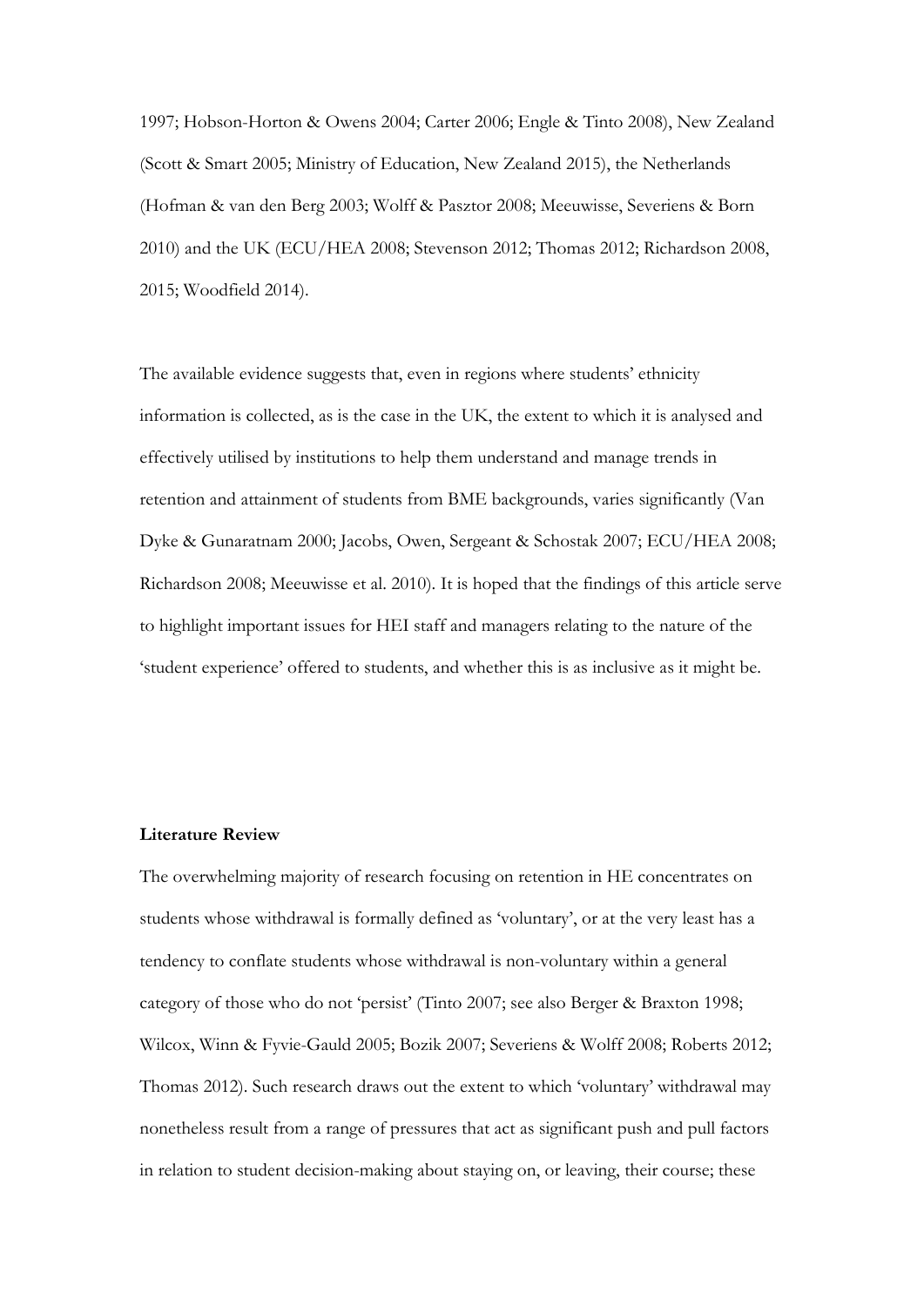include debt, employment and family commitments. It is also undoubtedly the case that many students withdrawing 'voluntarily' under some 'reason for leaving' categories, such as 'Other personal' or 'Other', may in fact be withdrawing for reasons that are partially or primarily associated with difficulties with their studies; they may be struggling academically or experiencing challenges engaging with staff and fellow students. Notwithstanding these riders, it is suggested here that students who do leave under the categories associated with 'voluntary' withdrawal – e.g. 'Finance'; 'Other personal'; 'Left for employment' – are qualitatively different from those whose withdrawal is more explicitly 'non-voluntary'; those whose withdrawal is assigned to the 'reason for leaving' categories of 'Academic fail/Progress disallowed' or 'Exclusion'.

Although there is a striking lack of research focusing directly on students who are required to withdraw due to academic failure, some groups of students have been identified as being more likely to experience academic difficulties in relation to their studies and/or less likely to achieve a 'Good degree'<sup>[3](#page-5-0)</sup>. These notably include students from the more disadvantaged socio-economic backgrounds and students belonging to particular minority ethnic groups (Broecke and Nicholls 2007; Jacobs et al. 2007; ECU/HEA 2008; Richardson 2008; Thiele et al. 2014; Thomas 2012; Cotton 2015). The trend for students from BME backgrounds to achieve lower degrees is a consistently identified one in the literature and much of this evidence has an obvious pertinence for exploring the relationship between ethnicity and the requirement to withdraw due to academic failure. It has, for instance, been noted that ethnic minority status often intersects with, and is mediated by, other background and on-course characteristics to

<span id="page-5-0"></span><sup>&</sup>lt;sup>3</sup> The term 'Good degree', also referred to as an 'Upper degree', is used within academic and policy literature to indicate a UK degree classified within the top two classifications: either 'Upper Second' (normally associated with an overall achievement of a mean mark between 60-69%) or 'First' (normally associated with an overall achievement of a mean mark of 70% or above).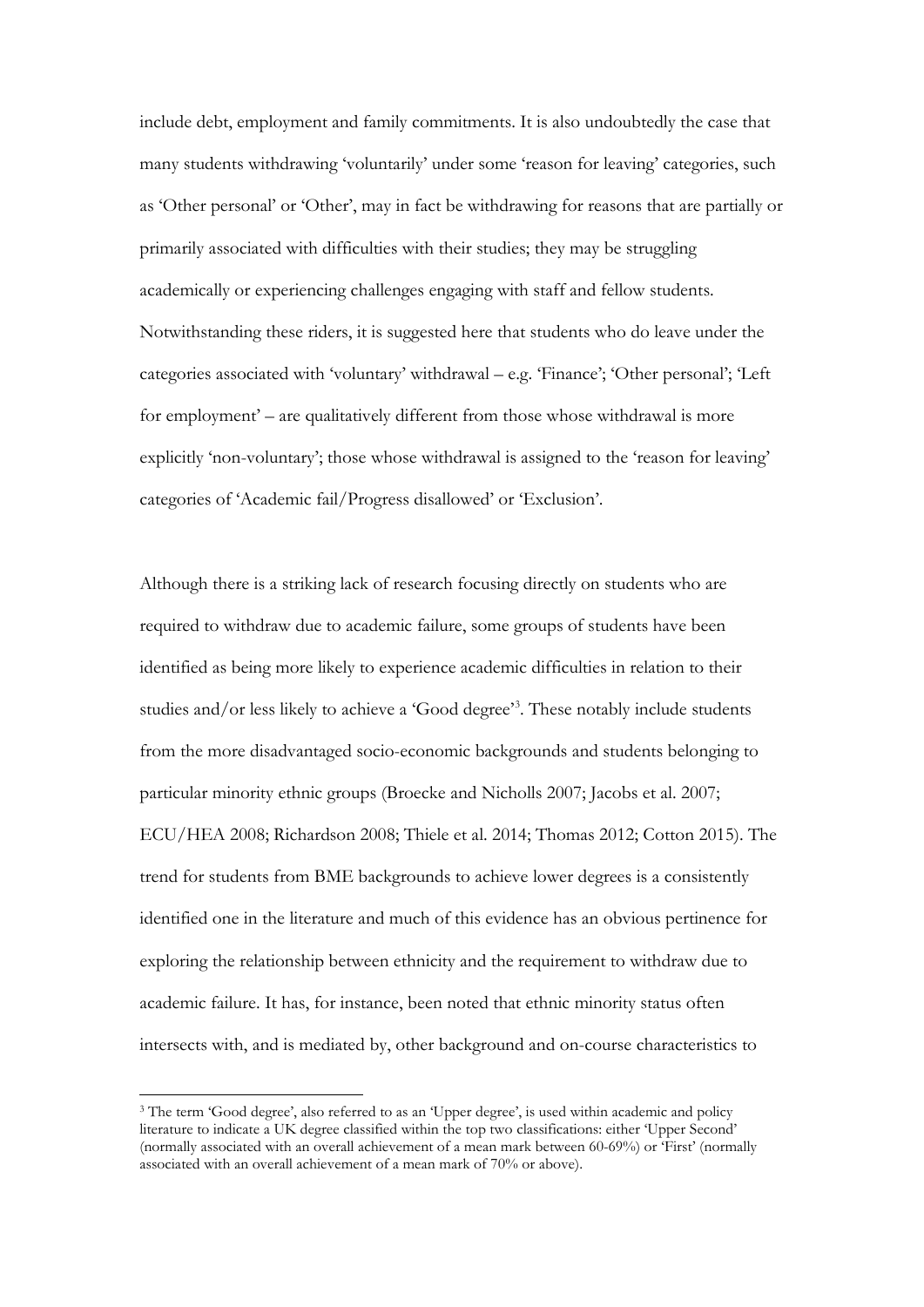produce academic vulnerability; these characteristics include level of 'preparedness', gender, age, socio-economic background, parental educational background, university type, and mode of study i.e. whether a student is registered part-time or full-time (Smith & Naylor 2001; Christie et al. 2004; Richardson 2008; Thomas 2012; Theile, Singleton, Pope & Stanistreet 2015). It has been further noted that variation in academic outcomes for different ethnic groups exists underneath the broad, umbrella category of 'BME' students, with Black students, in particular, being highlighted as vulnerable to academic challenges in research focused on the UK (Fielding et al. 2008; Richardson 2008).

Historically, the analytical discussion of the vulnerability of BME students to academic challenge has tended to veer between approaches giving primary emphasis to deficits within the BME student groups themselves, and those primarily emphasising sector-side explanations. 'Deficit models' explain the attainment gap with primary reference to prior qualification deficits and student academic and social engagement deficits (see, for example, interview material from HE staff cited in Jacobs et al. 2007). Sector-side explanations (see, for example: Jacobs et al. 2007; Stephenson 2012) emphasise the role of HE itself, its systems, staff and processes, in producing a context within which BME students have more negative experiences than White students, leading to their relative under-achievement.

In more recent years the emphasis within the most effective research focused on explaining both retention and attainment gaps generally, has turned decisively away from what Tinto has referred to in the US context as 'blaming the victim' (2007: 2), and towards advancing a more holistic assessment of identifiable gaps. In terms of the ethnicity attainment gap, research has most recently endeavoured to develop a more detailed understanding of what it is about the HE context that can produce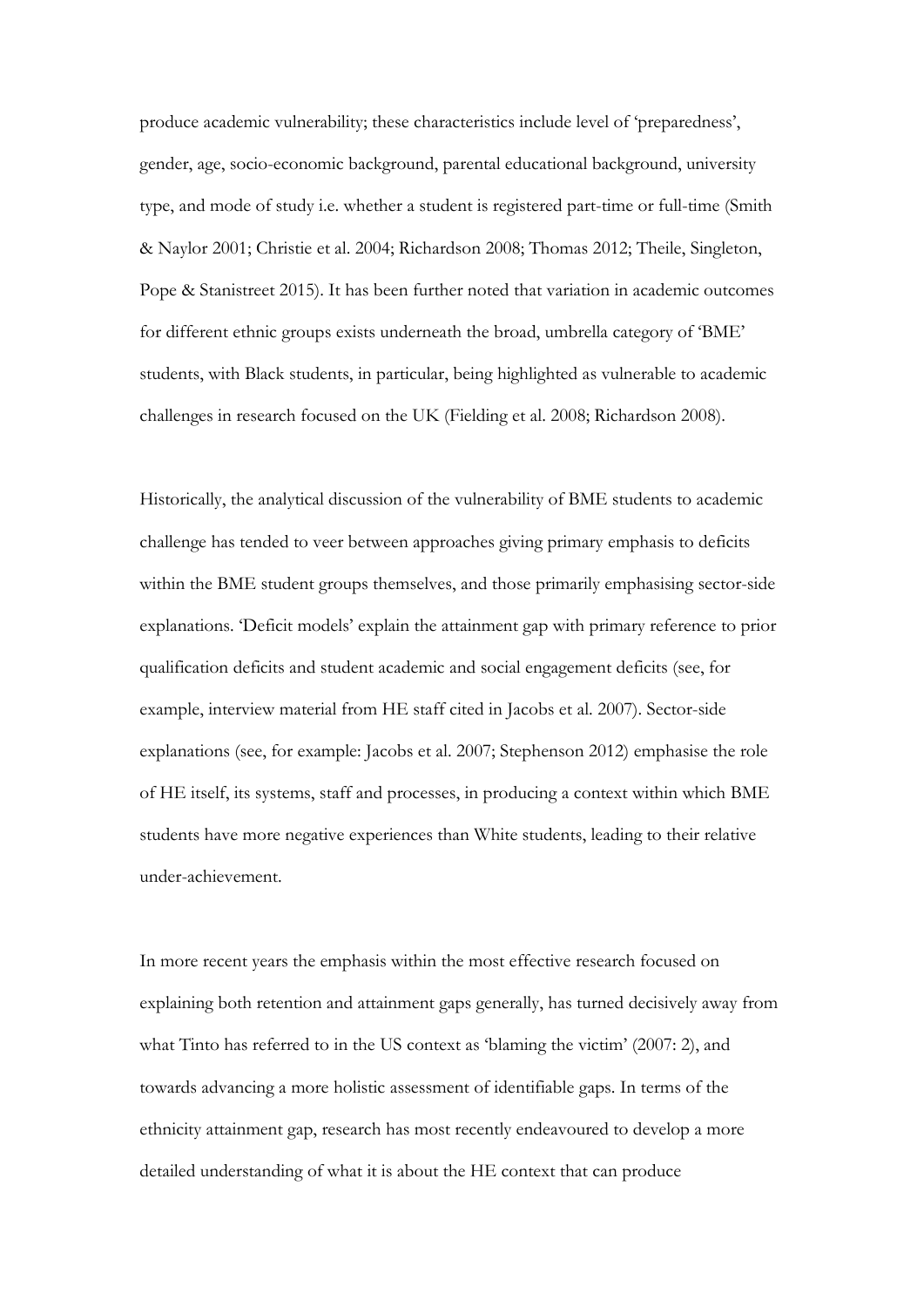comparatively negative academic experiences and outcomes for some groups of BME students (Jacobs et al. 2007; Stephenson 2012; Cotton et al. 2015; Runnymede 2015). Key research, in particular by Richardson (2004; 2008; 2015), however, has been critical in drawing attention to two related and important points in relation to this project. First, our relative lack of knowledge, and, secondly, the contingent nature of attainment gaps that have been identified as aligned to different student characteristics. His research points to variations that occur across the same groups of students when they are in different HE contexts, or at different times (see also Woodfield & Earl-Novell 2006). As Richardson has suggested, such fluidity points to the 'intrinsically social' nature of attainment gaps generally (Richardson, 2004, p. 324). Most recently, and specifically regarding observed ethnic attainment gaps, he concluded:

They are only partly explained by ethnic differences in entry qualifications. They vary from one institution to another and from one subject area to another. This suggests that they result in part from teaching and assessment practices in different institutions and subjects. We do not really know whether ethnic differences in attainment are reflected in variations in the student experience. (2015: 278)

There is a similarly striking lack of research focusing on students who are excluded from HE for non-academic reasons, and none that focuses specifically on the relationship between ethnicity and non-academic exclusion. In relation to evidence from the secondary and tertiary educational sectors, where the greater likelihood of exclusion for some BME groups has been clearly demonstrated (Runnymede 2002; EHRC 2010, 2015), explanations have also tended to emphasise 'in-school factors', such as low teacher expectations and poor teacher-pupil interactions, the cultural privileging of majority student knowledge and 'institutional racism', and 'out-of-school factors', such as BME students' lack of prior attainment and 'anti-academic' attitudes (Stamou, Edward,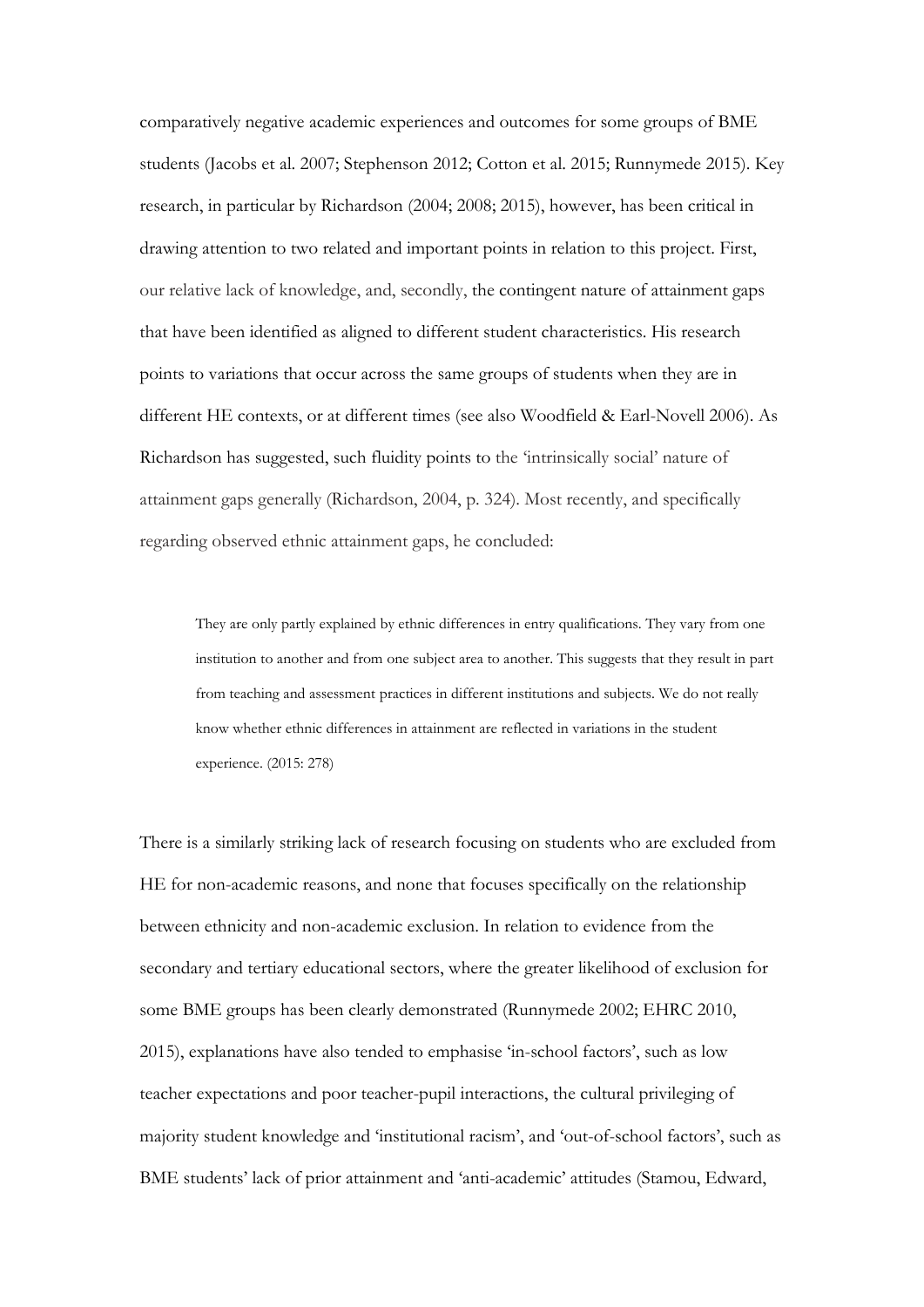Daniels and Ferguson 2014: 7; see also Runnymede 2002: 3). The 'in-school' phenomena identified here find echoes in research specifically claiming that BME students experience marginalisation from key areas and opportunities within HE, producing a number of outcomes, ranging from less access to university places, especially to places in higher ranked institutions, through to exclusion from the majority-centric customs, cultures and practices within HE learning environments, and lower levels of quality engagement between BME students and HE staff (Shiner & Modood 2002; Christie et al. 2004; ECU/HEA 2008; Reay, Crozier & Clayton 2009; Singh 2011; ECU 2012; Arc Network 2013; Boliver 2014; Mirza 2015; Crozier, Burke & Archer 2016). Recent, qualitative, research has highlighted the passive and active 'othering' of BME students that can take place within the Academy, partly through the maintenance of 'White norms' (Crozier et al., 2016); this work suggests that BME students have less access to the mainstream experience of HE and to its core cultures and practices. BME students themselves have also been active in articulating experiences of this process of 'othering' (see, for instance, the 'I, too, am Oxford' initiative, 2014)

In both the literature relevant to academic failure, and that relevant to exclusion, the role played by the disciplinary context within which a student studies for an undergraduate degree remains a neglected area and one requiring further attention and research (Woodfield & Earl-Novell 2006; Smith & White 2015). Variability in the outcomes of students from different socio-demographic groups across disciplines, suggests the way we organize broad knowledge fields within HE, contributes to differentiated outcome patterns. This article seeks also to address the impact of disciplinary context as a mediating factor in the relationship between ethnicity and the requirement to withdraw. In addressing the latter issue, it seeks to further explore the contingent and fluid nature of student outcome patterns.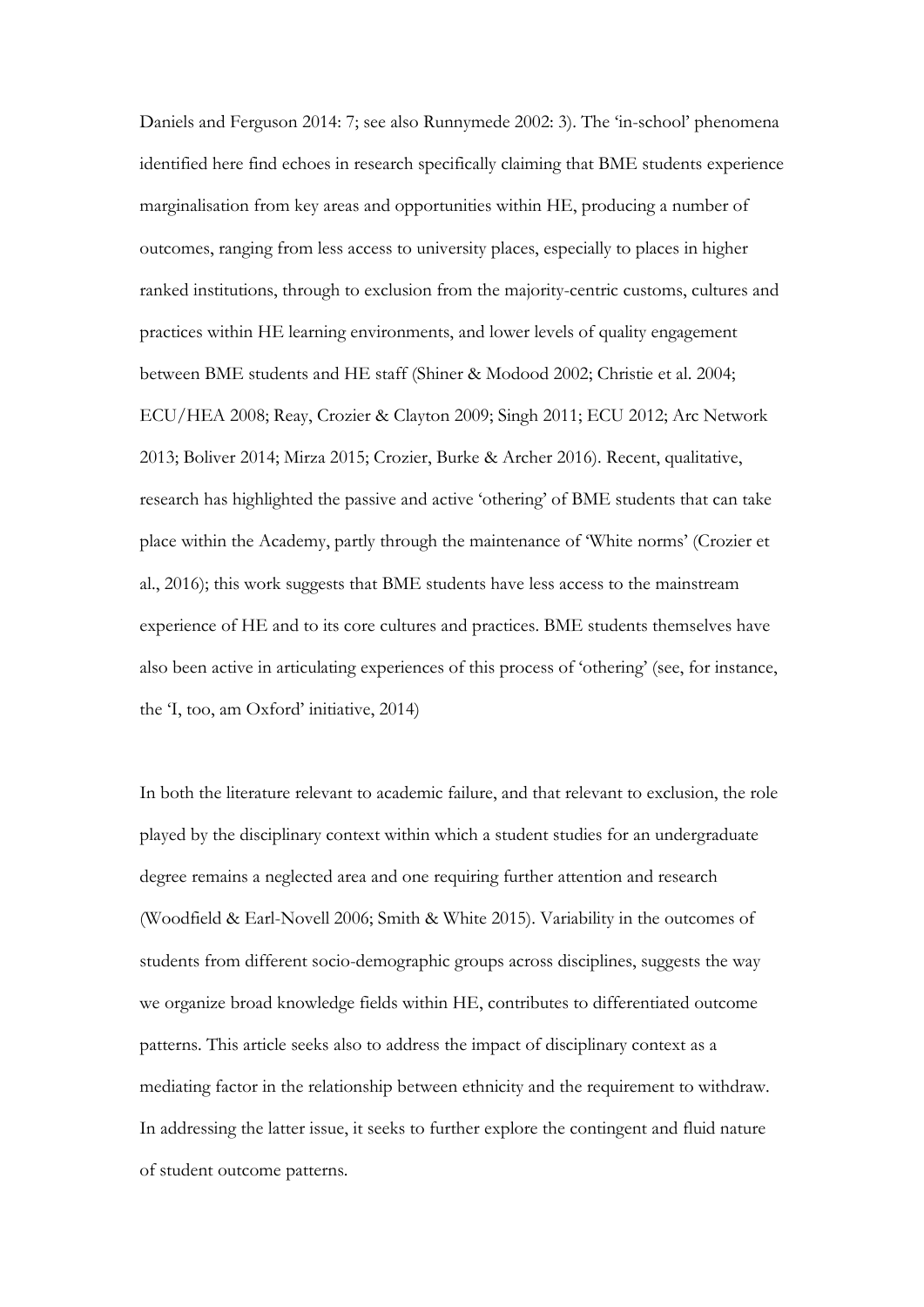#### **Methodology**

# Data: participants, definitions, analytical approach

The data that the analysis underpinning this article is based upon comprises a bespoke set supplied by the Higher Education Statistical Agency (HESA)<sup>[4](#page-9-0)</sup>. It includes all undergraduate students enrolled to take a degree in an English HEI in the academic year 2010-11, and in a single, identifiable discipline.

# *Ethnicity*

Students domiciled in the UK are required to report their ethnic origin before they register to study in an English HEI. Students domiciled outside the UK are not required to report their ethnic origin when they attend an English HEI, and so were removed from the dataset prior to analysis. UK-domiciled students reporting their ethnic origin select from the following categories: Black or Black British – Caribbean; Black or Black British – African; Other Black background; Asian or Asian British – Indian; Asian or Asian British – Pakistani; Asian or Asian British – Bangladeshi; Chinese; Other Asian background; Other Mixed background; White. Students refusing to supply this information or reporting their ethnicity as 'Unknown' were excluded for the purposes of analysis.

#### *Continuation/non-continuation status*

In terms of the broad 'continuation' marker that HESA deploys, students are either identified as a continuing with their studies or not continuing. Those in the latter category include students who have successfully completed their degree and these students, along with continuing students, were removed from the dataset after a

<span id="page-9-0"></span> <sup>4</sup> Bespoke data-set: 34843. Please note that HESA cannot accept responsibility for any inferences or conclusions derived from the data by third parties.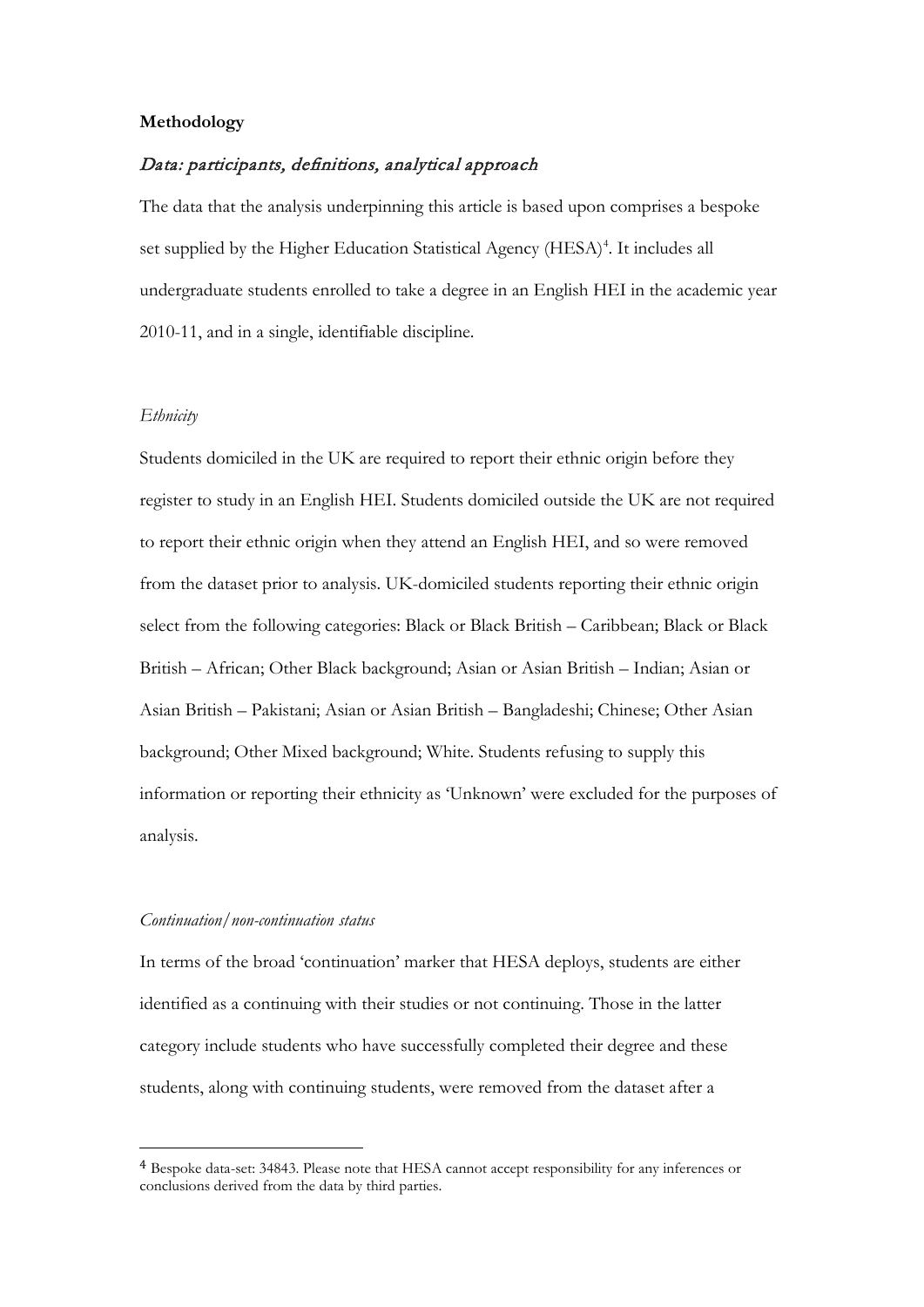preliminary analysis of student withdrawal by ethnicity was undertaken (see Table 1 below). The remaining dataset therefore comprises all students who left their courses without collecting their award i.e. all leavers, and the subsequent analysis was undertaken only on leavers. The full list of categories that leavers are assigned to is as follows: 'Successful completion of a course (result unknown)'; 'Transferred to another institution'; 'Health reasons'; 'Death'; 'Financial reasons'; 'Other personal & dropped out'; 'Written off after lapse of time'; 'Gone into employment'; 'Other'; 'Unknown'; 'Academic Failure/not permitted to progress'; 'Exclusion'. Students recorded under 'transferred to another institution' and 'Successful completion of a course (result unknown)' were removed for the purposes of analysis, as there remains uncertainty within these categories about their future progress on degree-conferring courses. Students recorded under 'Death' and 'Unknown' and also were removed from the dataset. Students leaving for all reasons except 'Academic Failure/not permitted to progress' (abbreviated here to 'Academic Failure') and 'Exclusion' are deemed to have withdrawn voluntarily, while students falling into these latter two categories are deemed to have been 'required to withdraw'. Students leaving due to 'Academic Failure' are defined by HESA as failing assessment at any stage. Students leaving under the 'Exclusion' category do so because they have been deemed to have broken institutional rules, either behavioural or financial (HESA 2011).

### *Socio-demographic and on-course characteristics*

As well as information relating to a student's ethnicity, the dataset included a number of items relating to students' other socio-demographic background characteristics that were pertinent to this analysis<sup>[5](#page-10-0)</sup>, and a number of items related to on-course characteristics; in

<span id="page-10-0"></span> <sup>5</sup> Another possible predictor variable - students' Tariff point total from pre-university qualifications – could not be included in the model as it was missing from approximately 80% of cases.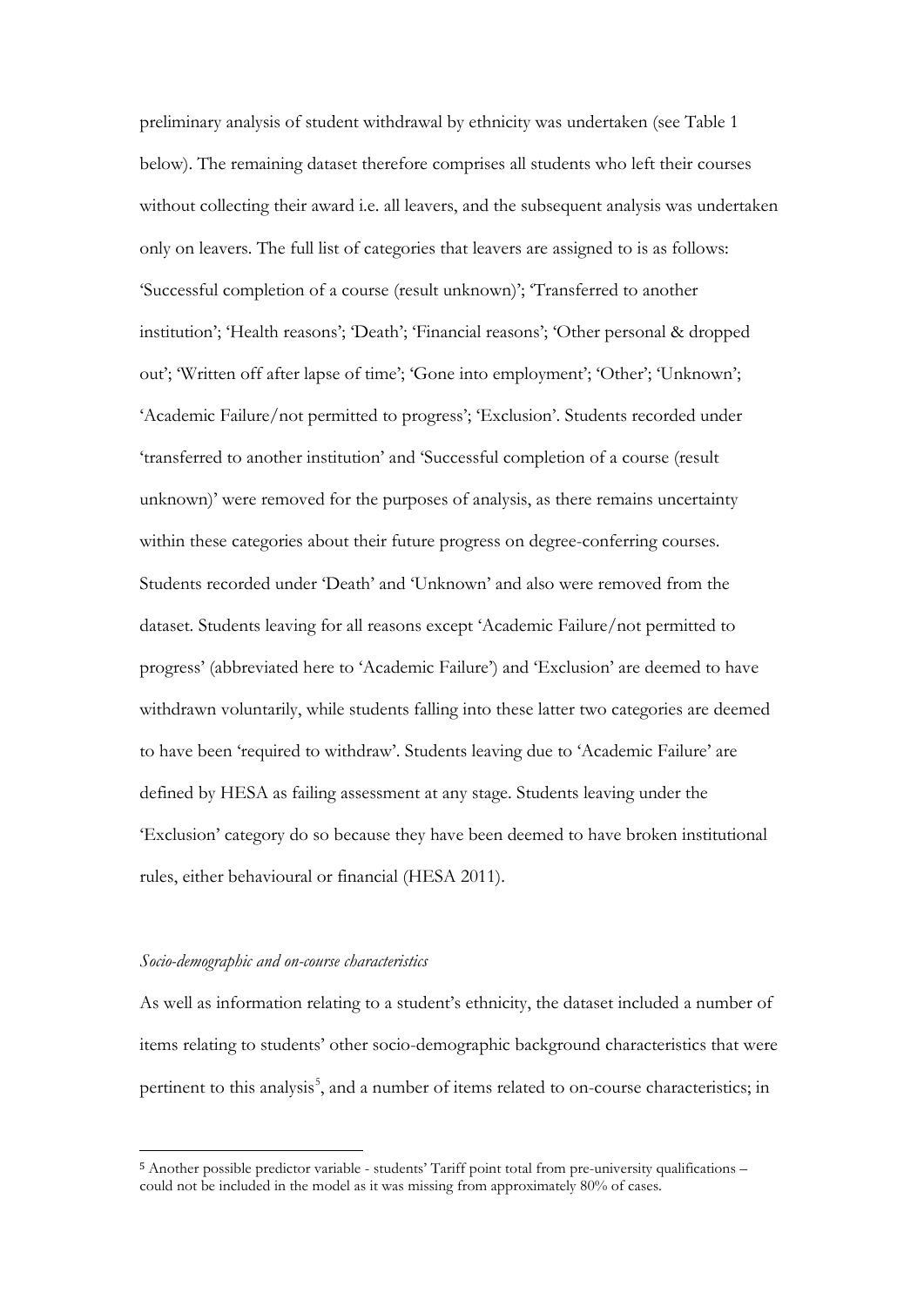both cases these had been identified as likely predictors of withdrawal from initial analyses and from previous research highlighting vulnerability characteristics associated with withdrawal. In terms of socio-demographic background characteristics, the following were included in the analysis: gender; socio-economic class; whether a parent had an HE qualification or not; age<sup>[6](#page-11-0)</sup>. In terms of on-course characteristics, the following variables were included in the analysis: mode of study; HEI type attended; Distance between pre-HE home address and HE home address.

#### Gender

i,

Students identified themselves as 'female', 'male', or of an indeterminate gender. Three students who identified as of indeterminate gender were removed for the purposes of analysis and for confidentiality reasons.

#### Socio-economic class

Students provided information on socio-economic class using an occupation-based system[7](#page-11-1) . For applicants prior to 2008-09, this classification was based on the socioeconomic background/occupation of students aged 21 and over at the start of their course, or for students under 21 the socio-economic background of their parent, stepparent or guardian who earned the most. For applicants for 2008-09 entry only, this classification was based on the socio-economic background/occupation of the student if they were not in full-time education, or for students in full-time education, the socioeconomic background of their parent, step-parent or guardian.

<span id="page-11-1"></span><span id="page-11-0"></span><sup>7</sup> **1** = Higher managerial and professional occupations; **2** = Lower managerial and professional occupations; **3** = Intermediate occupations; **4** = Small employers and own account workers; **5** = Lower supervisory and technical occupations; **6** = Semi-routine occupations; **7** = Routine occupations; **8** = Never worked and long-term unemployed;  $9 =$  Not classified.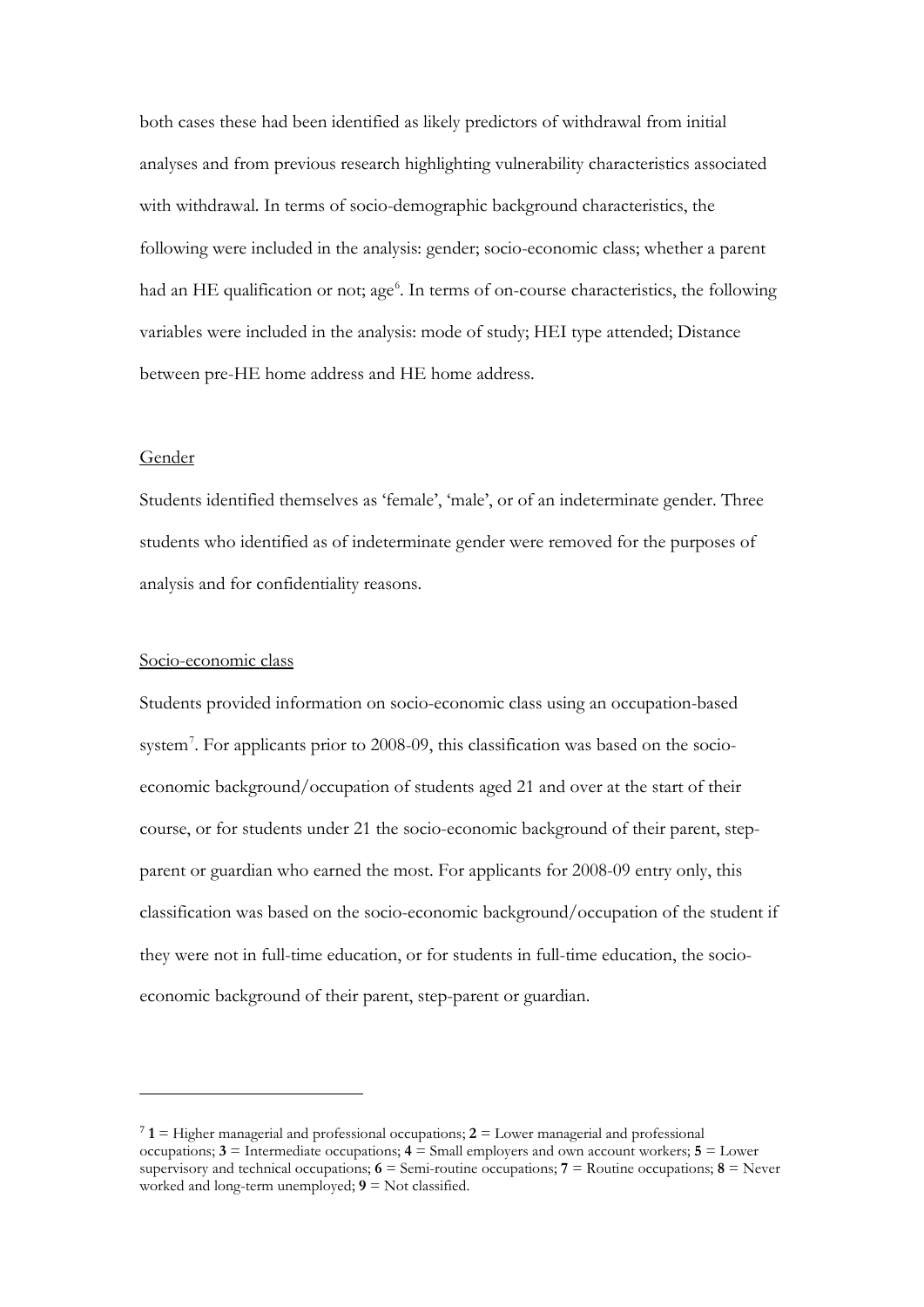#### Parental education

This measure recorded whether a student's parents had attained a higher education qualification or not.

#### Age

Students were identified as of 'traditional' age, defined as under 21 at the start of their degree, or as of 'mature' age, defined as over 21 at the start of the their degree.

#### Mode of study

Students were defined as full-time or part-time. Full-time students were those normally required to attend an institution for periods amounting to at least 24 weeks within the year of study. Part-time students were those recorded as studying part-time, or studying full-time on courses lasting less than 24 weeks, on block release, or studying during the evenings only.

# Higher Education Institution type

The higher education institutions that students were registered for their degrees with were categorised as either 'Russell Group' or 'Other'. 'Russell Group' HEIs are a selfselected group of 24 comparatively large public universities, 20 of which are institutions located within England, and which are associated with a concentration of post-graduate research activity, research funding, and research defined as 'world-leading' in the UK's Research Excellence Framework'. Although the distinctive quality and status claims of this group of universities is contested (see, for example: Boliver 2015), such institutions are usually highly-ranked within national and international league tables.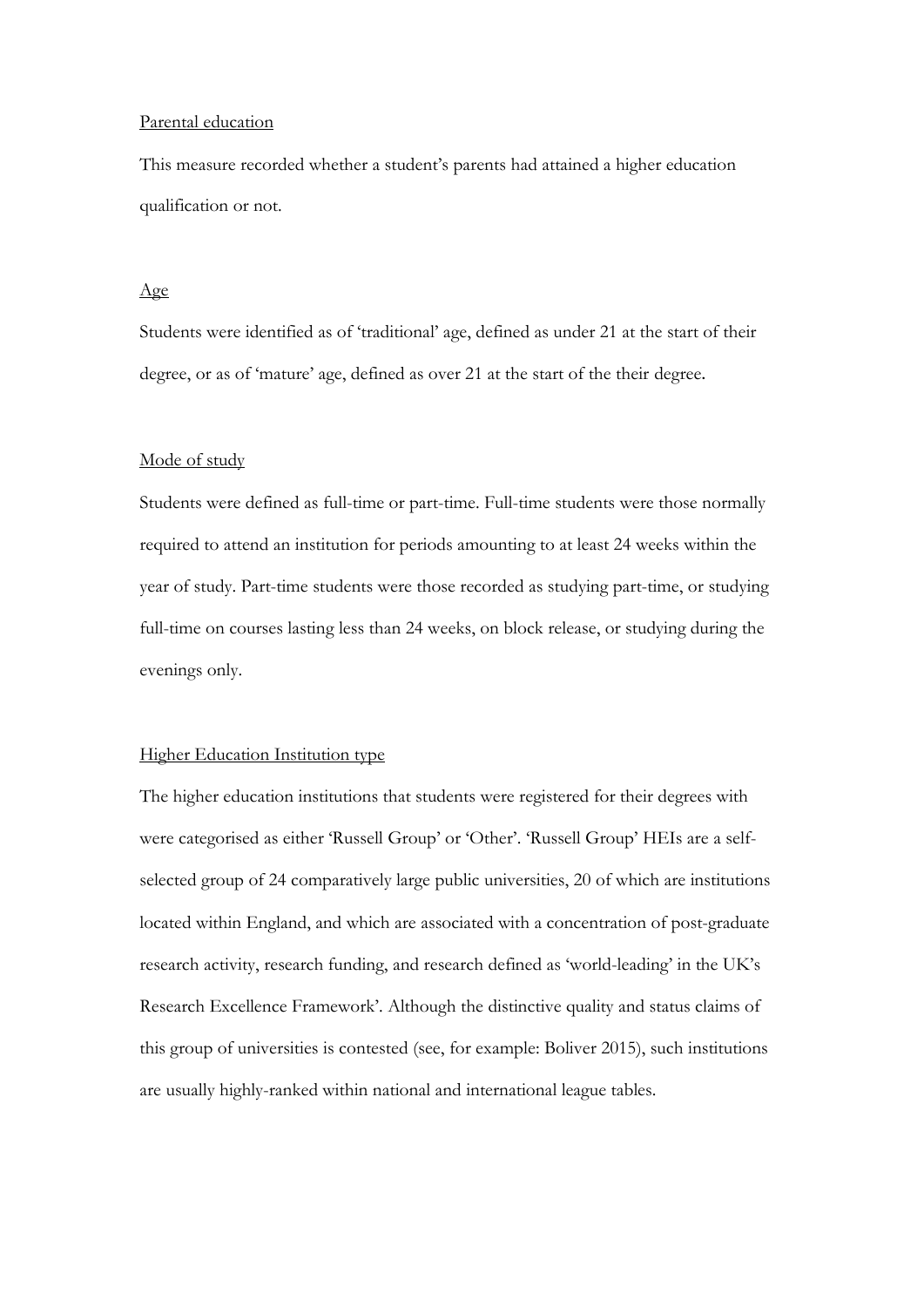# Distance between pre-HE home address and HE home address

HESA collects data, where available<sup>[8](#page-13-0)</sup>, on the distance between a student's pre-HE home address and the HE home address. A binary variable was subsequently created to distinguish between students who were studying at a nearby HEI and those who were studying at an HEI further afield. BME students, mature students, and students from lower socio-economic classes are more likely to study at a university that is within 30 miles of their pre-HE home address. Students attending an HEI within 30 miles of their pre-HE home address are also more likely to withdraw from their studies without attaining their degree and are less likely to obtain a 'good degree' (Woodfield 2014).

#### *Discipline*

Disciplinary boundaries were constructed to reflect subject groupings as defined by the UK's *Higher Education Academy* (HEA) (see Woodfield 2014).

#### *Analytical strategy*

Initial analyses comprised the production of frequencies. First, the whole final data-set (n=1375054) was examined to explore the relationship between students' ethnic grouping and the incidence of them leaving their course without their degree (see Table 1 below), and to provide contextual information about selected disciplines (See Table 3). Frequencies were also produced from the 'leavers only' data-set  $(n=77289)$  $(n=77289)$  $(n=77289)$ ' to examine the relationship between students' ethnicity and their reasons for leaving their degree, and in relation to the provision of contextual information for subsequent disciplinary analyses (see Tables 2 and 4).

<span id="page-13-1"></span><span id="page-13-0"></span><sup>8</sup> It should be noted that data relating to distance from HEI was missing in approximately 30% of cases. <sup>9</sup> Varying numbers in subsequent tables reflect the exclusions made from this 'Leavers only' dataset, as outlined above.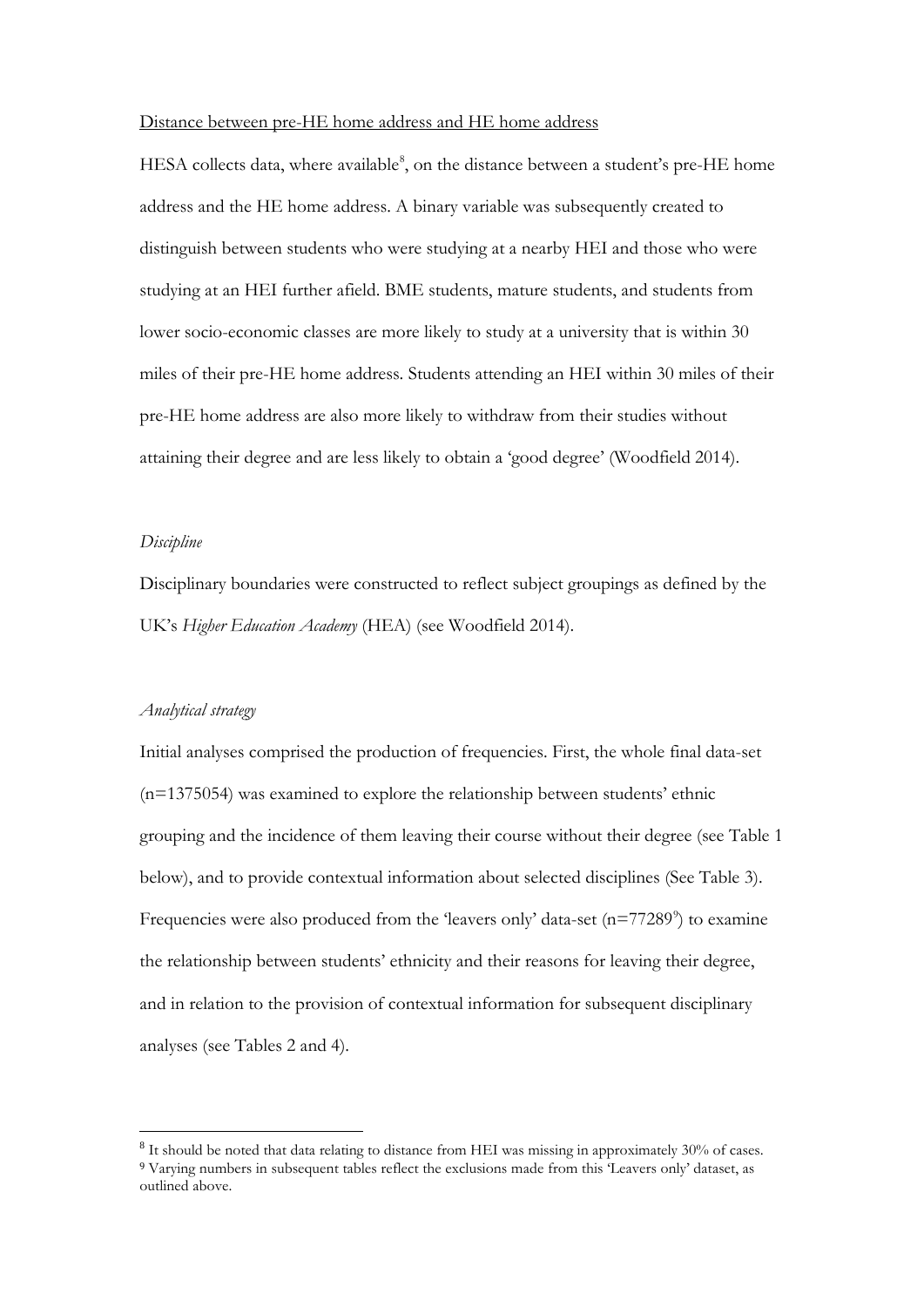#### Required to withdraw rates within paired disciplines

To further explore the relative validity of 'deficit model' and 'sector-side' explanatory approaches (including the mediating effect of disciplinary studied), for particular groups' lower attainment and retention rates within HE, a further stage of analysis was undertaken. It is generally the case that different disciplines require students to withdraw at different rates, with some disciplines in the UK, for instance Veterinary Science, reporting no Exclusions and others, for instance History, reporting that 10% of their leavers are excluded (Woodfield 2014). The further stage of analysis was undertaken in relation to the leavers within two, paired Social Science disciplines (Business and Management and Education), and two, paired Science disciplines (Biological Science and Psychology). By exploring the role played by ethnicity in these two sets of paired disciplines, this further stage of analysis supported exploration of the extent to which the impact of ethnic background varies across the sector, and even across cognate disciplines. A series of four, binary logistic regressions were performed, each individuallynested within one of the selected disciplines. This enabled the assessment of the impact of a number of background and on-course factors on the likelihood that leavers were required to withdraw, and allowed the assessment of the impact of each variable independently, while others were held constant.

The models contained seven predictor variables<sup>[10](#page-14-0)</sup>: gender (Female/Male); age (Traditional age/Mature); Socio-economic class (1&2/3-9); Parent with HE qualification (Yes/No); Mode of study (Full-time/Part-time); Institutional type (Russell Group/Other); Distance between pre-HE address and HEI address (Over 30 miles/Under 30 miles); and Ethnicity (White/Black/Asian/Other Mixed). In each case

<span id="page-14-0"></span> <sup>10</sup> A check for inter-correlations among predictor variables was undertaken using collinearity diagnostics in SPSS. All tolerance levels lay between .737 and .996, indicating low multicollinearity.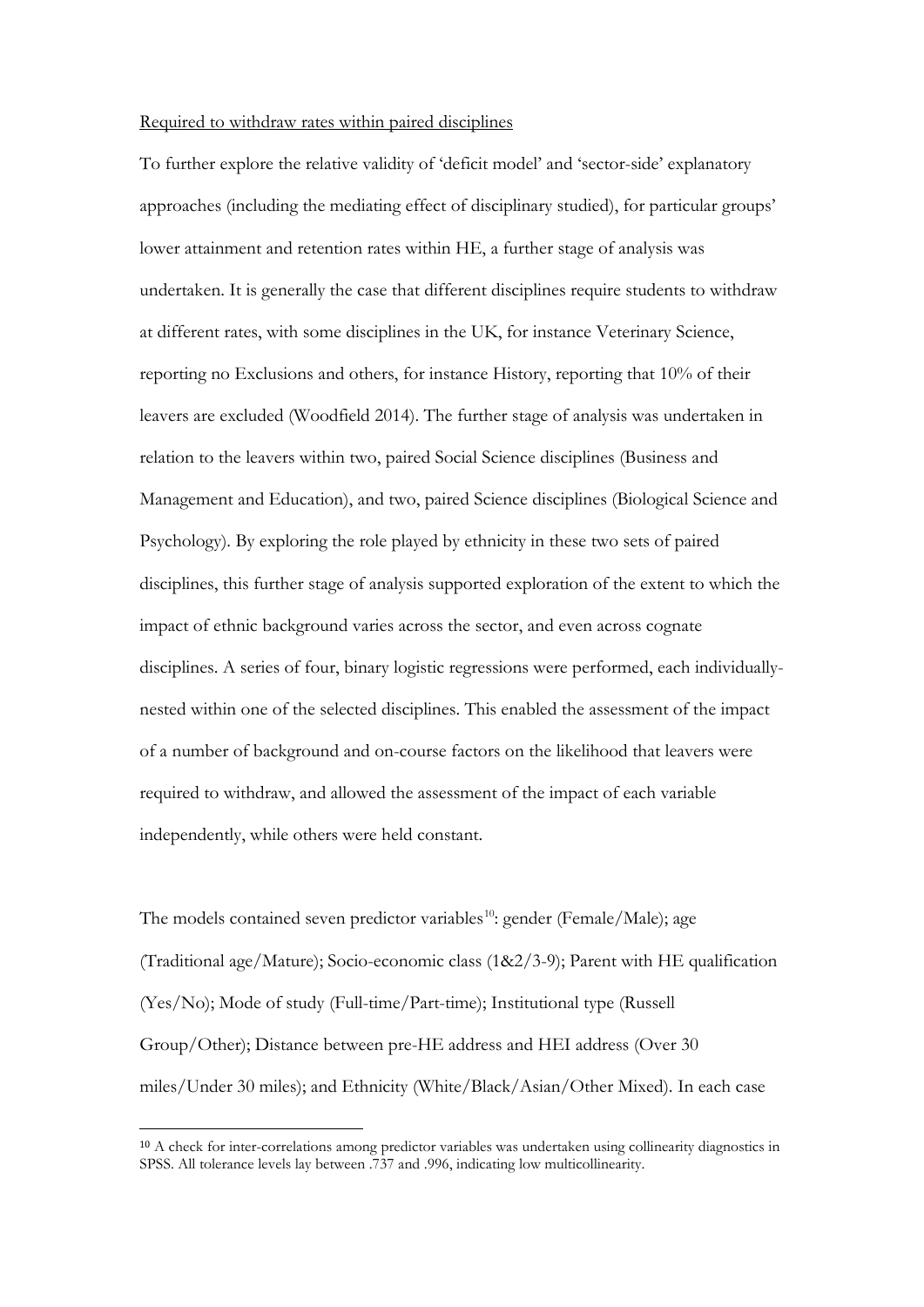the reference category and first category was that category previously identified as being associated with a reduced risk of withdrawal from studies. The dependent variable was 'required to withdraw'/'withdrew voluntarily'. The full range of ethnicity categories was collapsed into 4 broader categories at this stage of the analyses to ensure that a sufficient number of students were associated with each ethnic group. It should be acknowledged that this process nevertheless aggregates ethnic subgroups whose overall pattern in terms of voluntary/non-voluntary withdrawal is more nuanced (see Table 2).

All analyses were undertaken using SPSS (version 21).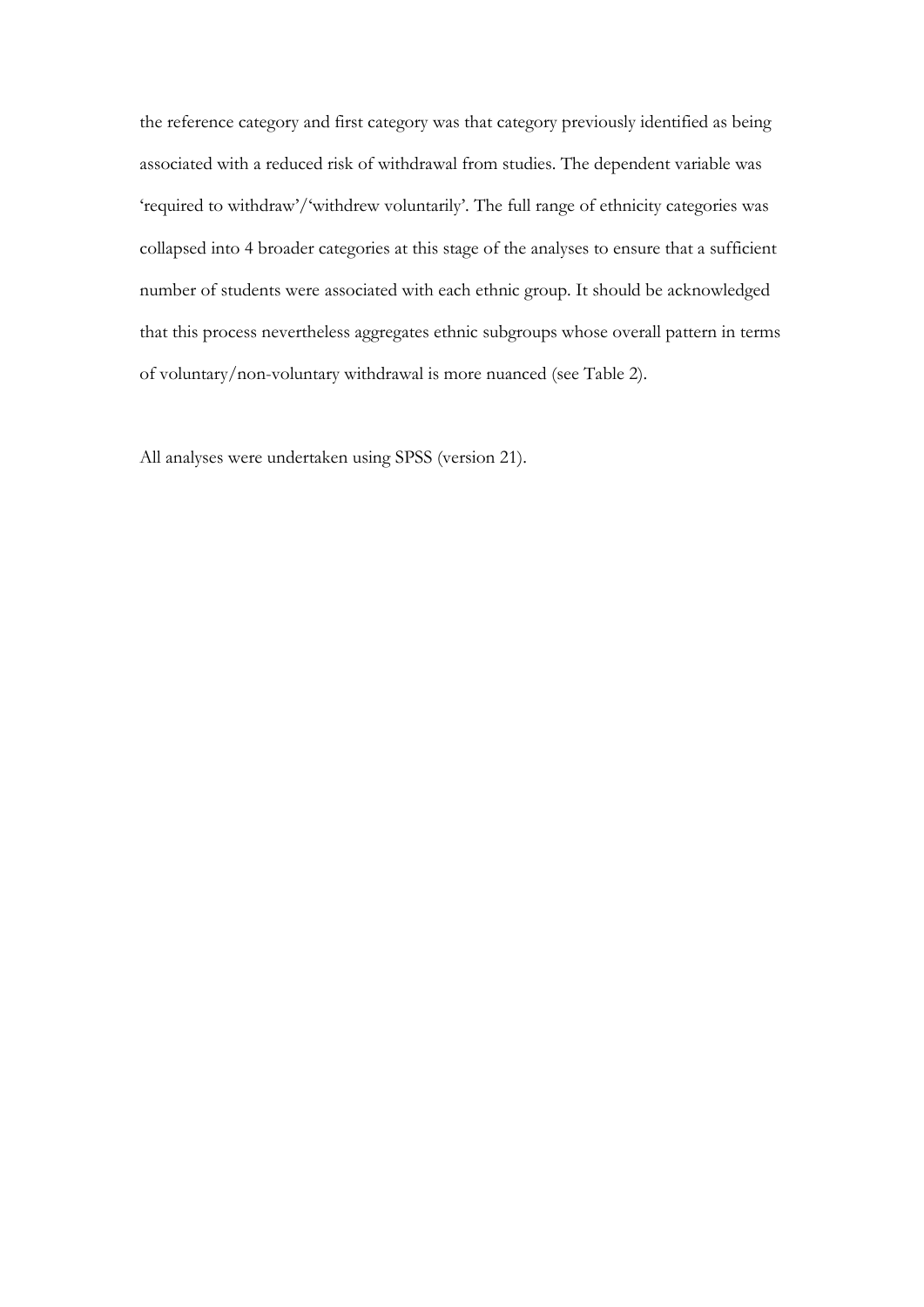# Results

Reason for leaving, overall and by ethnicity

**Approximate position of Table 1 here**

As is evidenced in Table 1, with the exception of Chinese, and Asian or Asian British – Indian students, those identifying as from a BME background were more likely to leave their courses without attaining their degree. Black or Black British students were the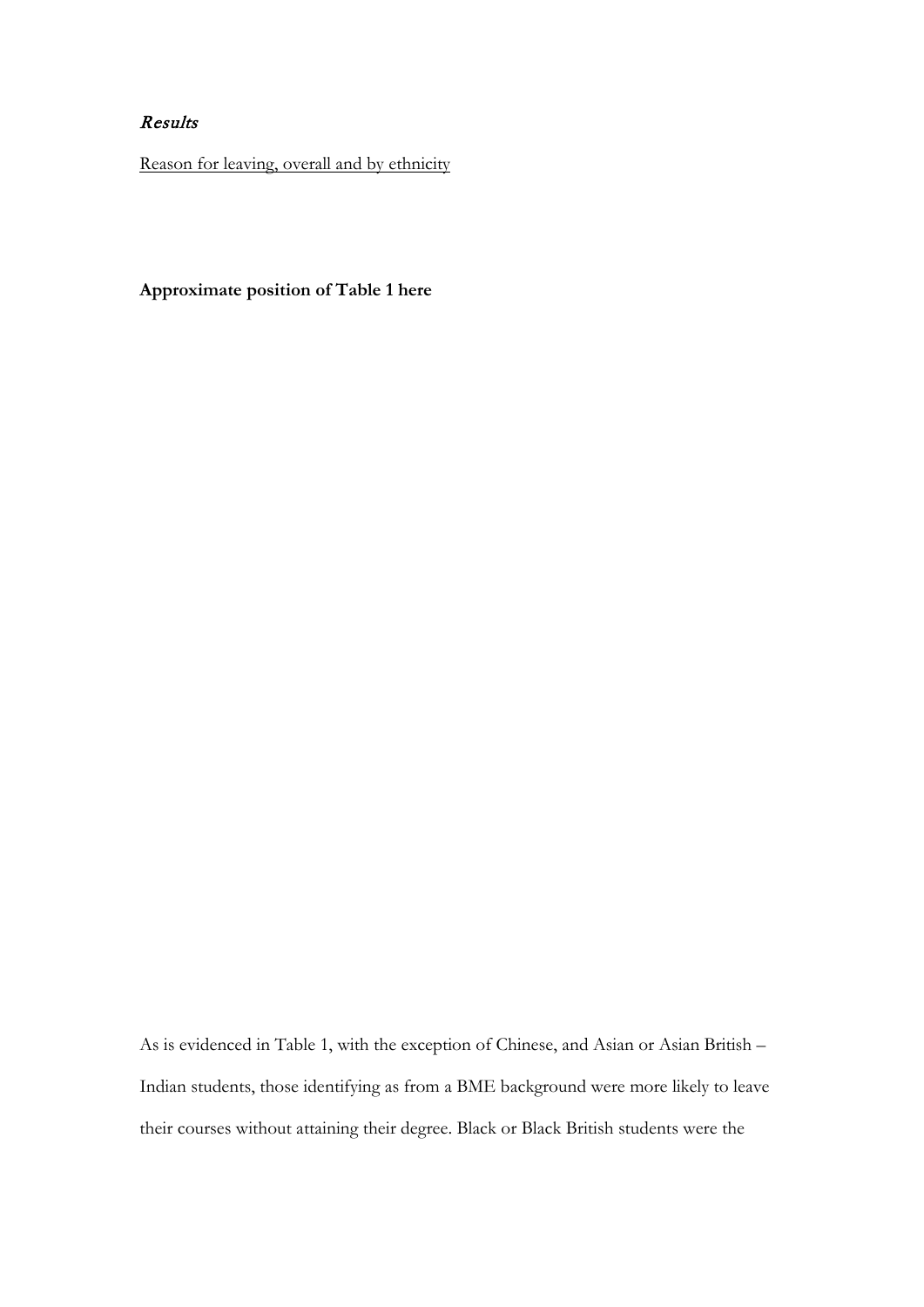most likely to withdraw without their degree, with nine per cent or more of students in all three Black subcategories leaving under these circumstances.

Table 2 summarises the 'reason for leaving' categories that student leavers were reported under, both generally and for each ethnic group. In terms of the general picture, students leaving because of 'Academic Failure' comprise the largest category of leavers (30%), followed by those leaving for reasons categorised as 'Other personal' (24%), those leaving because they had completed a course (not a degree course) (16%), and 'Other' (14%). Much smaller percentages of students who left were registered under 'Health', 'Financial', and 'Employment' reasons – these categories collectively accounted for just 7% of all leavers – while 5% of students were 'Written Off after a time lapse' and 5% were excluded. Overall, students who were required to withdraw from their studies, following Academic Failure or Exclusion, comprised 35% of leavers, with the majority of those exiting because of Academic Failure.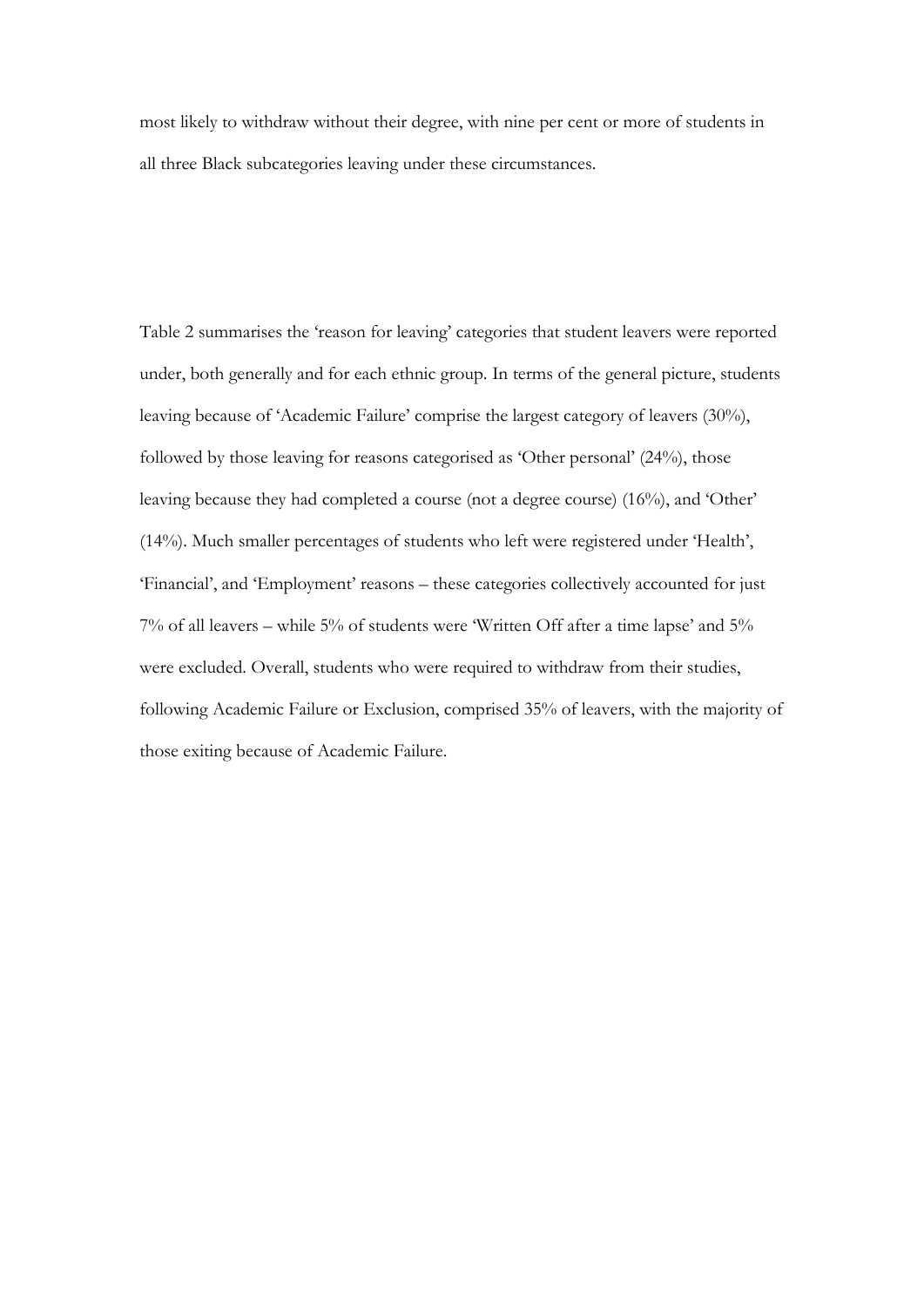**Approximate position of Table 2 here**

Student leavers from different ethnic backgrounds were not evenly represented within those required to withdraw, with leavers from a White background being considerably less likely than other groups to exit non-voluntarily. Of White leavers 29% were required to withdraw, 24% on academic grounds while 5% were excluded. It is notable that student leavers from a White background, when compared to the sector average, were marginally over-represented within the reason categories of 'Other personal' and 'Other', and 'Left for employment'. Leavers from both a Chinese (41%) and Other Mixed background (41%) comprised the next least likely groups to be required to withdraw; in both cases, higher percentages of students were required to withdraw, as compared to students from a 'White' background, primarily because of elevated levels of Academic Failure.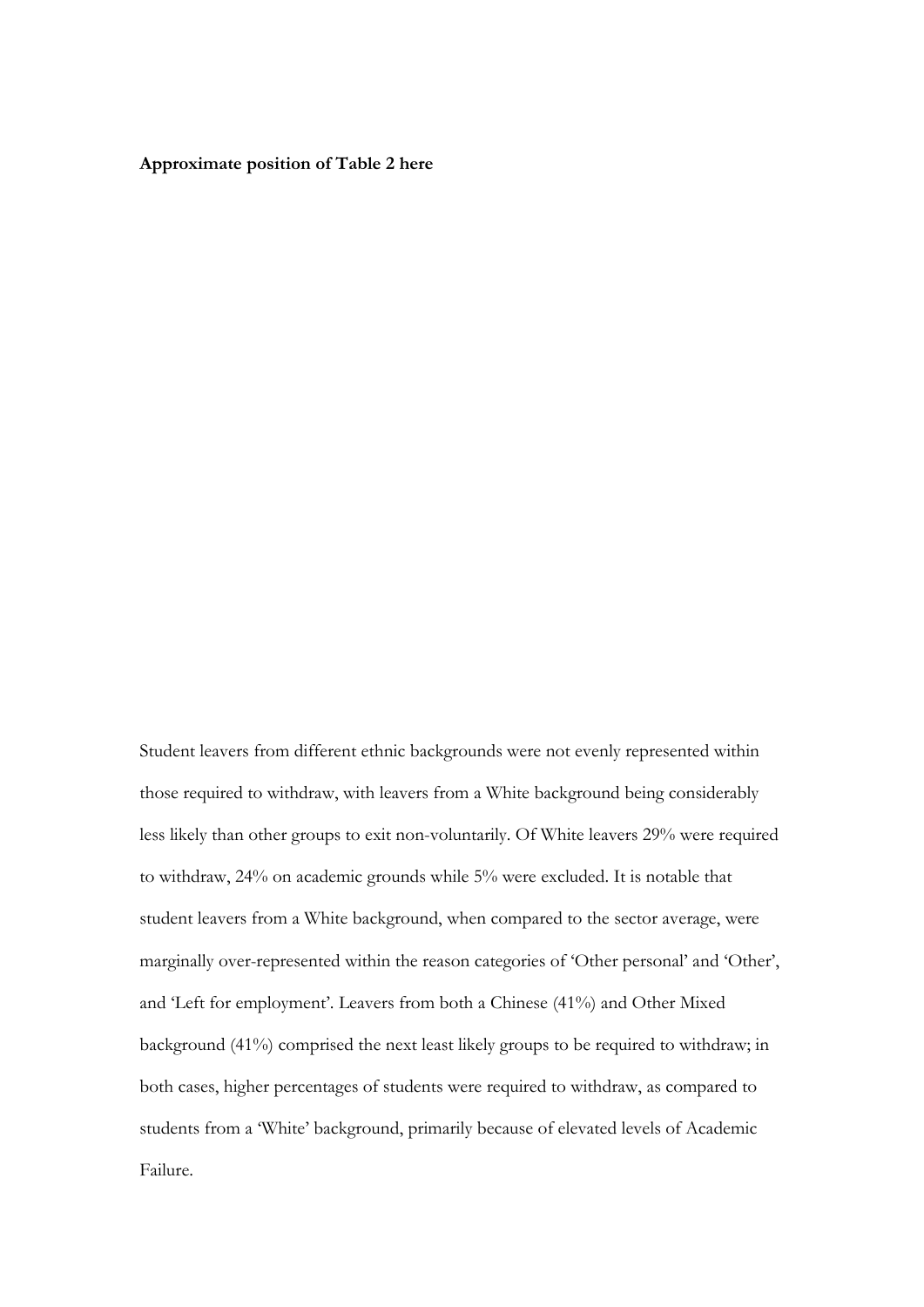The student leavers most likely to be required to withdraw were students from a Black or Black British – African background (56%); these students were over twice as likely to be excluded when compared to the sector. This group was followed by student leavers from an Other Asian background, where 54% were required to withdraw, 49% because of Academic Failure reasons, and Other Black British students, where 52% were required to withdraw; it was notable that such students were nearly three times more likely than the sector average to exit because of 'Exclusion'. Indeed, all student leavers identifying as from a 'Black' ethnic background had elevated levels of leavers under both 'Exclusion' and 'Academic Failure' categories. This pattern contrasted with other BME groups whose over-representation within the required to withdraw categories was largely or solely accounted for by elevated levels of Academic Failure exits. It is noteworthy that the elevated levels of leavers that were required to withdraw amongst BME students, sat alongside relatively depressed levels of BME students leaving for 'Other Personal' and 'Other' reasons.

#### Contextualising the discipline-based analyses

As can be seen form Table 3, on the Social Science side, Business and Management has a larger percentage of students from BME backgrounds (29%) than the sector average (21%), while Education has a lower percentage (14%). On the Science side, Biological Science has a slightly larger percentage of BME students (22%) than the sector average, and Psychology has a slightly smaller one (19%).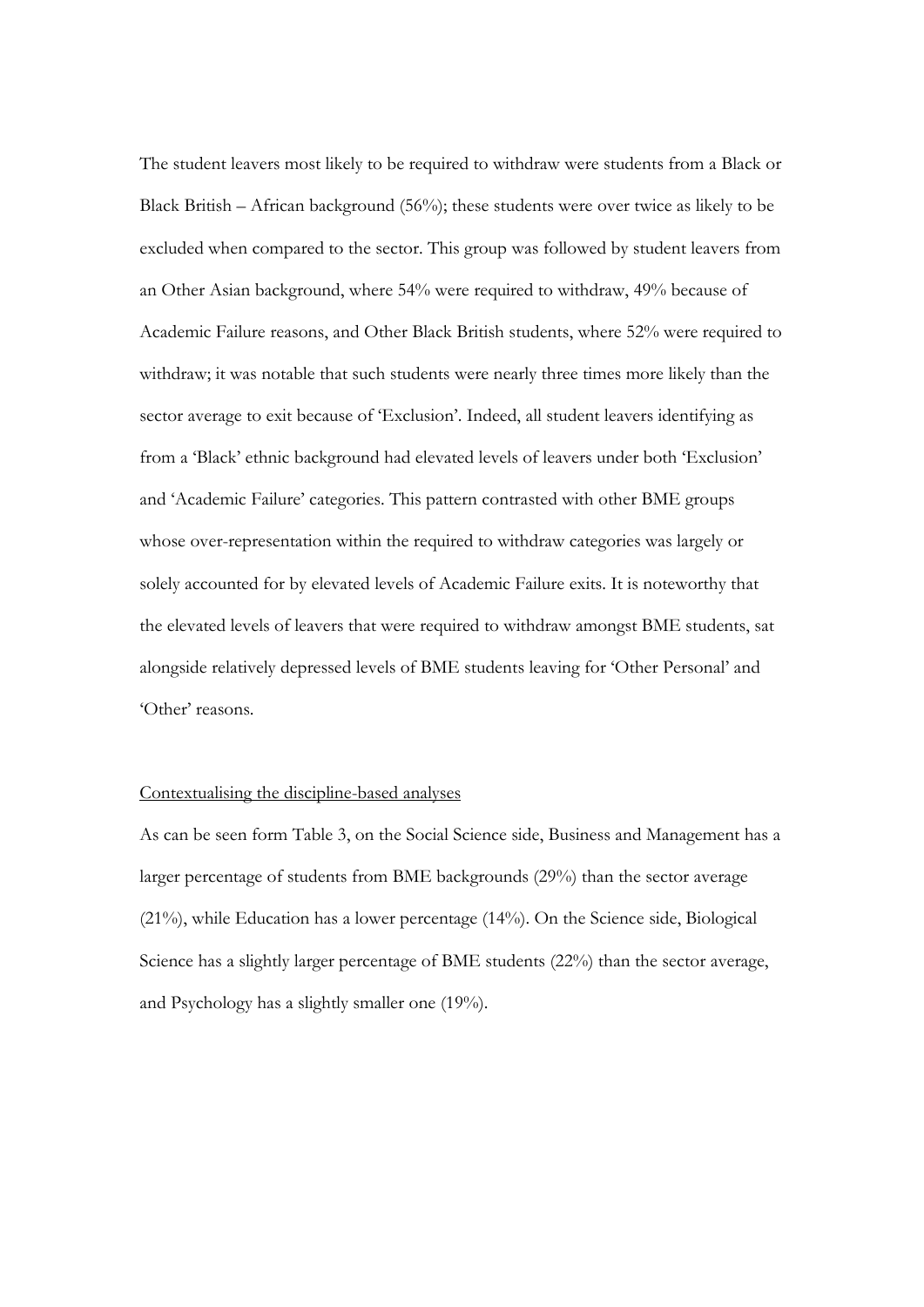**Approximate position of Table 3 here**

Table 4 presents the reasons why students leave the subject without their degree across the four selected disciplines. Of specific interest here is the balance between students who are required to withdraw and those that withdraw voluntarily. On the Social Science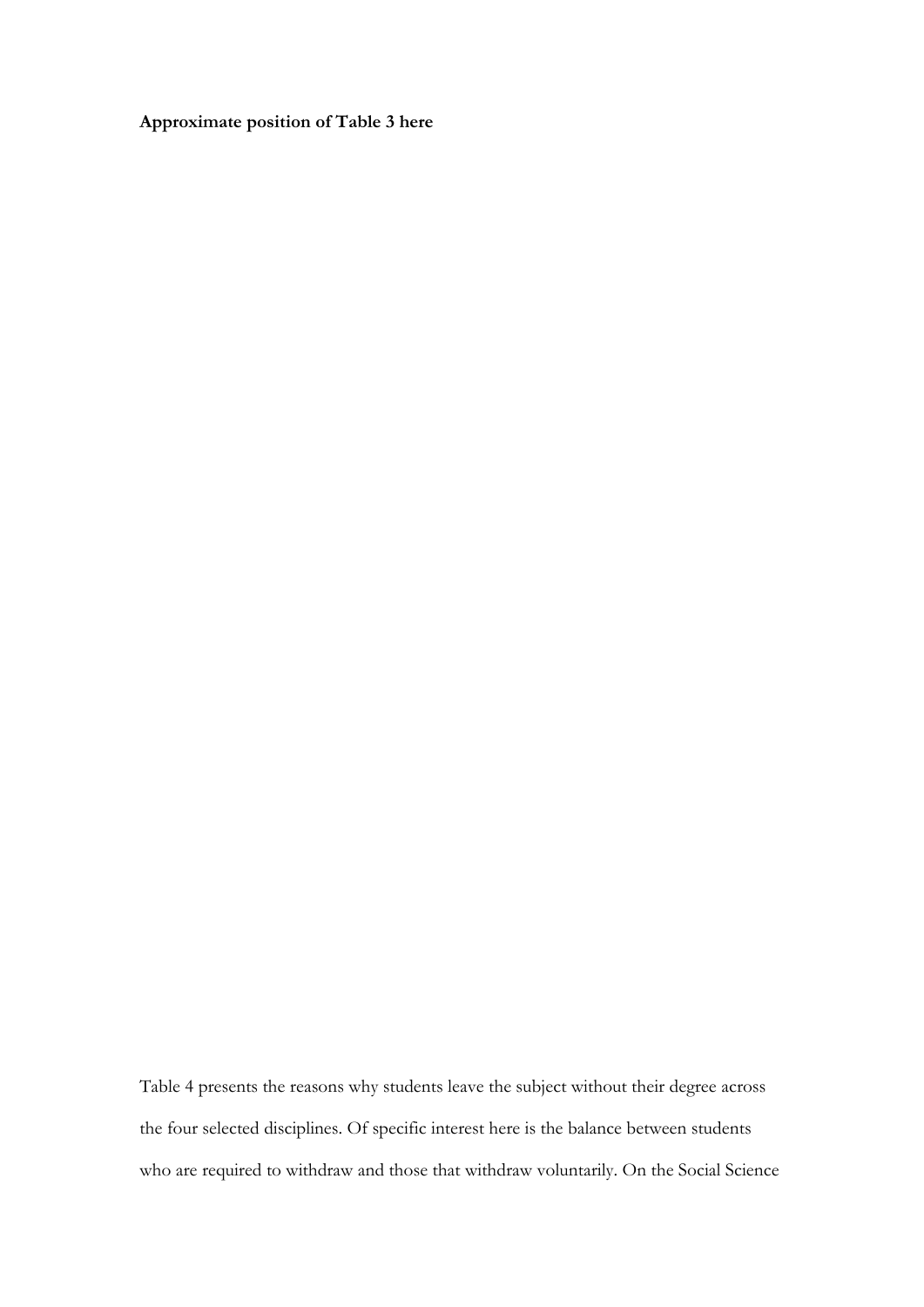side, 41% of leavers within Business and Management are required to withdraw, which is higher than the sector average of 35%; leavers were over-represented in both categories of 'Failed academically' and 'Exclusion' in this discipline. By contrast, 25% of leavers within Education were required to withdraw, which was lower than the sector average; here the smaller percentage of those required to withdraw may be linked to the larger than average percentages of students withdrawing for 'Other personal' reasons. In terms of the Science disciplines, 35% of student leavers within Biological Science are required to withdraw, which matches the sector average, while 32% of student leavers within Psychology fell into this category. Of particular interest here is Psychology's elevated percentages – 11% against the sector average of 5% - of students excluded.

# **Approximate position of Table 4 here**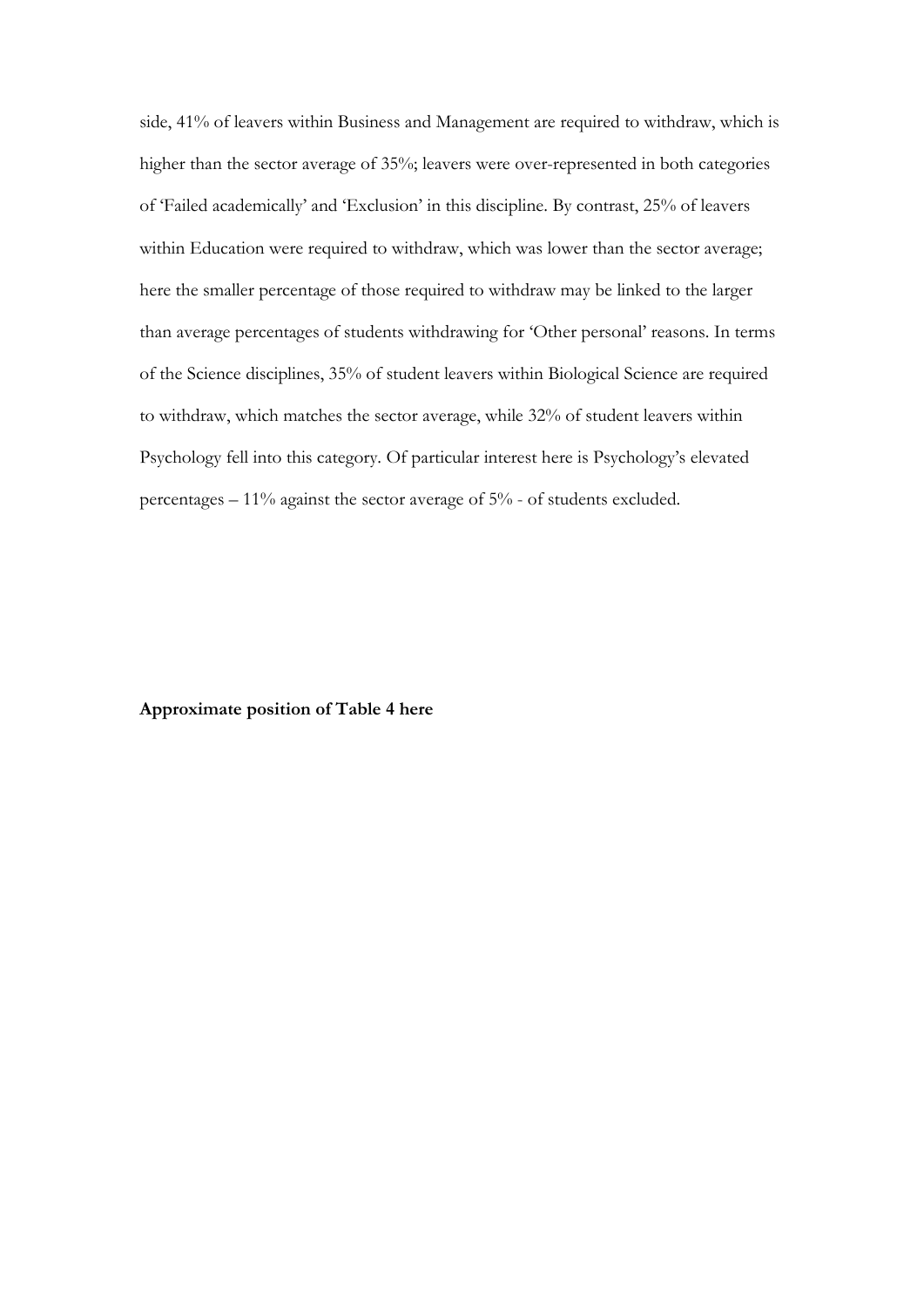#### Binary Logistic regression results

The model for Business and Management was statistically significant ( $X^2$  (10) = 114.86, *p* < .001). As can be seen in Table 5, three independent variables made a unique, statistically significant contribution to the model predicting the likelihood of student leavers being required to withdraw from studies. Men had higher odds of being required to withdraw (OR=1.68;  $95\%$  CI=1.28-2.22), and mature aged students (OR=.68;  $95\%$ ) CI=.47-.98) were less likely to be required to withdraw than traditional aged students. The strongest predictor of being required to withdraw was, however, ethnicity. Black students were over 4 times more likely to be required to withdraw (OR=4.52; 95% CI=3.03-6.74) than White students, while Asian students were over 3 times more likely (OR=3.24; 95% CI=2.28-4.59) and students identifying as Other Mixed we twice as likely (OR=2.03; 95% CI=1.16-3.53).

By comparison, within Education, the model did not achieve statistical significance (*X2*  $(10) = 17.93$ ,  $p = .06$ ). Of particular note is the fact that student leavers from BME backgrounds were not significantly more likely to be required to withdraw from their studies.

The model for Biological Science was statistically significant  $(X^2 (10) = 88.96, p < .001)$ . As can be seen from Table 6, three independent variables made a unique statistically significant contribution to the model predicting the likelihood of leavers being required to withdraw. As with Business and Management, leavers from all three broad BME backgrounds were more likely to be required to withdraw from their studies than White student leavers. Black students were nearly four times more likely  $(OR = 3.88; 95\%)$  $CI = 2.06 - 7.30$ , while Asian student leavers were over five times more likely (OR = 5.11; 95% CI=3.05-8.57) and leavers from an Other Mixed background were over twice as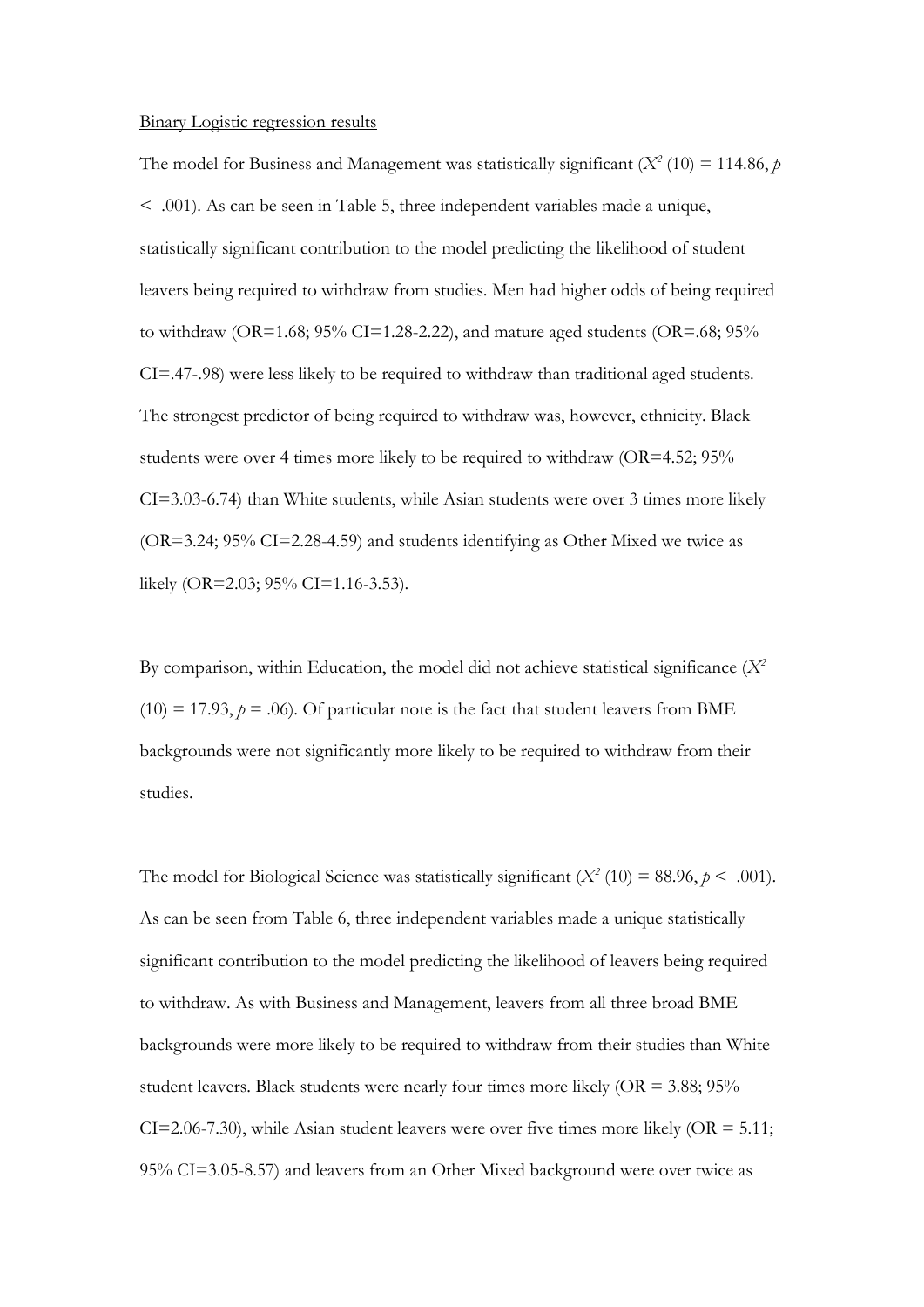likely to be required to withdraw  $(OR - 2.76; 95\% CI = 1.10-7.00)$ . Additionally, leavers from non-Russell Group HEIs were over three times more likely to be required to withdraw from their studies ( $OR = 3.34$ ;  $95\% CI = 1.46 - 7.63$ ), and leavers whose preuniversity address was less than 30 miles away from the HEI they were studying at, were also more likely to be required to withdraw ( $OR = 1.73$ ;  $95\%$  CI=1.14-2.64).

The model for the second Science discipline, Psychology, was also statistically significant  $(X<sup>2</sup> (10) = 42.73, p < .001)$ . Of most interest here is the fact that, although three independent variables made a unique statistically significant contribution to predicting the likelihood of student leavers being required to withdraw - gender, mode of study and distance between pre-university address and HEI – ethnicity did not.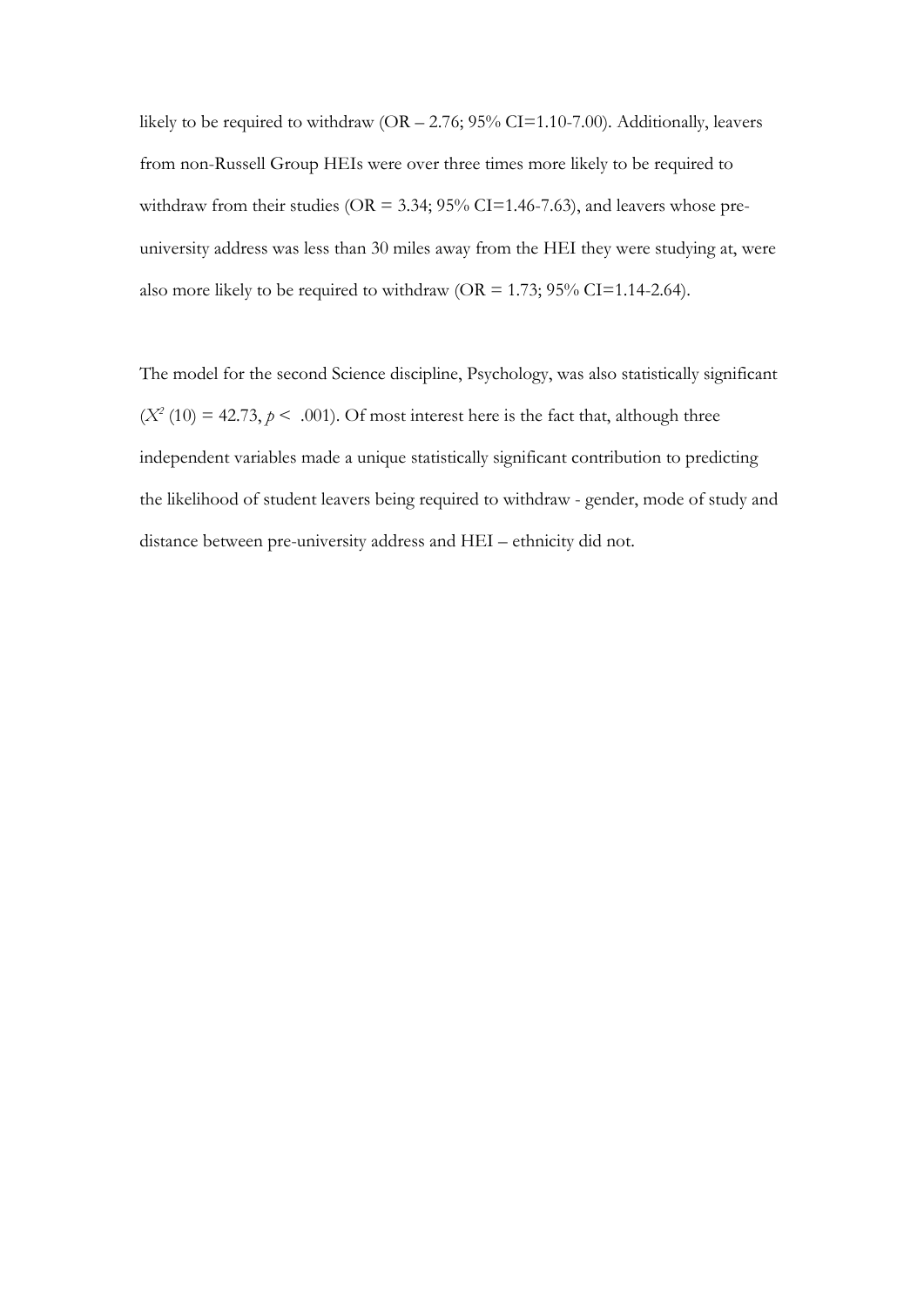**Approximate position of Tables 5 & 6 here**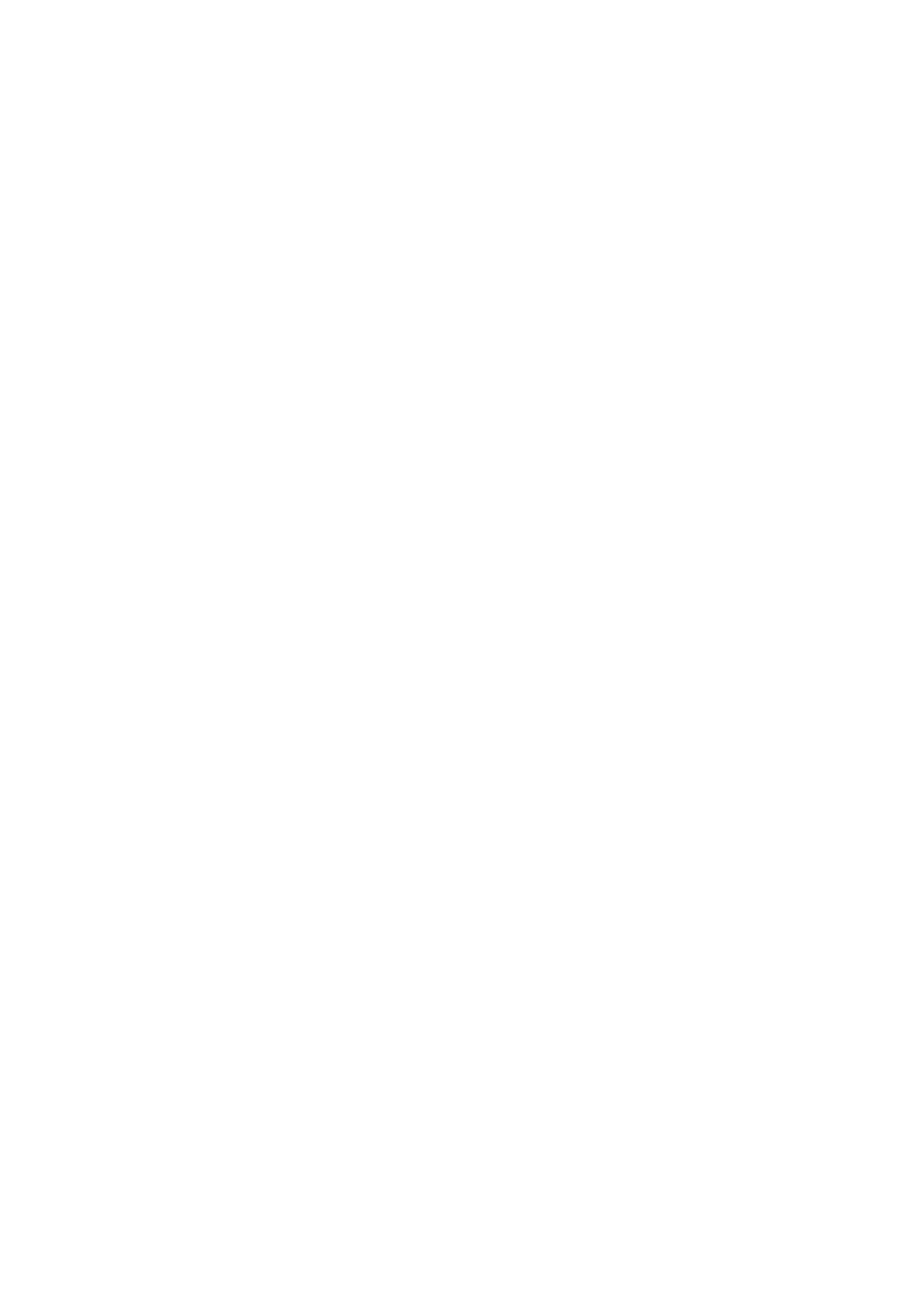### Discussion and conclusion

Students from most BME backgrounds were more likely to withdraw from their studies than White students. Amongst leavers, all groups of BME students were more likely to be required to withdraw than White students. In the cases of Black or Black British – African, Other Black British, and Other Asian leavers, the majority of the students were required to withdraw rather than withdrawing voluntarily. Furthermore, Black students here were found to be those particularly over-represented in the Exclusion category of those required to withdraw suggesting a continuation of the trend wherein such students have elevated levels of exclusion at primary and secondary educational levels (Runnymede Trust 2002; EHRC 2010, 2015; DofE 2012).

Of interest is the fact that the elevated levels of BME leavers required to withdraw sat alongside comparatively depressed levels of students withdrawing for 'Other Personal' and 'Other' reasons, and this finding may well reflect less positive engagement between some groups of BME students and HEI staff (ECU/HEA 2008; ECU 2012). If students are engaging with academic and professional services staff often and fruitfully, then it seems reasonable to assume that they are more likely to enter into a dialogue in relation to any problems they may be experiencing, which, in turn, may impact positively on withdrawal rates overall, or, at the very least, on the rates at which leavers' withdrawals are categorised as voluntary.

The results from the discipline-specific, Logistic Regression analyses were of particular interest, specifically for two reasons. First, it was confirmed that, in one Social Science discipline (Business and Management), and one Science discipline (Biological Science), being a leaver from a Black, Asian or Other Mixed background was a significant predictor of being required to withdraw. This was when other factors that may be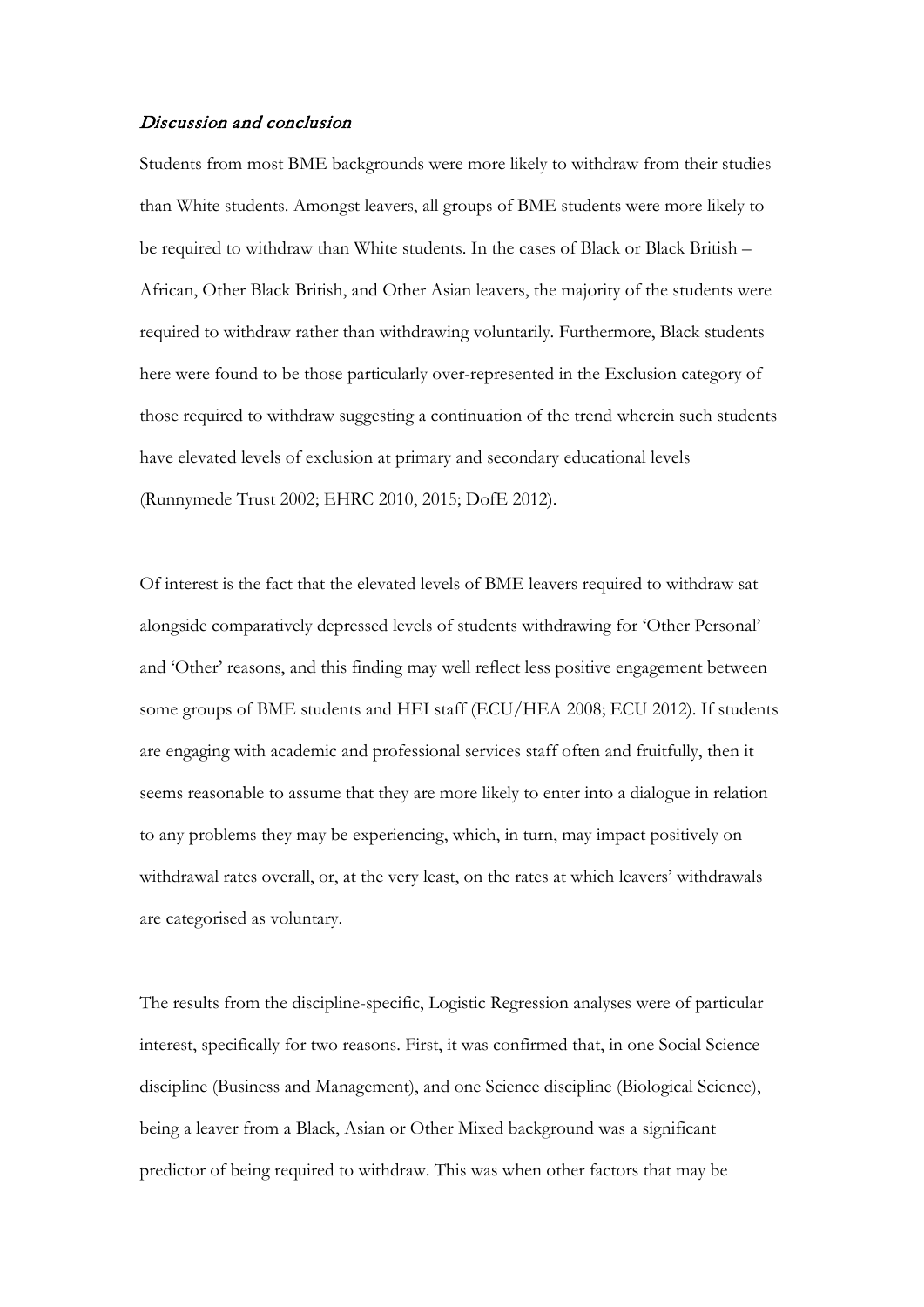associated with increased vulnerability to withdrawal, were controlled for, confirming that ethnicity is playing an independent role in student outcomes within HE (Richardson 2008, 2015). Following on from other research focusing on UK students (e.g. ECU/HEA 2008; Fielding et al. 2008; Richardson 2008), Black and Asian students seem to be particularly vulnerable to negative outcomes within HE.

Secondly, the discipline-specific analyses confirmed that this pattern was not universal across the sector, for in cognate Social Science (Education) and Science (Psychology) disciplines, ethnicity was not a predictor of whether leavers were required to withdraw or not. The contextual information relating to the selected disciplines makes clear this variation is not related to the density of BME students within a particular discipline; for instance, in Business and Management, there is a larger percentage of BME students than in Education, and yet it is in the former that we see ethnicity emerge as a predictor of being required to withdraw. It is the case, that within Business and Management, a higher percentage of students are required to withdraw overall; however, this cannot explain the independent role of ethnicity as a predictor of being required to withdraw. In Biological Science, where the required to withdraw rate is the same as the sector average, ethnicity remains a significant predictor.

These findings, therefore, suggests that the composition of the required to withdraw category is, to some extent, a determination of disciplinary cultures, customs and practices rather than characteristics of the students themselves, although they offer no further insight into the precise nature and role of such cultures. They support Richardson's work in echoing his conclusion that we lack collective knowledge about why ethnicity has an independent impact on outcome (2015), but also that, even in the context of this knowledge deficit, the fluidity of outcome patterns for different groups,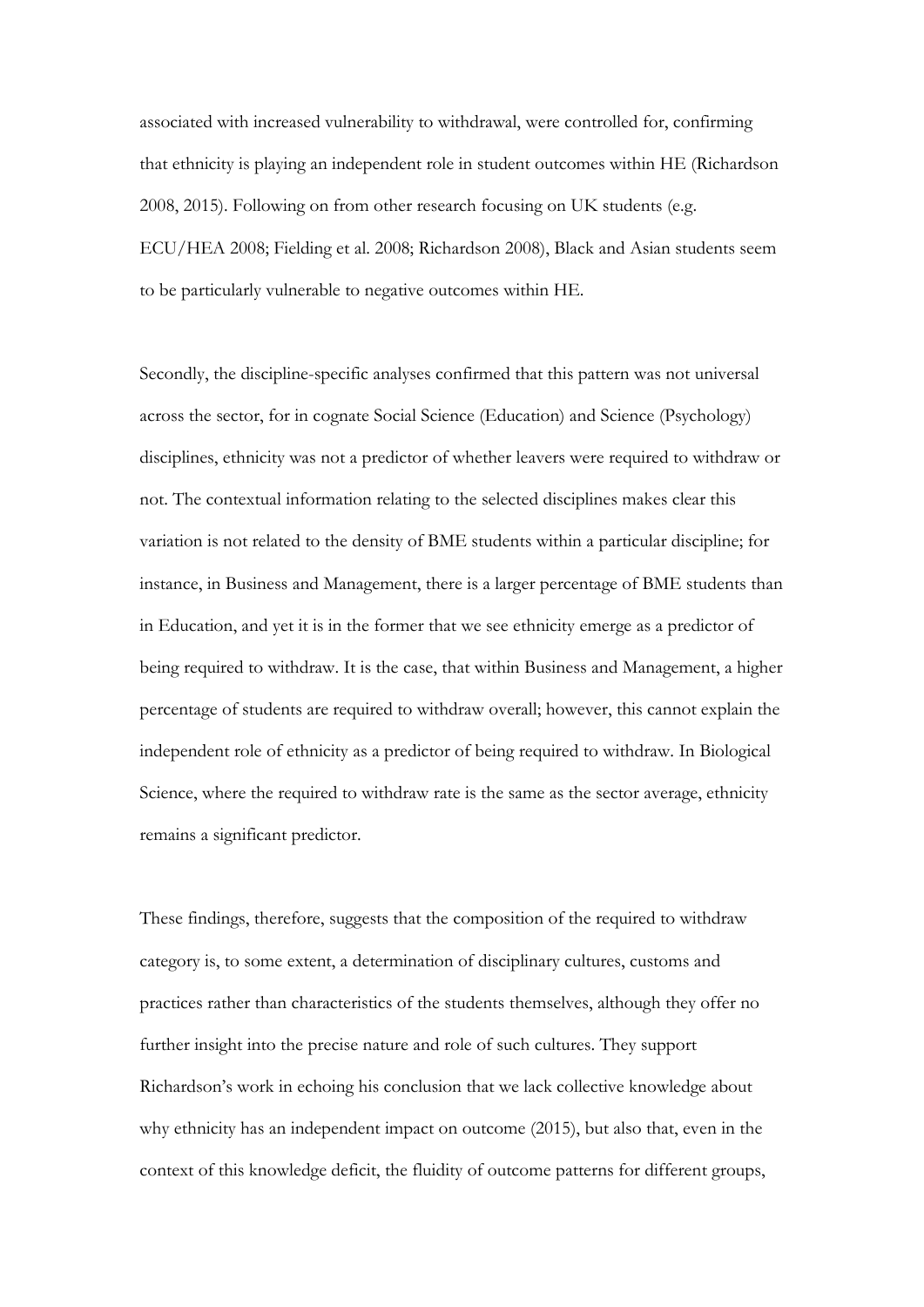points to the 'intrinsically social' nature of factors producing outcomes (Richardson, 2004, 2008; Woodfield & Earl-Novell 2006). These findings also, therefore, concur with Jacobs et al. (2007) and Stephenson (2012) that there is little analytical mileage in focusing on individualistic or 'deficit' approaches', which emphasise students' characteristics when attempting to better understand differentiated student outcomes. Rather we should focus on exploring how such characteristics may co-produce different treatments and outcomes within institutions (see, for example: Crozier, Burke & Archer 2016). More specifically, the findings suggest that consideration of sector-side phenomena, such as the discipline in which a student studies, should play a more central role in future research.

There are a number of potential implications of these findings for HEIs, and specifically, for HEI managers. They emphasise the socio-political nature of university processes and the composition of abstract categories such as 'reason for leaving' categories. The variation in practices, in terms of requiring students to withdraw across the different disciplines, that is identified here, emphasises that outcomes are a product of densely and complexly embedded social practices. The findings therefore raise important questions about the nature of the 'student experience' offered to students, and whether this is as inclusive, and as consistent, as it might be. The findings further support previous calls for improved data collection practices in relation to ethnicity within the UK (Van Dyke & Gunaratnam 2000; Jacobs, Owen, Sergeant & Schostak 2007; ECU/HEA 2008; Richardson 2008) and elsewhere (Meeuwisse et al. 2010l European Commission/EACEA/Eurydice 2014); this is an especially relevant message for those countries where such data are not collected. In those geographical regions where ethnicity data exists, these findings support the case for its better utilization, following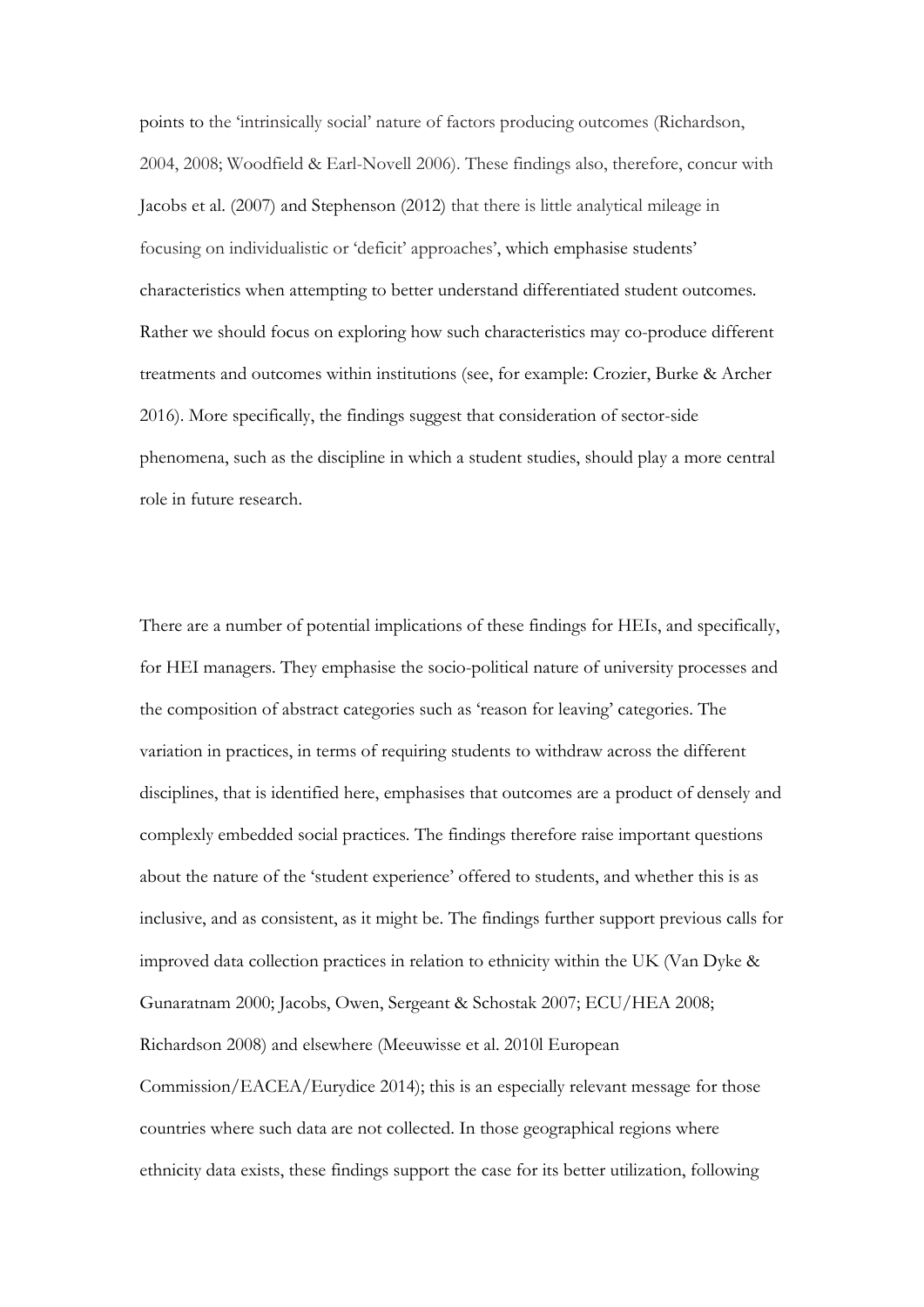Richardson's suggestion that much of what passes for 'ethnic monitoring' in UK HE is often no more than 'ethnic enumeration' (2008: 46). Without addressing data-deficit issues, it will be difficult to improve our collective awareness of the patterns embedded within student progress trends and therefore will prove harder to better underpin improvements in organisational decision-making regarding the processes that lead to students' withdrawal, especially their non-voluntary withdrawal.

It is hoped that this article has also made a case for treating non-voluntary withdrawal as a distinct category from voluntary withdrawal, and in doing so, offers an alternative focus to that of previous research which has almost exclusively focused on voluntary withdrawal (Berger & Braxton 1998; Wilcox et al 2005; Bozik 2007; Tinto 2007; Severiens & Wolff 2008; Roberts 2012; Thomas 2012). In terms of future research, it is clear that there would be value in increasing institutional efforts to access affected groups' qualitative accounts of the processes that led to their outcomes (ECU/HEA 2008: 4).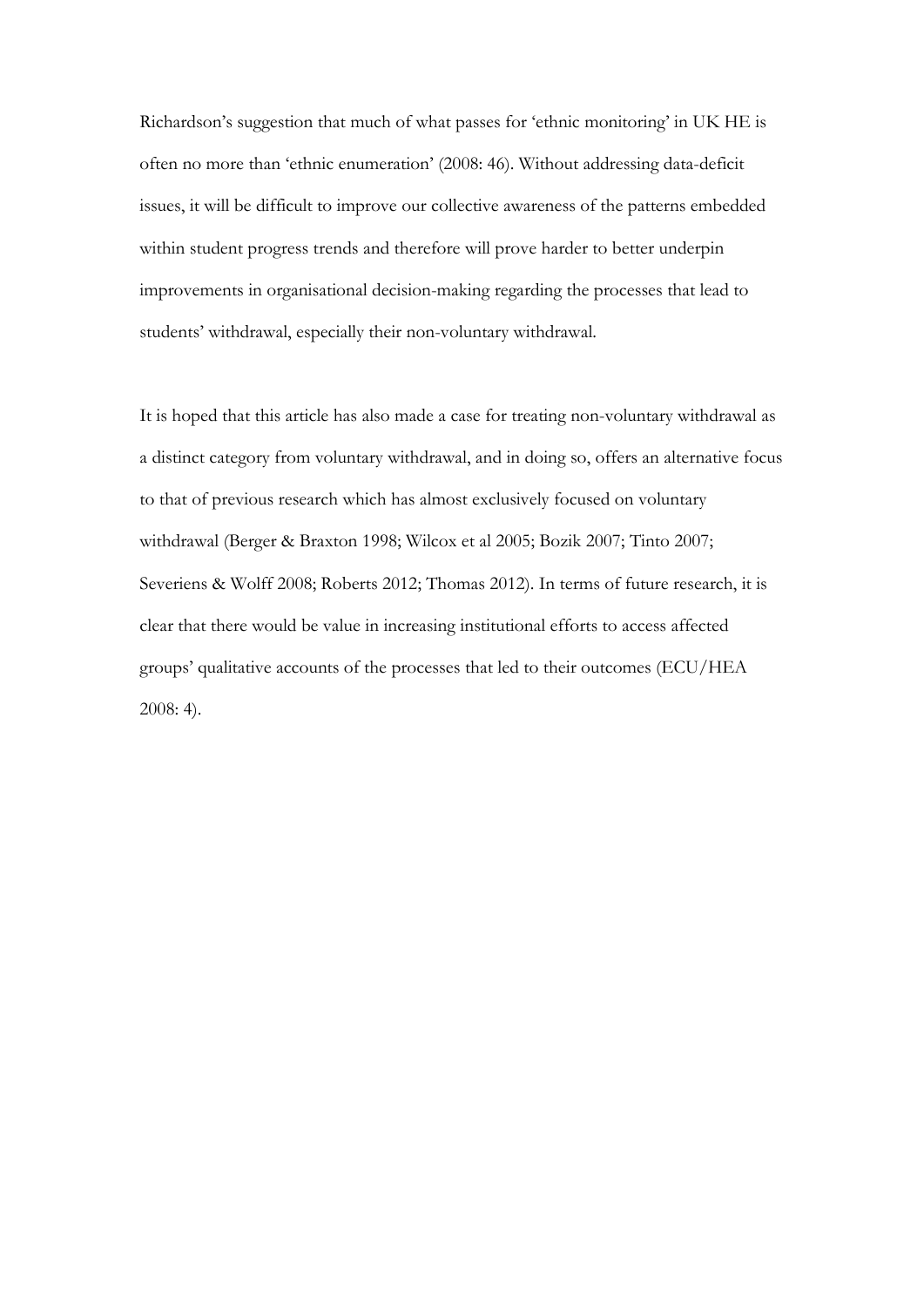# Bibliography

Arc Network (Aimhigher Research & Consultancy Network) (2013) *Literature review of research into widening participation to higher education: Report to HEFCE and OFFA by ARC Network*. Available online at:

[http://www.hefce.ac.uk/media/hefce/content/pubs/indirreports/2013/Literature,revie](http://www.hefce.ac.uk/media/hefce/content/pubs/indirreports/2013/Literature,review,of,WP,to,HE/Literature%20review%20of%20research%20into%20WP%20to%20HE.pdf) [w,of,WP,to,HE/Literature%20review%20of%20research%20into%20WP%20to%20HE](http://www.hefce.ac.uk/media/hefce/content/pubs/indirreports/2013/Literature,review,of,WP,to,HE/Literature%20review%20of%20research%20into%20WP%20to%20HE.pdf) [.pdf](http://www.hefce.ac.uk/media/hefce/content/pubs/indirreports/2013/Literature,review,of,WP,to,HE/Literature%20review%20of%20research%20into%20WP%20to%20HE.pdf) (accessed 1 October 2015).

Berger, J.B. & Braxton, J.M. (1998) Revising Tinto's interactionalist theory of student departure through theory elaboration: examining the role of organisational attributes in the persistence process, *Research in Higher Education*, 39(2), 103–119.

Boliver, V. (2013) How fair is access to more prestigious UK universities?, *The British Journal of Sociology*, 64(2), 344-364.

Boliver, V. (2015) Are there distinctive clusters of higher and lower status universities in [the UK?.](https://www.dur.ac.uk/sass/staff/profile/?mode=pdetail&id=9700&sid=9700&pdetail=95910) *Oxford Review of Education* 41(5), 608-627.

Bozik, R. (2007) Making it through the first year of college: The role of students' economic resources, employment and living arrangements, *Sociology of Education,* 80(3), 261–284.

Broecke, S. and Nicholls, T. (2007) *Ethnicity and degree attainment*, DfeS Research Report RW92. London: DfES. Available online at: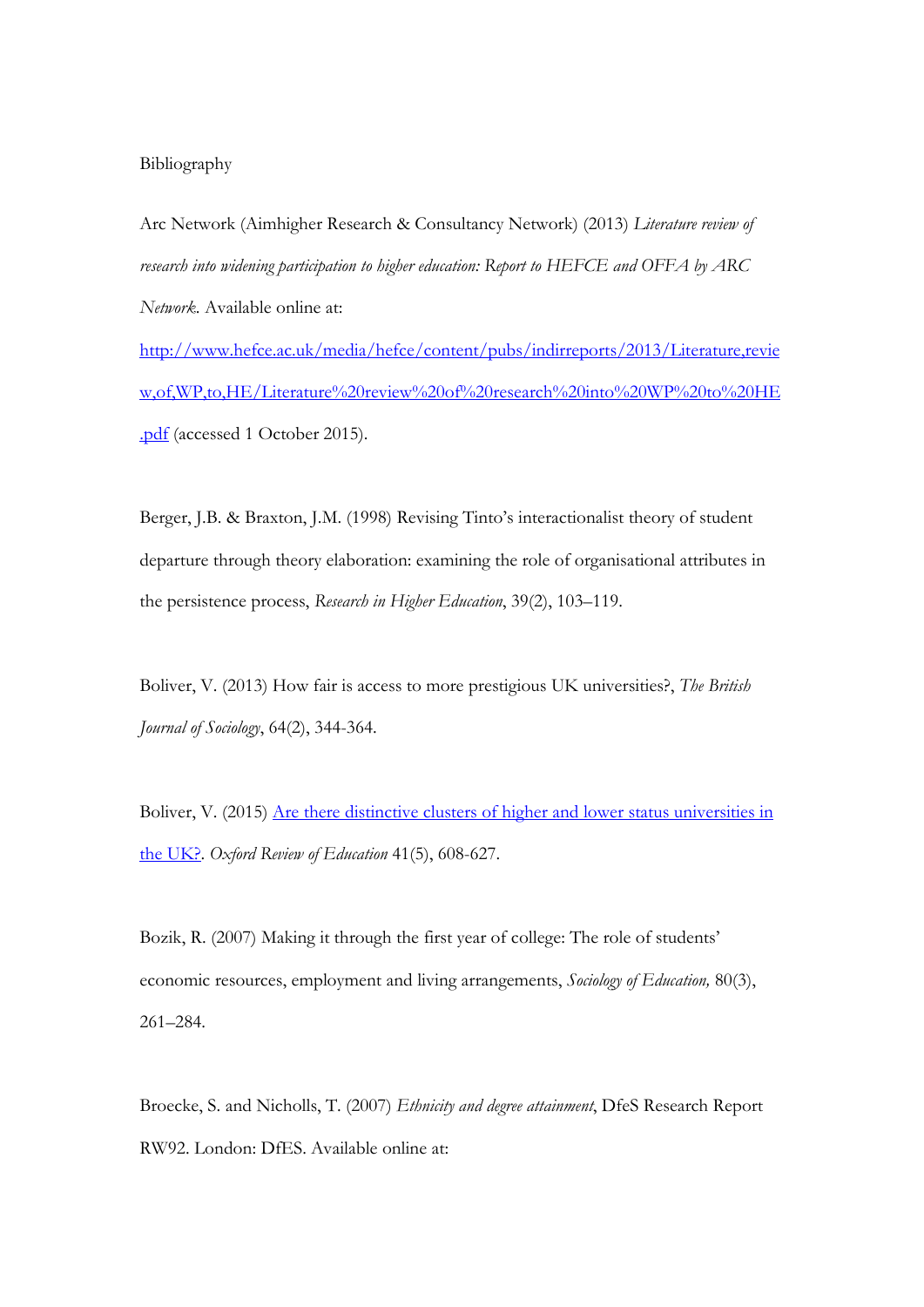[http://webarchive.nationalarchives.gov.uk/20130401151715/http://www.education.gov](http://webarchive.nationalarchives.gov.uk/20130401151715/http:/www.education.gov.uk/publications/eOrderingDownload/RW92.pdf) [.uk/publications/eOrderingDownload/RW92.pdf](http://webarchive.nationalarchives.gov.uk/20130401151715/http:/www.education.gov.uk/publications/eOrderingDownload/RW92.pdf) (accessed 1 October 2015).

Carter, D. F (2006) Key issues in the persistence of underrepresented minority students, *New Directions for Institutional Research*, 2006(130), 33-46**.**

Christie, H., Munro, M. & Fisher, T. (2004) Leaving university early: exploring the differences between continuing and non‐continuing students, *Studies in Higher Education*, 29(5), 617-636.

Cotton, D.R.E, Joyner, M., George, R. & Cotton, P.A. (2015) Understanding the gender and ethnicity attainment gap in UK higher education, *Innovations in Education and Teaching International*.

Crozier, G. Burke, P-J. & Archer L. (2016) Peer relations in higher education: raced, classed and gendered constructions and Othering, *Whiteness and Education*, 1(1), 39-53.

DofE (Department of Education) (2012) *A profile of pupil exclusions in England*, Education Standards Analysis and Research Division, Research Report DFE-RR190. Available online:

[https://www.gov.uk/government/uploads/system/uploads/attachment\\_data/file/1834](https://www.gov.uk/government/uploads/system/uploads/attachment_data/file/183498/DFE-RR190.pdf) [98/DFE-RR190.pdf](https://www.gov.uk/government/uploads/system/uploads/attachment_data/file/183498/DFE-RR190.pdf) (accessed 1 October 2015).

ECU and HEA (2008) *Ethnicity, gender and degree attainment project: final report*. Available online at: www.ecu.ac.uk/publications/ethnicity-gender- and-degree-attainment-report (accessed 1 October 2015).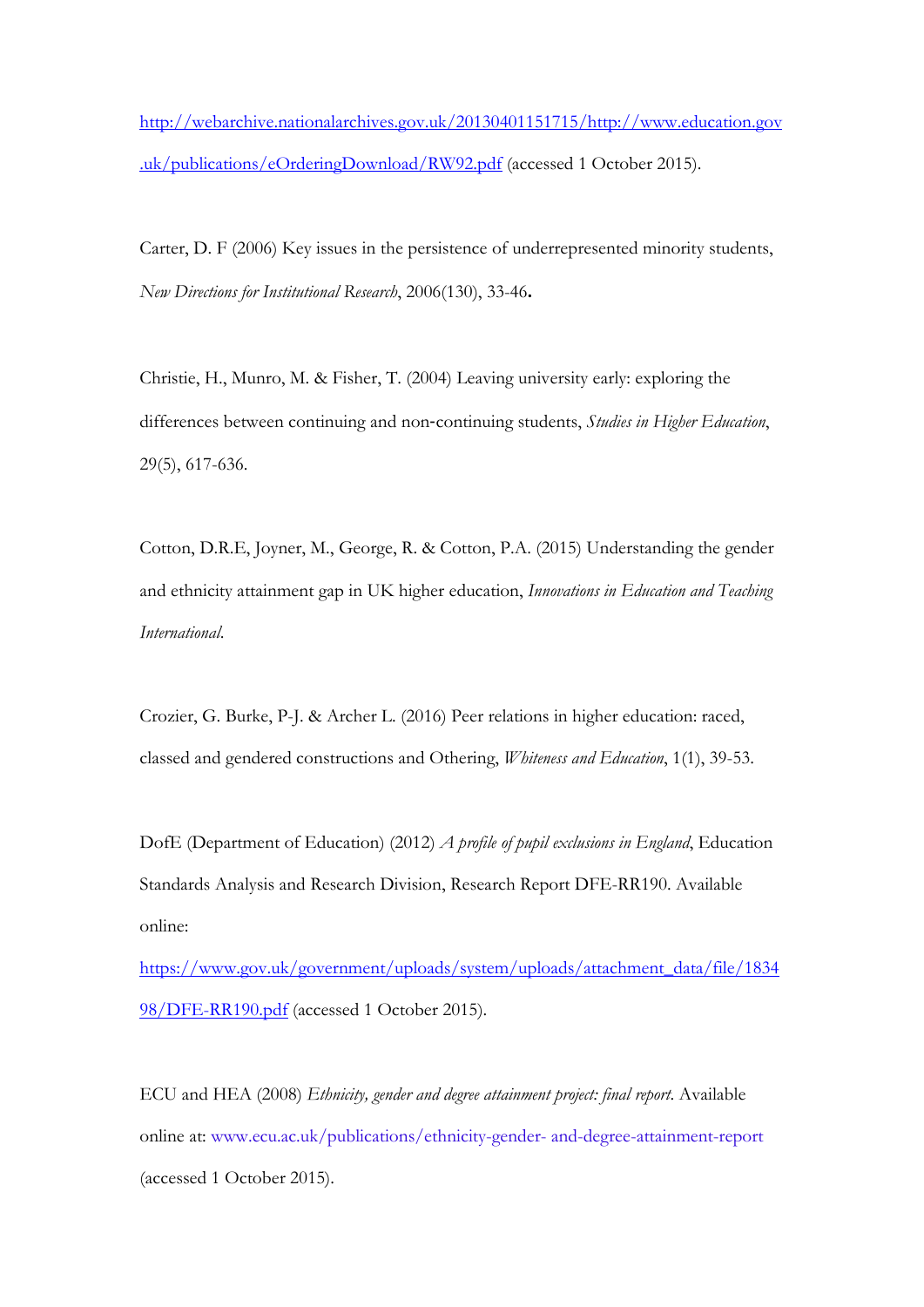ECU (2012) *Male students: engagement with academic and pastoral support services*. Available at: [http://www.ecu.ac.uk/publications/male-students-engagement-with-academic-and](http://www.ecu.ac.uk/publications/male-students-engagement-with-academic-and-pastoral-support-services/)[pastoral-support-services/](http://www.ecu.ac.uk/publications/male-students-engagement-with-academic-and-pastoral-support-services/) (accessed 1 October 2015).

EHRC (Equality and Human Rights Commission)(2010) *How fair is Britain? Triennial Review 2010*. Available online at:

[http://www.equalityhumanrights.com/sites/default/files/documents/triennial\\_review/](http://www.equalityhumanrights.com/sites/default/files/documents/triennial_review/how_fair_is_britain_-_complete_report.pdf) [how\\_fair\\_is\\_britain\\_-\\_complete\\_report.pdf](http://www.equalityhumanrights.com/sites/default/files/documents/triennial_review/how_fair_is_britain_-_complete_report.pdf) (accessed 1 October 2015).

EHRC (Equality and Human Rights Commission) (2015) *Is Britain fairer? The state of equality and human rights 2015*. Available online at:

[http://www.equalityhumanrights.com/sites/default/files/uploads/IBF/Final](http://www.equalityhumanrights.com/sites/default/files/uploads/IBF/Final-reports/EHRC_IBF_MainReport_acc.pdf)[reports/EHRC\\_IBF\\_MainReport\\_acc.pdf](http://www.equalityhumanrights.com/sites/default/files/uploads/IBF/Final-reports/EHRC_IBF_MainReport_acc.pdf) (accessed 1 October 2015).

Eimers, M.T., and G.R. Pike. (1997) Minority and nonminority adjustment to college: Differences or similarities, *Research in Higher Education*, 38(1). 77–97.

Engle, J. and Tinto, V. (2008) *Moving beyond access: college success for low-income, first-generation students*. Washington, D. C.: Pell Institute for the Study of Opportunity in Higher Education. Available online at: <http://files.eric.ed.gov/fulltext/ED504448.pdf> (accessed 1 October 2015).

European Commission/EACEA/Eurydice (2014). *Modernisation of higher education in Europe: access, retention and employability 2014*. Eurydice Report. Luxembourg: Publications Office of the European Union. Available online at: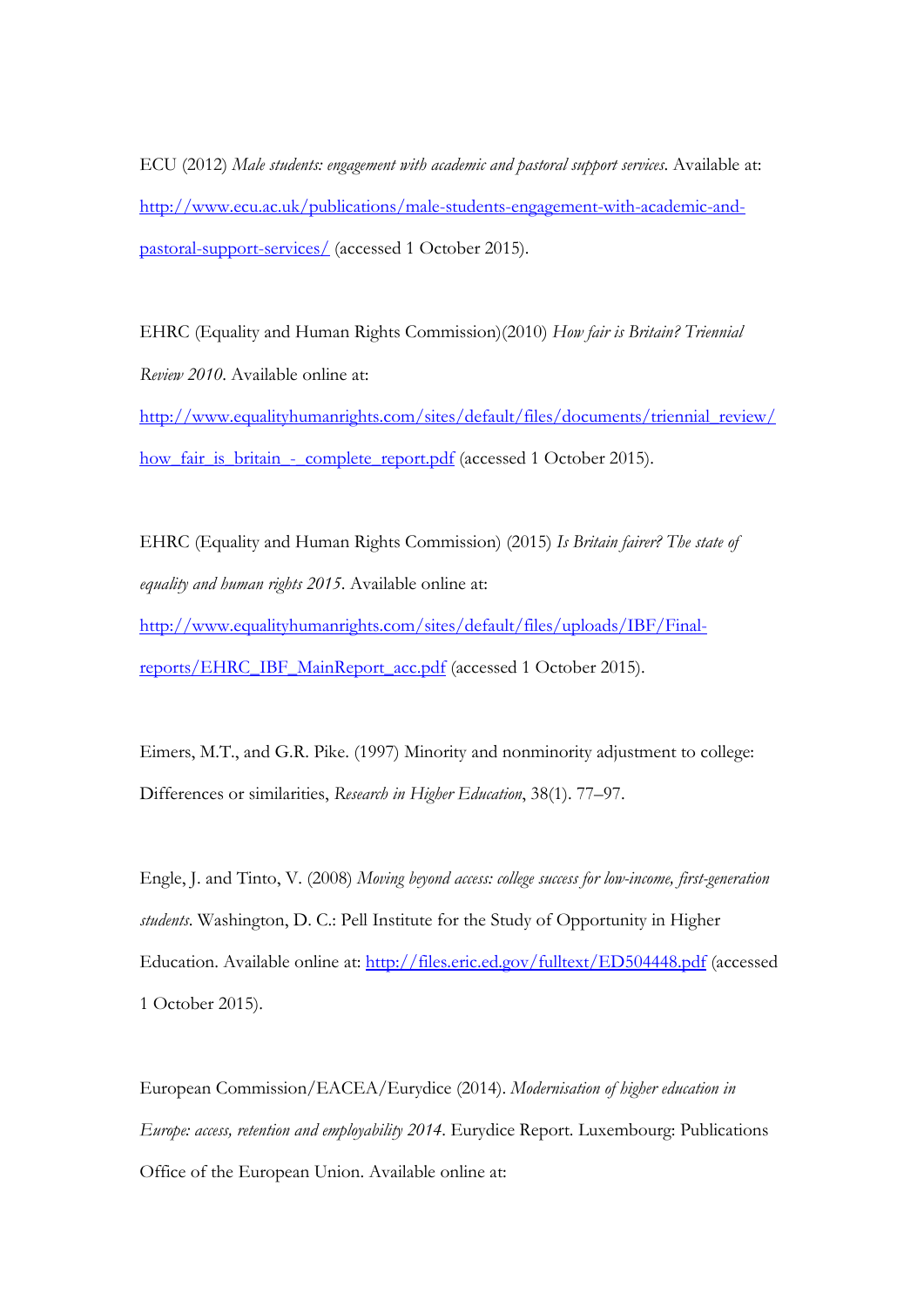[http://eacea.ec.europa.eu/education/eurydice/documents/thematic\\_reports/165EN.pd](http://eacea.ec.europa.eu/education/eurydice/documents/thematic_reports/165EN.pdf) [f](http://eacea.ec.europa.eu/education/eurydice/documents/thematic_reports/165EN.pdf) (accessed 1 October 2015).

Fielding, A., Charlton, C. Leckie, G., Kounali, D. (2008) *Degree attainment, ethnicity and gender: Interactions and the modification of effects* Equality Challenge Unit/Higher Education Academy: a Report. Available online at: [http://www.bristol.ac.uk/media](http://www.bristol.ac.uk/media-library/sites/cmm/migrated/documents/degree-eth-gender.pdf)[library/sites/cmm/migrated/documents/degree-eth-gender.pdf](http://www.bristol.ac.uk/media-library/sites/cmm/migrated/documents/degree-eth-gender.pdf) (accessed 1 October 2015).

HEA/Foster, E., Raven, N. & Thomas, L. & Woodfield, R. (2011) *Male access and success in higher education: Higher Education Academy Discussion paper*. A Higher Education Academy Report. Available online at:

<https://www.heacademy.ac.uk/sites/default/files/maleaccess.pdf> (accessed: 1 October 2015).

Higher Education Statistical Agency (HESA) (2011) *Student record 2011/12: reason for ending instance*. Available online at:

[https://www.hesa.ac.uk/component/studrec/show\\_file/11051/a%5E\\_%5ERSNEND.](https://www.hesa.ac.uk/component/studrec/show_file/11051/a%5E_%5ERSNEND.html) [html](https://www.hesa.ac.uk/component/studrec/show_file/11051/a%5E_%5ERSNEND.html) (accessed 1 October 2015).

Hobson-Horton, L.D., & Owens, L. (2004) From freshman to graduate: Recruiting and retaining minority students, *Journal of Hispanic Higher Education,* 3(1), 86–107

Hofman, A., & van den Berg, M. (2003) Ethnic-specific achievement in Dutch higher education, *Higher Education in Europe*, 28(3), 371–89.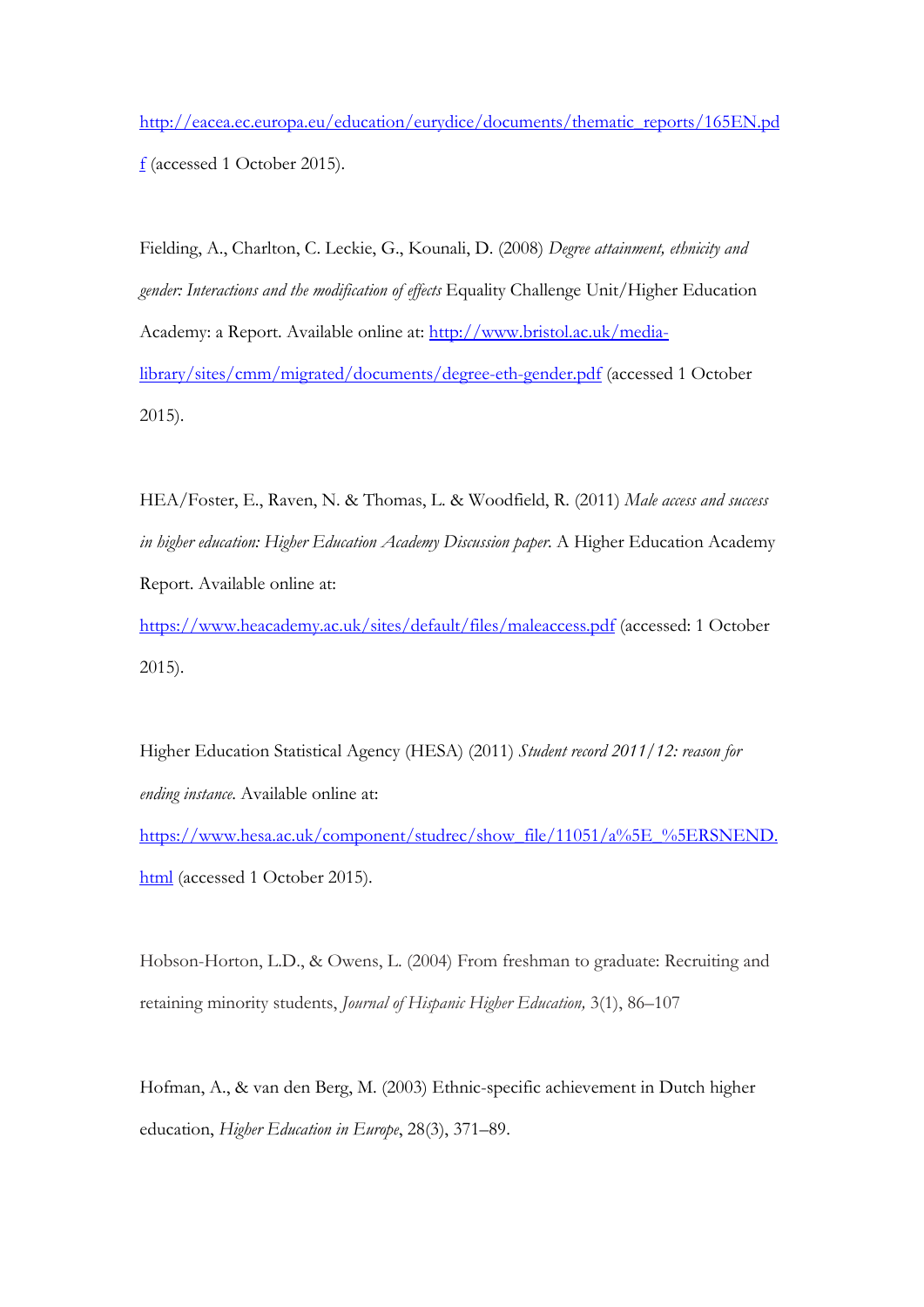I, too, am Oxford (2014) Available online at:<http://itooamoxford.tumblr.com/> (accessed 1 July 2016)

Jacobs, S., Owen, J. Sergeant, P and Schostak, J. (2007) *Ethnicity and gender in degree attainment: An extensive survey of views and activities in English HEIs* An Equality Challenge Unit/Higher Education Academy report.

Meeuwisse, M., Severiens, S.E., & Born, M. P. (2010) [Reasons for withdrawal from](http://www.tandfonline.com/doi/abs/10.1080/03075070902906780)  [higher vocational education. A comparison of ethnic minority and majority](http://www.tandfonline.com/doi/abs/10.1080/03075070902906780)  non‐[completers,](http://www.tandfonline.com/doi/abs/10.1080/03075070902906780) *Studies in Higher Education*, 3(1), 93-111.

Ministry of Education, New Zealnd (2015) Profile & Trends: Tertiary Education, Outcomes and Qualification Completions 2014, Ministry of Education, New Zealand. Available online at:

[https://www.educationcounts.govt.nz/\\_\\_data/assets/pdf\\_file/0003/170148/2014-](https://www.educationcounts.govt.nz/__data/assets/pdf_file/0003/170148/2014-Profile-and-Trends-Tertiary-Education-Outcomes-and-Qualification-Completions.pdf) [Profile-and-Trends-Tertiary-Education-Outcomes-and-Qualification-Completions.pdf](https://www.educationcounts.govt.nz/__data/assets/pdf_file/0003/170148/2014-Profile-and-Trends-Tertiary-Education-Outcomes-and-Qualification-Completions.pdf) (accessed 5 August 2016).

Mirza, H. S. (2015) Respecting difference: widening participation in post-race time, in: C. Alexander & J. Arday (Eds) *Aiming higher: race, inequality and diversity in the academy*, A Runnymede Perspectives Report: 27-29. Available online at:

<http://www.runnymedetrust.org/uploads/Aiming%20Higher.pdf> (accessed 1 October 2015).

Morning, A. (2008) Ethnic Classification in Global Perspective: A Cross-National Survey of the 2000 Census Round, *Population Research Policy Review*, 27(2), 239-272.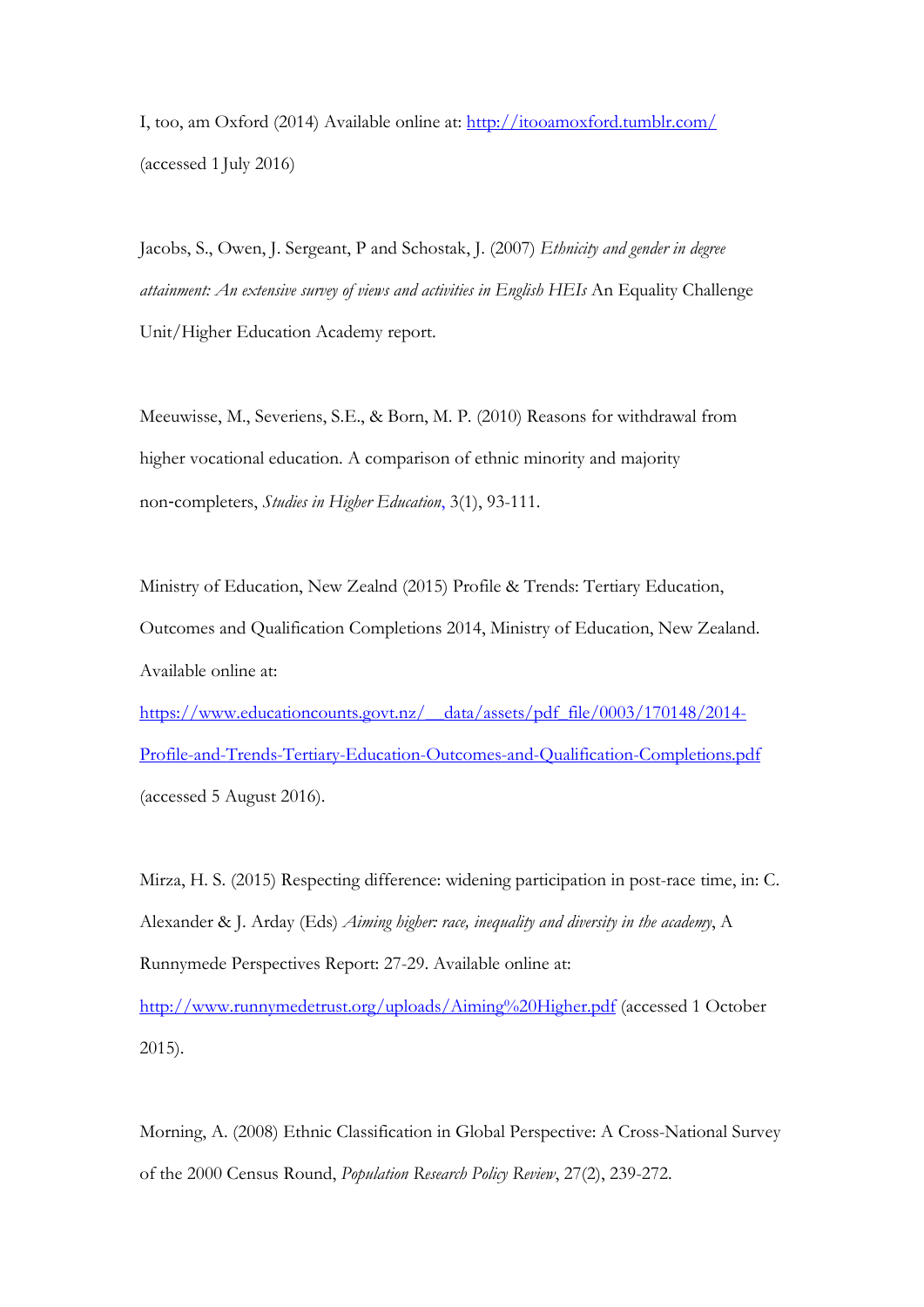Office of the Children's Commissioner (2012) *"They never give up on you" School Exclusions Inquiry*, *Executive Summary*. Available online at: [https://www.childrenscommissioner.gov.uk/sites/default/files/publications/They%20n](https://www.childrenscommissioner.gov.uk/sites/default/files/publications/They%20never%20give%20up%20on%20you%20summary.pdf) [ever%20give%20up%20on%20you%20summary.pdf](https://www.childrenscommissioner.gov.uk/sites/default/files/publications/They%20never%20give%20up%20on%20you%20summary.pdf) (accessed 1 October 2015).

Reay, D., Crozier, G. and Clayton, J. (2009) 'Fitting in' or 'standing out': working-class students in UK higher education', *British Educational Research Journal*, 32(1), 1-19.

Richardson, J. T. E. (2004) Contingent degree performance, *The Psychologist: Bulletin of the British Psychological Society,* 17(6), 323–324.

Richardson, J. T. E. (2008) The attainment of ethnic minority students in UK higher education, *Studies in Higher Education*, 33(1), 33-48.

Richardson, J. T.E. (2015) The under-attainment of ethnic minority students in UK higher education: what we know and what we don't know, *Journal of Further and Higher Education*, 39(2), 278-291.

Roberts, D. (2012) Modelling withdrawal and persistence for initial teacher training: revising Tinto's longitudinal model of departure, *British Educational Research Journal*, 38(6), 953-975.

Runnymede Trust (2002) *Black and Minority Ethnic issues in teaching and learning: Briefing paper*. Available online at: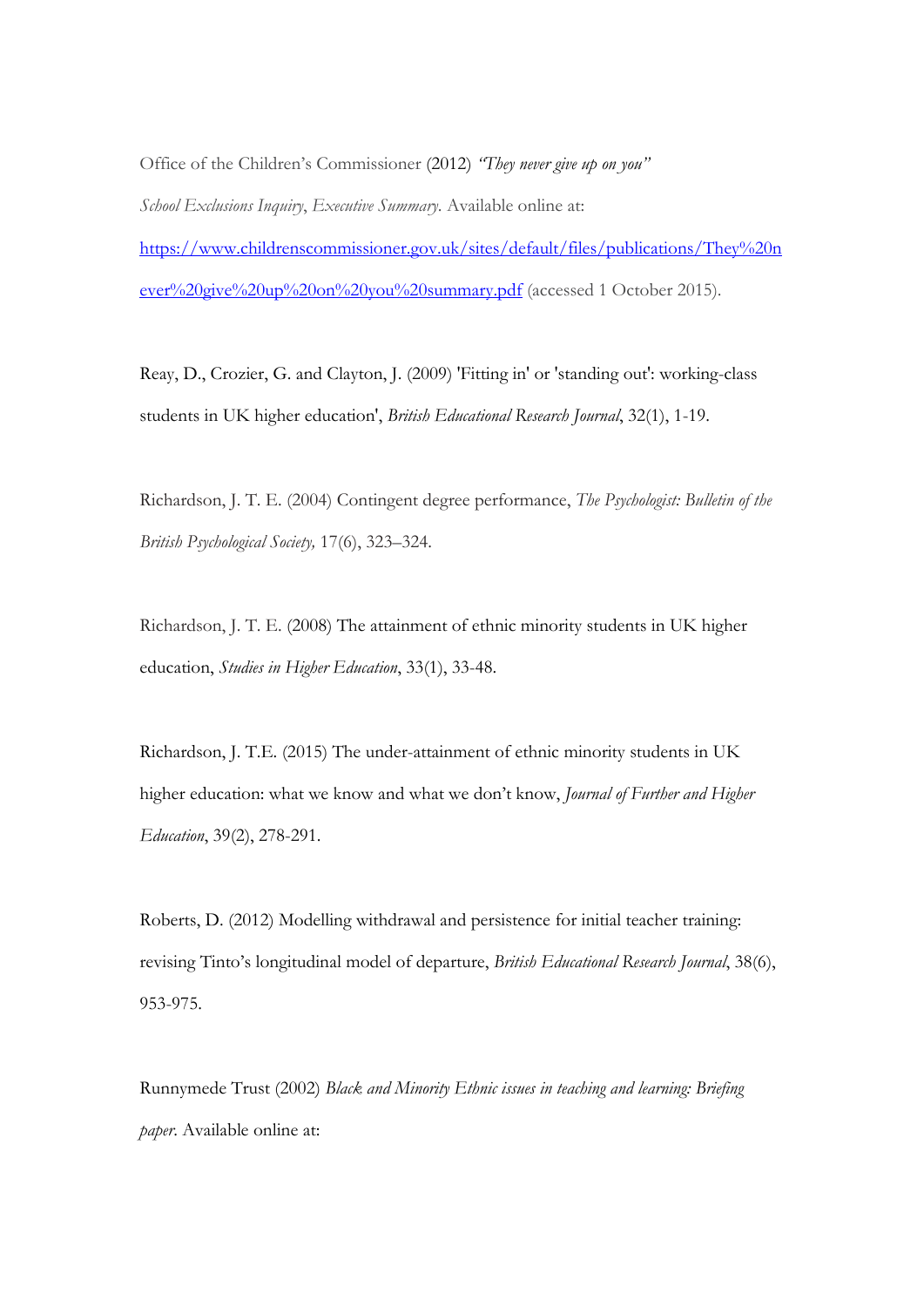[http://www.runnymedetrust.org/uploads/projects/education/BMEissuesDiscussionPa](http://www.runnymedetrust.org/uploads/projects/education/BMEissuesDiscussionPaper.pdf) [per.pdf](http://www.runnymedetrust.org/uploads/projects/education/BMEissuesDiscussionPaper.pdf) (accessed 1 October 2015).

Runnymede/Alexander, C. and Arday, J. (Eds) (2015) *Aiming Higher: Race, Inequality and Diversity in the Academy*, A Runnymede Perspectives Report. Available online at: <http://www.runnymedetrust.org/uploads/Aiming%20Higher.pdf> (accessed 1 October 2015).

Scott, D. & Smart, W. (2005) *What factors make a difference to getting a degree in New Zealand?*  Wellington: Ministry of Education. Available online at: [http://thehub.superu.govt.nz/sites/default/files/42253\\_modelling-completion-factors](http://thehub.superu.govt.nz/sites/default/files/42253_modelling-completion-factors-report-sfs_0.pdf)[report-sfs\\_0.pdf](http://thehub.superu.govt.nz/sites/default/files/42253_modelling-completion-factors-report-sfs_0.pdf) (accessed 1 October 2015).

Severiens, S.E., and R. Wolff. (2008) Study success of students from ethnic minority back-grounds: An overview of explanations for differences in study careers, in: M. Tight, K.H. Mok, J. Huisman & C. Morphew (Eds), *The Routledge international handbook of higher education* (New York, Routledge).

Shiner, M & Modood, T. (2002): Help or hindrance? Higher education and the route to ethnic equality, *British Journal of Sociology of Education*, 23(2), 209-232.

Singh, G. (2011) *Black and Minority Ethnic (BME) students' Participation in Higher Education: Improving Retention and Success – a Synthesis of Research Evidence* York: Higher Education Academy.

http://www.heacademy.ac.uk/assets/documents/inclusion/ethnicity/BME\_synthesis\_F INAL.pdf (accessed 1 October 2015).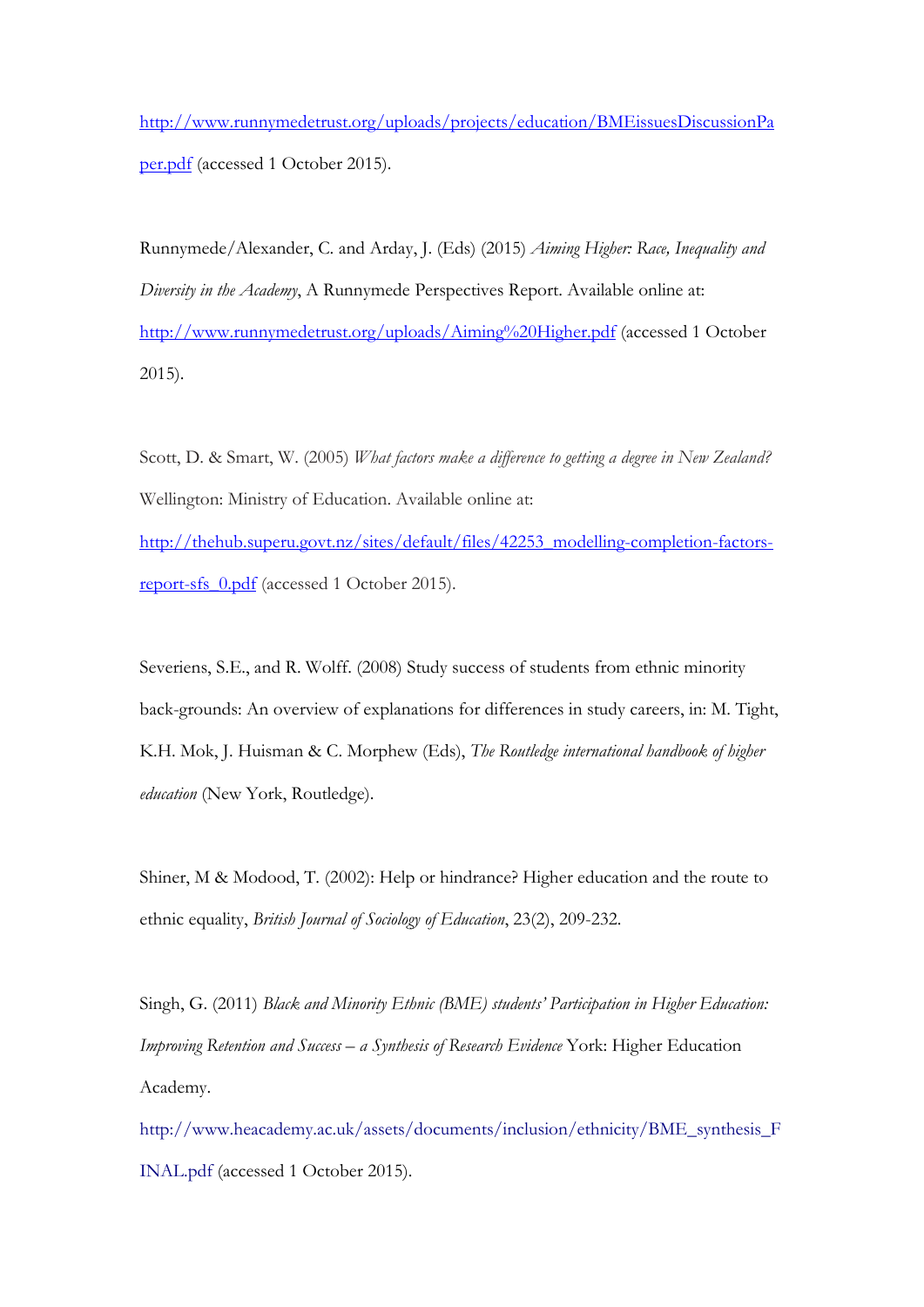Smith, J. & Naylor, R. (2001) Determinants of degree performance in UK universities: a statistical analysis of the 1993 student cohort, *Oxford Bulletin of Economics and Statistics*, 63(1), 29–60.

Smith, E. & White, P. (2015) What makes a successful undergraduate? The relationship between student characteristics, degree subject and academic success at university, *British Educational Research Journal*, 41(4), 686-708.

Stamou, E. Edwards, A. Daniels, H and Ferguson, L (2014) *Young People At-risk of Dropour from Education: Recognising and Responding to their Needs* University of Oxford Report for The Oxford Centre for Sociocultural and Activity Theory Research, Department of Education. Available online at: [http://www.education.ox.ac.uk/wordpress/wp](http://www.education.ox.ac.uk/wordpress/wp-content/uploads/2010/07/Young-people-at-Risk-of-Drop-Out-from-Education.pdf)[content/uploads/2010/07/Young-people-at-Risk-of-Drop-Out-from-Education.pdf](http://www.education.ox.ac.uk/wordpress/wp-content/uploads/2010/07/Young-people-at-Risk-of-Drop-Out-from-Education.pdf) (accessed 1 October 2015).

Stevenson, J. 2012. *Black and Minority Ethnic Student Degree Retention and Attainment* York: Higher Education Academy. Available online at: http://www.heacademy.ac.uk/assets/documents/retention/Summit/bme\_summit\_final \_report.pdf (accessed 1 October 2015).

Thiele, T, Singleton, A., Pope, D. & Stanistreet, D. (2015) 'Predicting Students' academic performance based on school and socio-demographic characteristics', *Studies in Higher Education*, 41(8), 1424-1446.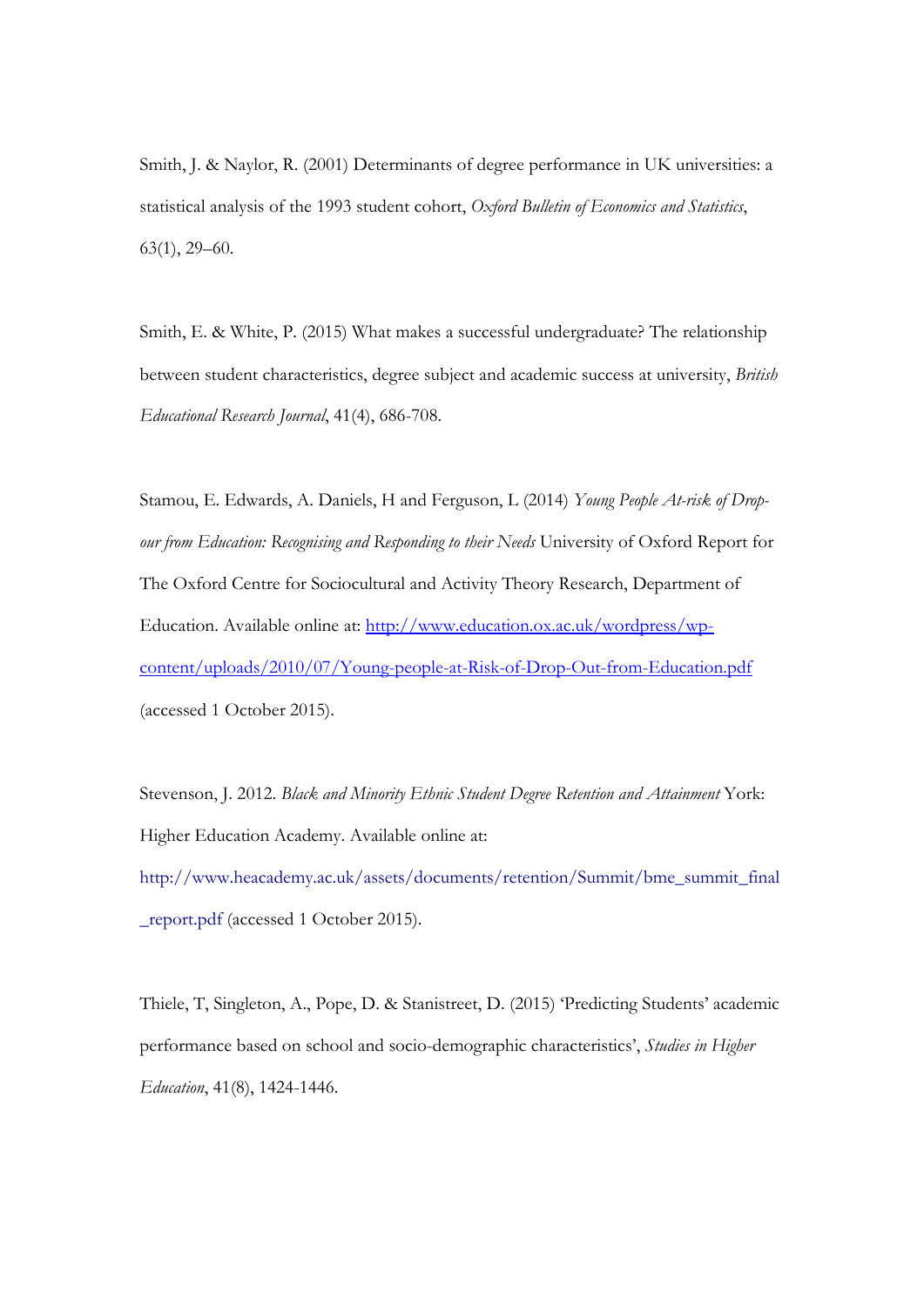Thomas, L. (2012) *Building students engagement and belonging in Higher Education at a time of change: final report from the What Works? Student Retention and Success programme*. Available online at:

[https://www.heacademy.ac.uk/sites/default/files/what\\_works\\_final\\_report.pdf](https://www.heacademy.ac.uk/sites/default/files/what_works_final_report.pdf) (accessed 1 October 2015).

Tinto, V. (1997) Classrooms as communities: exploring the educational character of student persistence*, The Journal of Higher Education*, 68(6), 599-623.

Tumen, S. Shulruf, B. & Hattie, J. (2008) Student pathways at the university: patterns and predictors of completion, *Studies in higher Education*, 33(3), 233-252.

Van Dyke, R. & Gunaratnam, Y. (2000) Ethnic monitoring in higher education: Some reflections on methodology, *International Journal of Social Research Methodology*, 3(4), 325-345.

Wilcox, P., Winn, S. and Fyvie-Gauld, M. (2005) It was nothing to do with the university, it was just the people: the role of social support in the first year experience of higher education, *Studies in Higher Education.* 30(6), 707–722.

Wolff, R. & Pasztor, A. (2008) Equal Opportunity in a Public System: Experiences of Ethnic Minority Students in Dutch Higher Education in: F. Lazin & M. Evans (Eds) *Higher Education and Equality of Opportunity: Cross-National Perspectives* (Maryland: Rowman & Littlefield).

Woodfield, R. (2014) *Undergraduate Retention and Attainment across the Disciplines* Higher Education Academy Report. Available online at: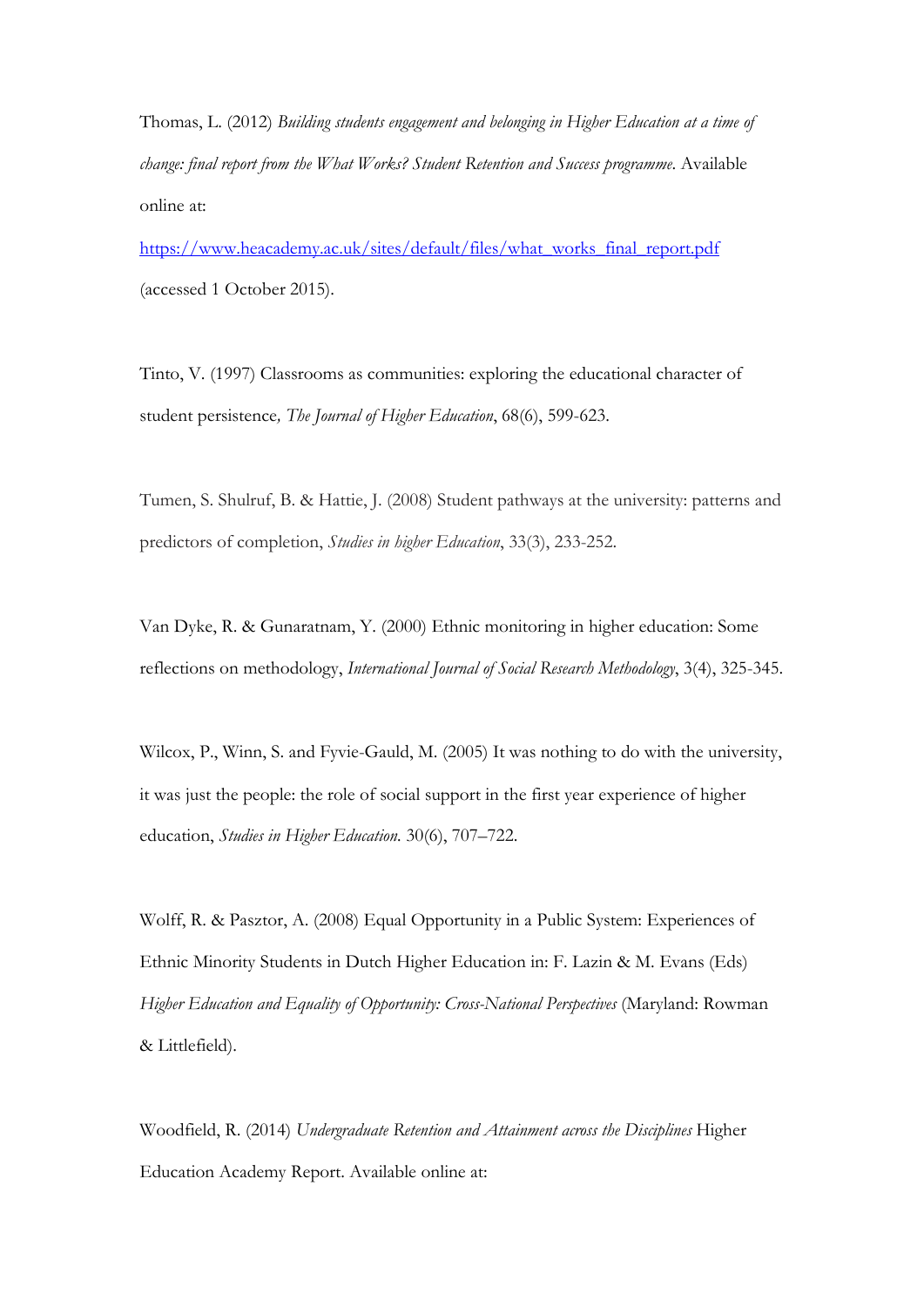[https://www.heacademy.ac.uk/sites/default/files/resources/undergraduate\\_retention\\_a](https://www.heacademy.ac.uk/sites/default/files/resources/undergraduate_retention_and_attainment_across_the_disciplines.pdf) [nd\\_attainment\\_across\\_the\\_disciplines.pdf](https://www.heacademy.ac.uk/sites/default/files/resources/undergraduate_retention_and_attainment_across_the_disciplines.pdf) (accessed: 1 October 2015).

Woodfield, R. & Earl-Novell, S. (2006) An assessment of the extent to which subject variation between the arts and sciences in relation to the award of a first class degree can explain the 'gender gap' in UK universities, *British Journal of Sociology of Education*, 27 (3), 355-372.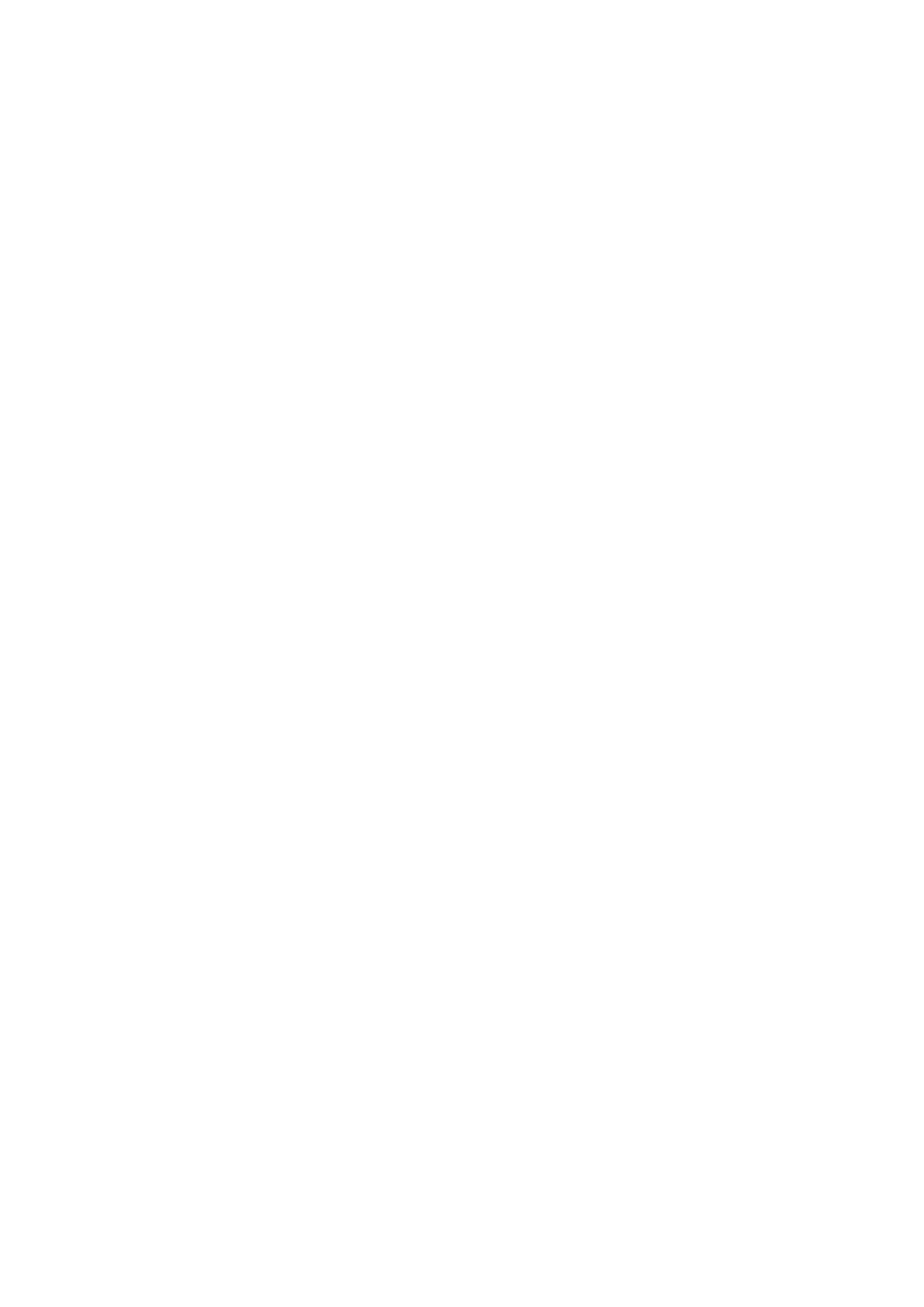# <span id="page-41-0"></span>**Tables - Undergraduate students who are required to withdraw from university: the role of ethnicity**

Table [1](#page-41-0)– Percentage<sup>1</sup> of students from available ethnic categories who left their course without attaining their degree, by ethnicity, England 2010-11

|                                      | $\%$ /number of students in each |
|--------------------------------------|----------------------------------|
|                                      | ethnic group leaving without     |
|                                      | degree                           |
| Black or Black British - Caribbean   | 10(2120)                         |
| Black or Black British - African     | 9(5005)                          |
| Other Black British                  | 11 (485)                         |
| Asian or Asian British - Indian      | 5(2255)                          |
| Asian or Asian British - Pakistani   | 7(2153)                          |
| Asian or Asian British - Bangladeshi | 7(813)                           |
| Chinese                              | 5(469)                           |
| Other Asian                          | 7(1420)                          |
| Other Mixed                          | 7(3369)                          |
| White                                | 5(48304)                         |

<sup>&</sup>lt;sup>1</sup> Percentages are rounded up if they are above the 0.5 mark and down if below. Due to this rounding strategy, aggregated percentages may not equal 100%. All other numbers reported and rounded to 2 decimal places.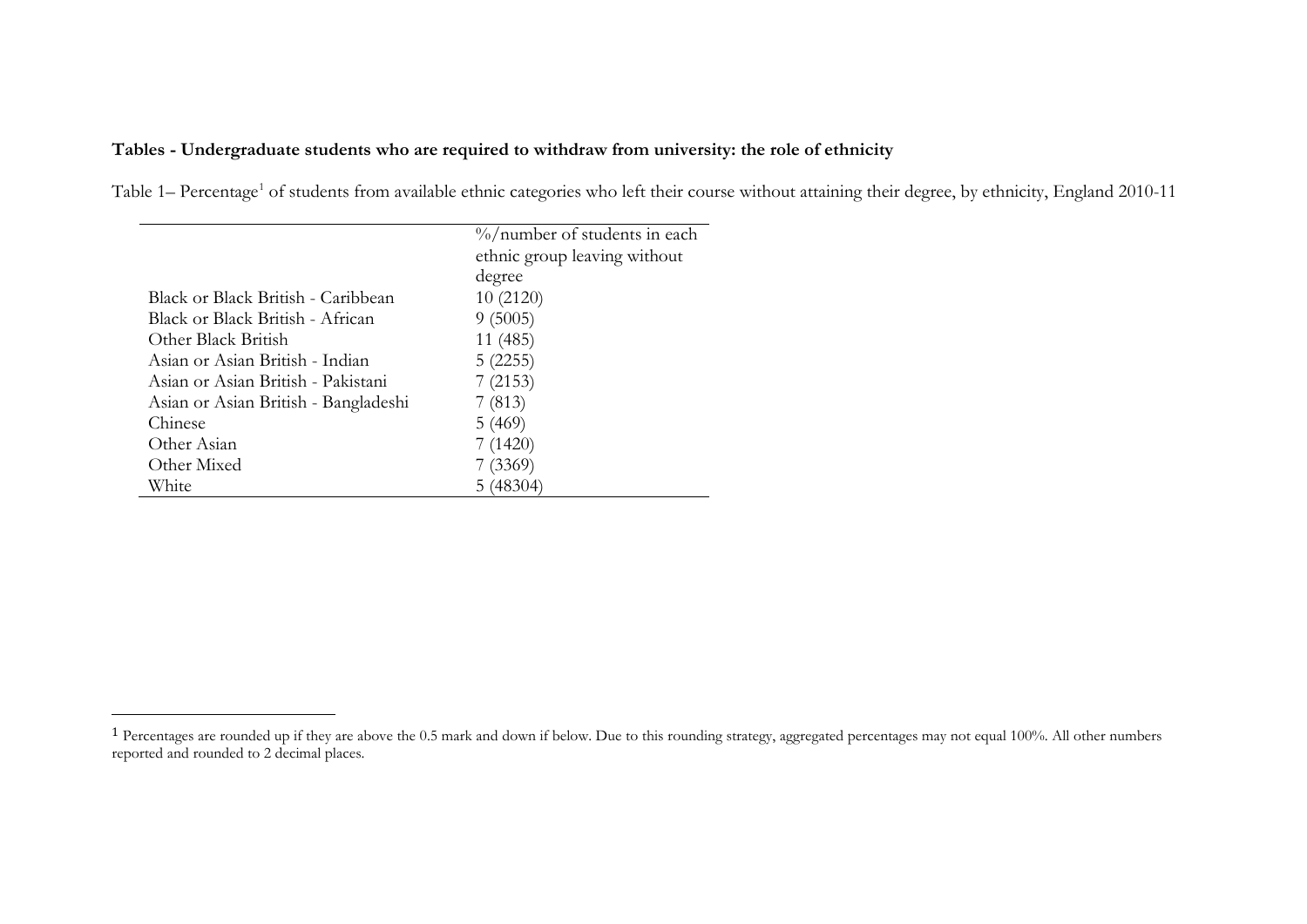|                              | $\mathfrak{a}$<br>Completing<br>(non-<br>$\frac{1}{2}$ /number<br>course<br>degree) | reasons<br>$\%$ /number<br>leaving for<br>health | finance reasons<br>$\%$ /number<br>leaving for | 'Other personal'<br>$\frac{1}{2}$ /number<br>leaving for<br>reasons | reasons<br>$\%$ /number<br>leaving for<br>'Other' | after time lapse<br>$\%$ /number<br>written off | employment<br>%/ $\mu$ number<br>left for | academically<br>$\%$ /number<br>who failed | $\frac{9}{6}$ /number<br>excluded | Required to<br>withdraw<br>$%$ Total |
|------------------------------|-------------------------------------------------------------------------------------|--------------------------------------------------|------------------------------------------------|---------------------------------------------------------------------|---------------------------------------------------|-------------------------------------------------|-------------------------------------------|--------------------------------------------|-----------------------------------|--------------------------------------|
| All leavers                  | 16 (9205)                                                                           | 3(1400)                                          | 2(1187)                                        | 24 (13367)                                                          | 14 (7800)                                         | 5(2723)                                         | 2(1078)                                   | 30 (16836)                                 | 5(2970)                           | 35                                   |
| Black or                     | 17(250)                                                                             | 2(29)                                            | 2(36)                                          | 14(210)                                                             | 9(125)                                            | 8 (112)                                         | 1(9)                                      | 40(586)                                    | 8(121)                            | 47                                   |
| Black British -<br>Caribbean |                                                                                     |                                                  |                                                |                                                                     |                                                   |                                                 |                                           |                                            |                                   |                                      |
| Black or                     | 15 (512)                                                                            | 1(25)                                            | 2(79)                                          | 11(374)                                                             | 8(255)                                            | 7(218)                                          | 0(12)                                     | 45 (1484)                                  | 11(359)                           | 56                                   |
| Black British -              |                                                                                     |                                                  |                                                |                                                                     |                                                   |                                                 |                                           |                                            |                                   |                                      |
| African                      |                                                                                     |                                                  |                                                |                                                                     |                                                   |                                                 |                                           |                                            |                                   |                                      |
| Other Black<br>British       | 16(52)                                                                              | 1(4)                                             | 4(12)                                          | 12(40)                                                              | 9(31)                                             | 6(20)                                           | 0(1)                                      | 38 (126)                                   | 14 (46)                           | 52                                   |
| Asian or                     | 19 (319)                                                                            | 2(26)                                            | 1(21)                                          | 17(285)                                                             | 11(178)                                           | 5(76)                                           | 2(24)                                     | 41 $(670)$                                 | 3(50)                             | 44                                   |
| Asian British -              |                                                                                     |                                                  |                                                |                                                                     |                                                   |                                                 |                                           |                                            |                                   |                                      |
| Indian                       |                                                                                     |                                                  |                                                |                                                                     |                                                   |                                                 |                                           |                                            |                                   |                                      |
| Asian or<br>Asian British -  | 18 (300)                                                                            | 1(17)                                            | 2(30)                                          | 18 (293)                                                            | 11(174)                                           | 4(69)                                           | 1(15)                                     | 40(656)                                    | 5(83)                             | 45                                   |
| Pakistani                    |                                                                                     |                                                  |                                                |                                                                     |                                                   |                                                 |                                           |                                            |                                   |                                      |
| Asian or                     | 15(90)                                                                              | 1(5)                                             | 2(13)                                          | 22 (131)                                                            | 9(54)                                             | 3(16)                                           | 1(4)                                      | 44 (264)                                   | 4(21)                             | 48                                   |
| Asian British -              |                                                                                     |                                                  |                                                |                                                                     |                                                   |                                                 |                                           |                                            |                                   |                                      |
| Bangladeshi                  |                                                                                     |                                                  |                                                |                                                                     |                                                   |                                                 |                                           |                                            |                                   |                                      |
| Chinese                      | 19(65)                                                                              | 2(5)                                             | 1(3)                                           | 18(61)                                                              | 13(46)                                            | 5(16)                                           | 2(7)                                      | 38 (131)                                   | 3(10)                             | 41                                   |
| Other Asian                  | 13 (131)                                                                            | 1(14)                                            | 2(17)                                          | 14 (140)                                                            | 10(100)                                           | 6(65)                                           | 1(9)                                      | 49 (511)                                   | 5(50)                             | 54                                   |
| Other Mixed                  | 16(377)                                                                             | 2(39)                                            | 2(47)                                          | 20 (486)                                                            | 13 (326)                                          | 6(150)                                          | 1(24)                                     | 35 (853)                                   | 6(137)                            | 41                                   |
| White                        | 16 (5860)                                                                           | 3(1114)                                          | 2(731)                                         | 27 (9822)                                                           | 15 (5481)                                         | 5(1666)                                         | 3(923)                                    | 24 (8702)                                  | 5(1854)                           | 29                                   |

Table 2: Student leavers only: reason for withdrawing from their course without their degree, by ethnicity, England, 2010-11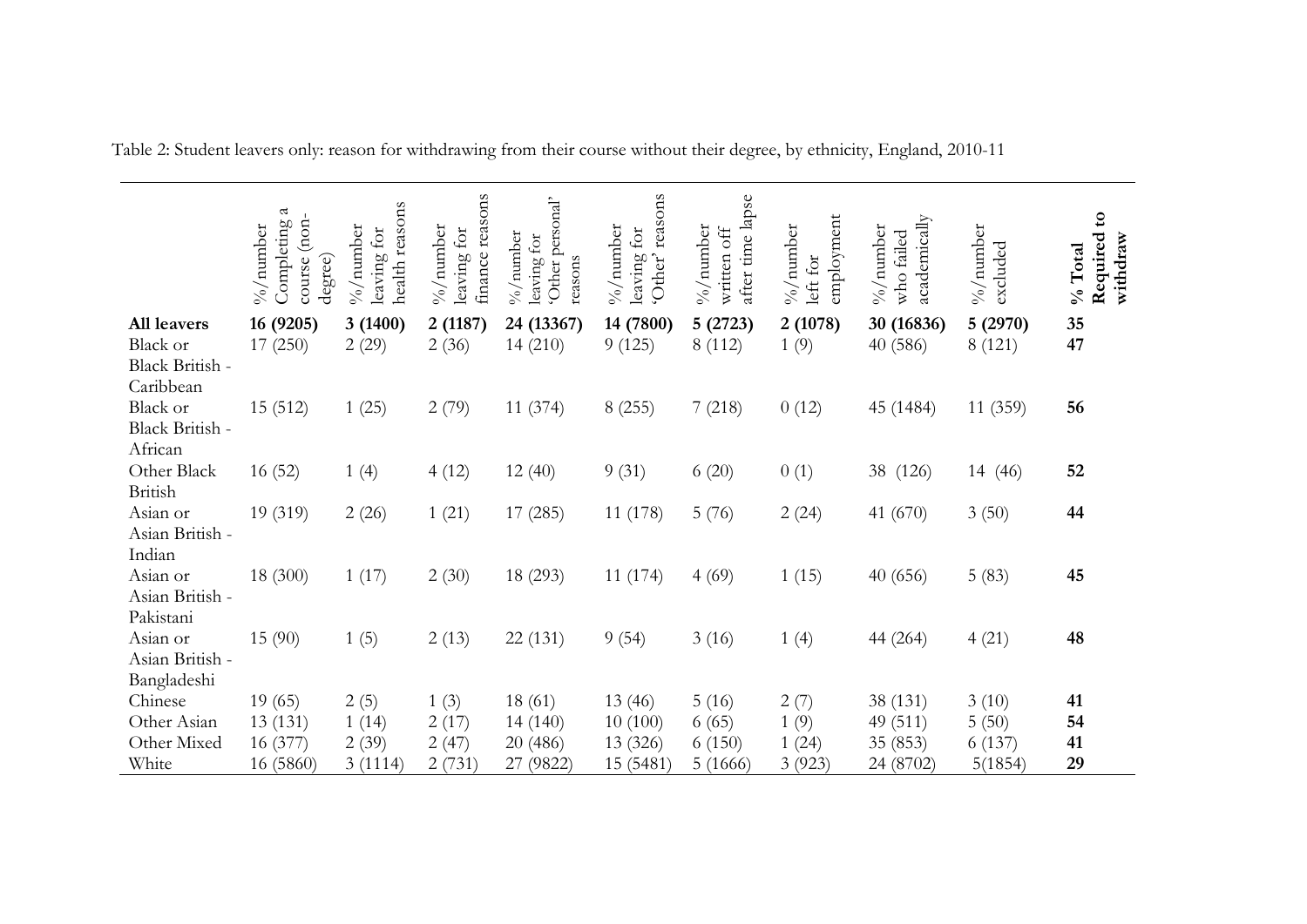|                           | %/ $\mu$ number<br>'White' | Black<br>$\frac{1}{2}$ /number<br>bt<br>British<br>Black | cian<br>$\% /$ number<br>ð<br>Asian<br>British | 'Other Mixed'<br>%/ $\mu$ aumber |
|---------------------------|----------------------------|----------------------------------------------------------|------------------------------------------------|----------------------------------|
| Sector as a whole         | 79 (957865)                | 7 (84600)                                                | 10 (114300)                                    | 4 (48995)                        |
| Social Science            |                            |                                                          |                                                |                                  |
| Business & Management     | 72 (56459)                 | 10 (7726)                                                | 14 (10777)                                     | 5(3554)                          |
| Education                 | 86 (69239)                 | 5(3873)                                                  | 6(5111)                                        | 3 (2192)                         |
| Science                   |                            |                                                          |                                                |                                  |
| <b>Biological Science</b> | (28581)                    | (2294)                                                   | 12 (4557)                                      | 4 (1548)                         |
| Psychology                | (38402)<br>81              | (3036)<br>O.                                             | 8 (3793)                                       | 5(2265)                          |

Table 3 – Composition of student body across paired disciplines, by broad reported ethnic category – England 2010/11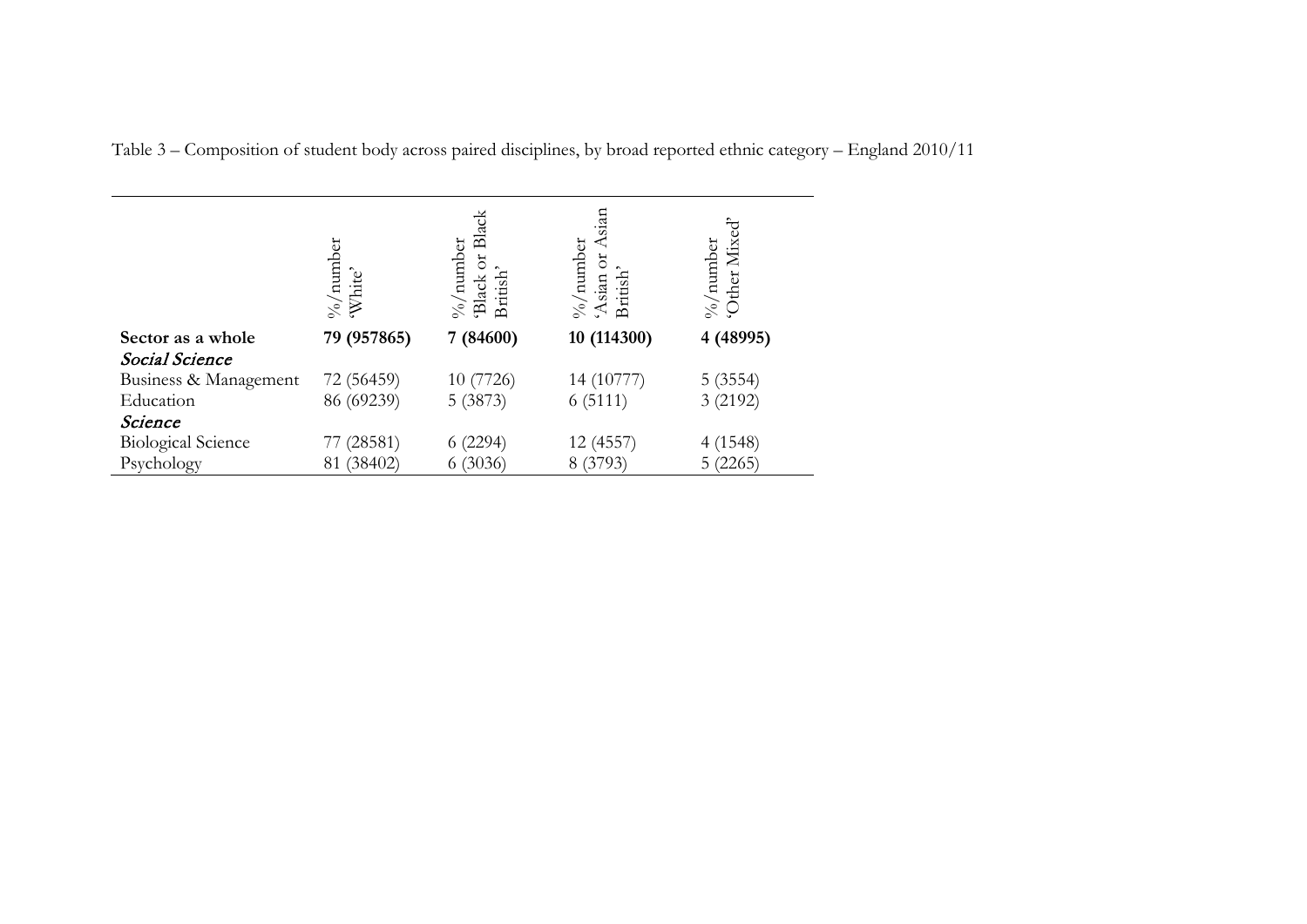Table 4: Reasons for student leavers to withdraw from their studies without their degree, by paired disciplines: Business & Management Education, Biological Science & Psychology

| Sector as a<br>whole          | $\mathfrak{a}$<br>ccompleting<br>(non-<br>$\frac{1}{2}$ /number<br>degree)<br>course<br>16 (9205) | reasons<br>$\%$ /number<br>leaving for<br>health<br>3(1400) | reasons<br>$\frac{1}{2}$ /aumber<br>leaving for<br>finance:<br>2(1187) | personal'<br>$\%$ /number<br>leaving for<br>reasons<br>Other<br>24 (13367) | reasons<br>$\%$ /number<br>for<br>'Other'<br>leaving<br>14 (7800) | after<br>$\frac{6}{100}$ and $\frac{6}{100}$<br>written off<br>time lapse<br>5(2723) | for employment<br>$\% /$ number left<br>2(1078) | who<br>academically<br>$\frac{9}{6}$ /number<br>failed<br>30 (16836) | $\%$ /number<br>$\alpha$ cluded<br>5(2970) | % Required to<br>withdraw<br>35 |
|-------------------------------|---------------------------------------------------------------------------------------------------|-------------------------------------------------------------|------------------------------------------------------------------------|----------------------------------------------------------------------------|-------------------------------------------------------------------|--------------------------------------------------------------------------------------|-------------------------------------------------|----------------------------------------------------------------------|--------------------------------------------|---------------------------------|
| Social Science<br>disciplines |                                                                                                   |                                                             |                                                                        |                                                                            |                                                                   |                                                                                      |                                                 |                                                                      |                                            |                                 |
| Business &<br>Management      | 14 (622)                                                                                          | 2(75)                                                       | 2(89)                                                                  | 20 (896)                                                                   | 15(704)                                                           | 6(250)                                                                               | 2(85)                                           | 34 (1533)                                                            | 7(314)                                     | 41                              |
| Education                     | 17 (662)                                                                                          | 4(138)                                                      | 3(96)                                                                  | 29 (1118)                                                                  | 14 (524)                                                          | 6(238)                                                                               | 3(97)                                           | 21 (805)                                                             | 4(150)                                     | 25                              |
| Science<br>disciplines        |                                                                                                   |                                                             |                                                                        |                                                                            |                                                                   |                                                                                      |                                                 |                                                                      |                                            |                                 |
| Biological<br>Science         | 20(348)                                                                                           | 2(34)                                                       | 2(41)                                                                  | 22 (374)                                                                   | 14 (236)                                                          | 4(64)                                                                                | 2(39)                                           | 31 (531)                                                             | 4(67)                                      | 35                              |
| Psychology                    | 16 (364)                                                                                          | 3(56)                                                       | 2(33)                                                                  | 26 (429)                                                                   | 11 (178)                                                          | 6(104)                                                                               | 2(39)                                           | 21 (348)                                                             | 11 (178)                                   | 32                              |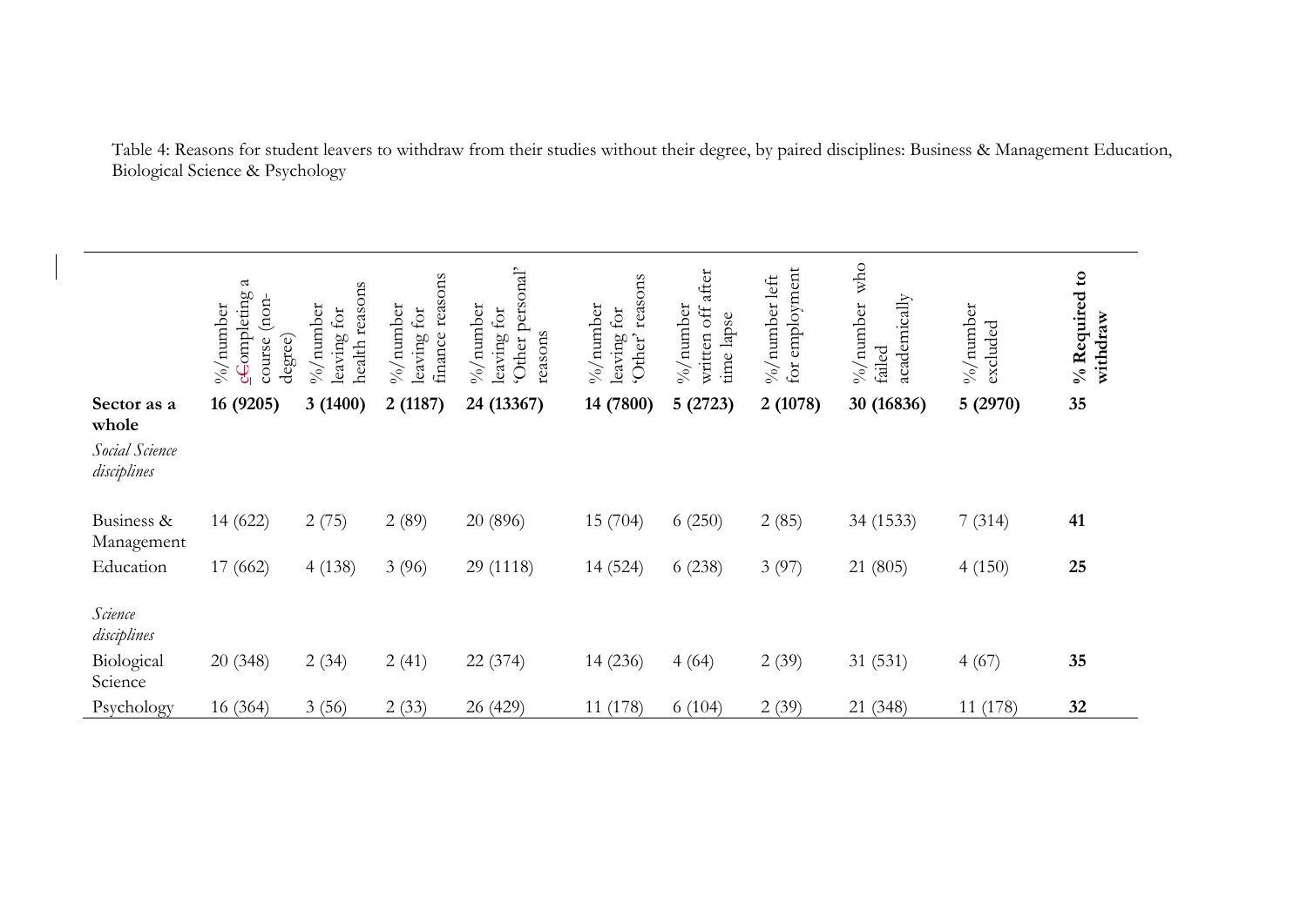Table 5: Social Science disciplines – Logistic regression for predicting required to withdraw status; a comparison of Business & Management and Education

|                                   | Management<br>Business & |                |                           |            |                                   | Education             |             |                           |            |
|-----------------------------------|--------------------------|----------------|---------------------------|------------|-----------------------------------|-----------------------|-------------|---------------------------|------------|
|                                   | $\frac{0}{0}$ /number    | Odds<br>Ratios | 95% CI for<br>Odds Ratios | $p$ -Value |                                   | $\frac{0}{0}$ /number | Odds Ratios | 95% CI for<br>Odds Ratios | $p$ -Value |
| Gender                            |                          |                |                           |            | Gender                            |                       |             |                           |            |
| Women<br>(reference)              | 40(446)                  | $\ast$         |                           |            | Women<br>(reference)              | 79 (665)              | $\ast$      |                           |            |
| Men                               | 60(659)                  | 1.68           | 1.28-2.22                 | .00        | Men                               | 21 (175)              | 1.40        | .94-2.07                  | .10        |
| Socio-<br>economic<br>Class       |                          |                |                           |            | Socio-economic<br>Class           |                       |             |                           |            |
| 1&8:2<br>(reference)              | 47 (520)                 | $\ast$         |                           |            | 1&2 (reference)                   | 38 (322)              | $\ast$      |                           |            |
| $3-9$                             | 53 (585)                 | .89            | $.67 - 1.19$              | .44        | $3-9$                             | 62 (518)              | 1.20        | $.84 - 1.70$              | .33        |
| Parental HE<br>Yes<br>(reference) | 48 (527)                 | $\ast$         |                           |            | Parental HE<br>Yes (reference)    | 40(336)               | $\ast$      |                           |            |
| N <sub>o</sub>                    | 52 (578)                 | .97            | $.73 - 1.27$              | .80        | $\rm No$                          | 60(504)               | .66         | .47-.94                   | .02        |
| Age<br>Traditional<br>(reference) | 80 (883)                 | $\ast$         |                           |            | Age<br>Traditional<br>(reference) | 71 (595)              | $\ast$      |                           |            |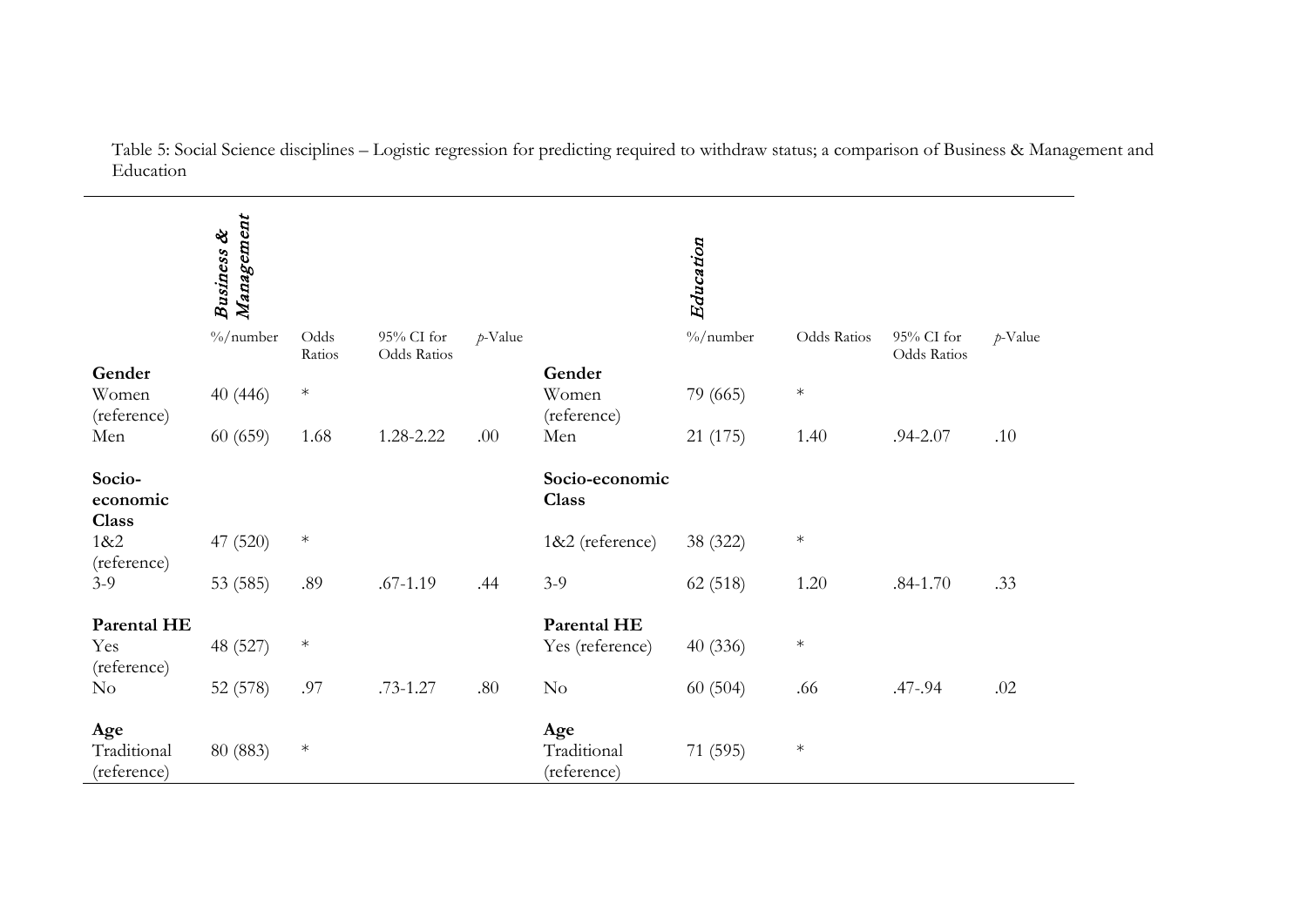| Mature                                                               | 20(222)             | .68            | .47-.98      | .04 | Mature                                                            | 29 (245)             | .57            | $.36 - .91$  | .02 |
|----------------------------------------------------------------------|---------------------|----------------|--------------|-----|-------------------------------------------------------------------|----------------------|----------------|--------------|-----|
| Mode of<br>Study                                                     |                     |                |              |     | Mode of Study                                                     |                      |                |              |     |
| Full-time<br>(reference)                                             | 84 (932)            | $\ast$         |              |     | Full-time<br>(reference)                                          | 78 (658)             | $\ast$         |              |     |
| Part-time                                                            | 16(173)             | 1.28           | $.87 - 1.89$ | .21 | Part-time                                                         | 22 (182)             | 1.32           | $.83 - 2.11$ | .24 |
| HEI type<br>Russell<br>Group<br>(reference)                          | 4(42)               | $\ast$         |              |     | HEI type<br>Russell Group<br>(reference)                          | 2(17)                | $\ast$         |              |     |
| Other                                                                | 96 (1063)           | .95            | $.47 - 1.90$ | .88 | Other                                                             | 98 (823)             | .81            | .26-2.55     | .71 |
| <b>Distance</b><br>Over 30 miles<br>(reference)<br>Under 30<br>miles | 52(571)<br>48 (534) | $\ast$<br>1.00 | $.76 - 1.33$ | .99 | <b>Distance</b><br>Over 30 miles<br>(reference)<br>Under 30 miles | 44 (370)<br>56 (470) | $\ast$<br>1.35 | .95-1.93     | .10 |
| Ethnicity<br>White<br>(reference)                                    | 65 (713)            | $\ast$         |              |     | Ethnicity<br>White (reference)                                    | 79 (662)             | $\ast$         |              |     |
| Black                                                                | 13(141)             | 4.52           | 3.03-6.74    | .00 | Black                                                             | 9(73)                | 1.41           | $.79 - 2.52$ | .24 |
| Asian                                                                | 17(191)             | 3.24           | 2.28-4.59    | .00 | Asian                                                             | 8(69)                | .85            | $.44 - 1.63$ | .62 |
| Other Mixed                                                          | 5(60)               | 2.03           | 1.16-3.53    | .01 | Other Mixed                                                       | 4(36)                | 1.21           | .54-2.69     | .64 |

\* Reference category

Note: Business & Management: *R2* = .81 (Hosmer & Lemeshow), .10 (Cox & Snell), .14 (Nagelkerke). Model *X2* (10) = 114.86, *p* < .001 Note re. Education: *R2* = .09 (Hosmer & Lemeshow), .02 (Cox & Snell), .03 (Nagelkerke). Model *X2* (10) = 17.93, *p* = .06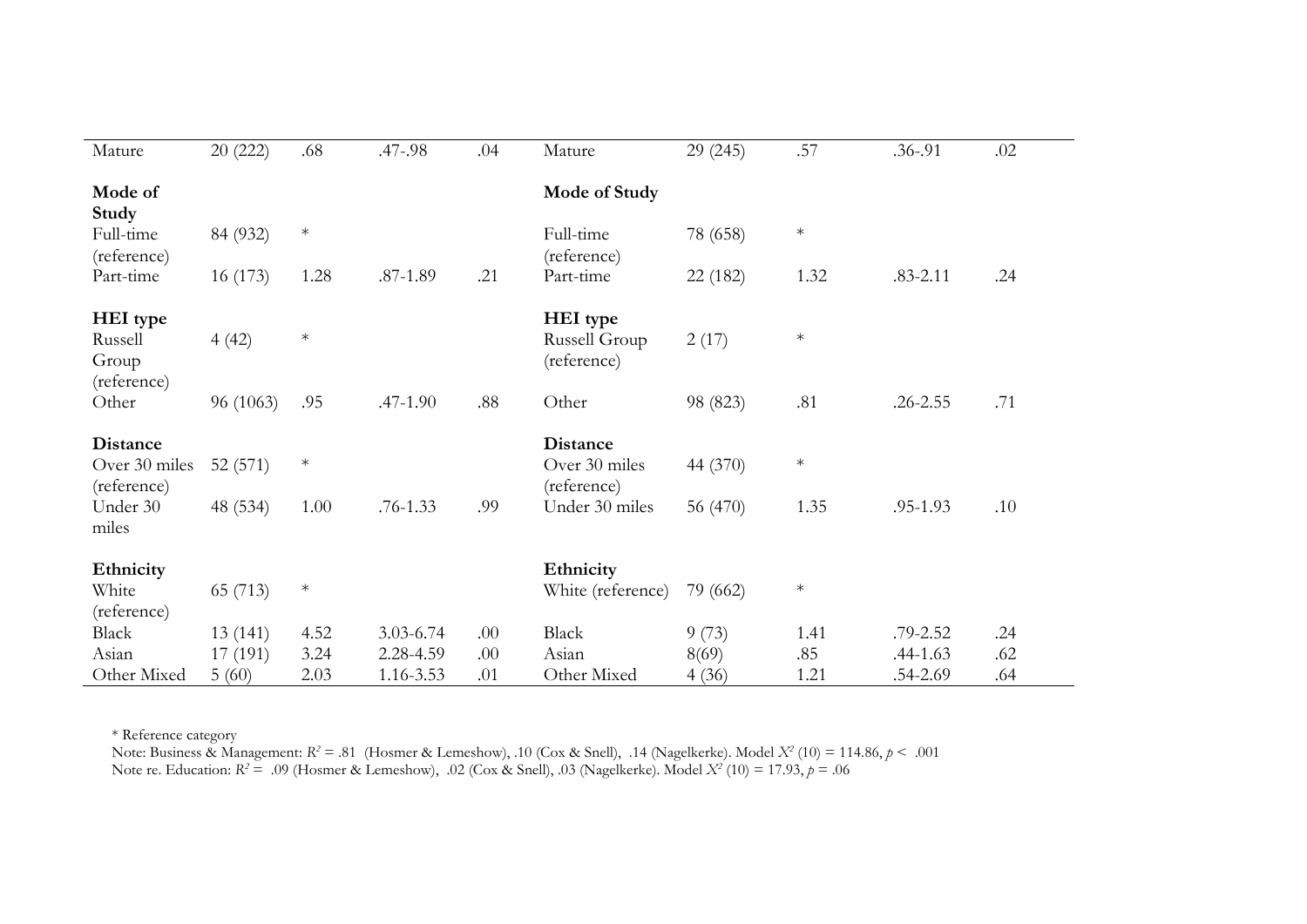|                                    | Biological<br>Science |                |                           |            |                                    | Psychology            |             |                           |            |
|------------------------------------|-----------------------|----------------|---------------------------|------------|------------------------------------|-----------------------|-------------|---------------------------|------------|
|                                    | $\%$ /number          | Odds<br>Ratios | 95% CI for<br>Odds Ratios | $p$ -Value |                                    | $\frac{0}{0}$ /number | Odds Ratios | 95% CI for<br>Odds Ratios | $p$ -Value |
| Gender                             |                       |                |                           |            | Gender                             |                       |             |                           |            |
| Women<br>(reference)               | 53 (306)              | $\ast$         |                           |            | Women<br>(reference)               | 75 (482)              | $\ast$      |                           |            |
| Men                                | 43 (270)              | 1.36           | .91-2.04                  | .14        | Men                                | 25(164)               | 1.73        | 1.15-2.61                 | .01        |
| Socio-<br>economic<br><b>Class</b> |                       |                |                           |            | Socio-<br>economic<br><b>Class</b> |                       |             |                           |            |
| 1&2<br>(reference)                 | 49 (285)              | $\ast$         |                           |            | 1&2<br>(reference)                 | 45 (288)              | $\ast$      |                           |            |
| $3-9$                              | 51 (291)              | .72            | $.46 - 1.11$              | .14        | $3-9$                              | 55 (358)              | $.88\,$     | $.59-1.30$                | .51        |
| <b>Parental HE</b>                 |                       |                |                           |            | Parental HE                        |                       |             |                           |            |
| Yes<br>(reference)                 | 52 (299)              | $\ast$         |                           |            | Yes<br>(reference)                 | 44 (285)              | $\ast$      |                           |            |
| No                                 | 48 (277)              | .75            | .49-1.17                  | .21        | $\rm No$                           | 56 (361)              | 1.05        | $.70 - 1.57$              | .83        |
| Age<br>Traditional<br>(reference)  | 85 (488)              | $\ast$         |                           |            | Age<br>Traditional<br>(reference)  | 81 (526)              | $\ast$      |                           |            |
| Mature                             | 15 (88)               | 1.55           | .900-2.67                 | .11        | Mature                             | 19 (120)              | 1.40        | $.88 - 2.24$              | .16        |

Table 6: Science disciplines – Logistic regression for predicting required to withdraw status; a comparison of Biological Science and Psychology